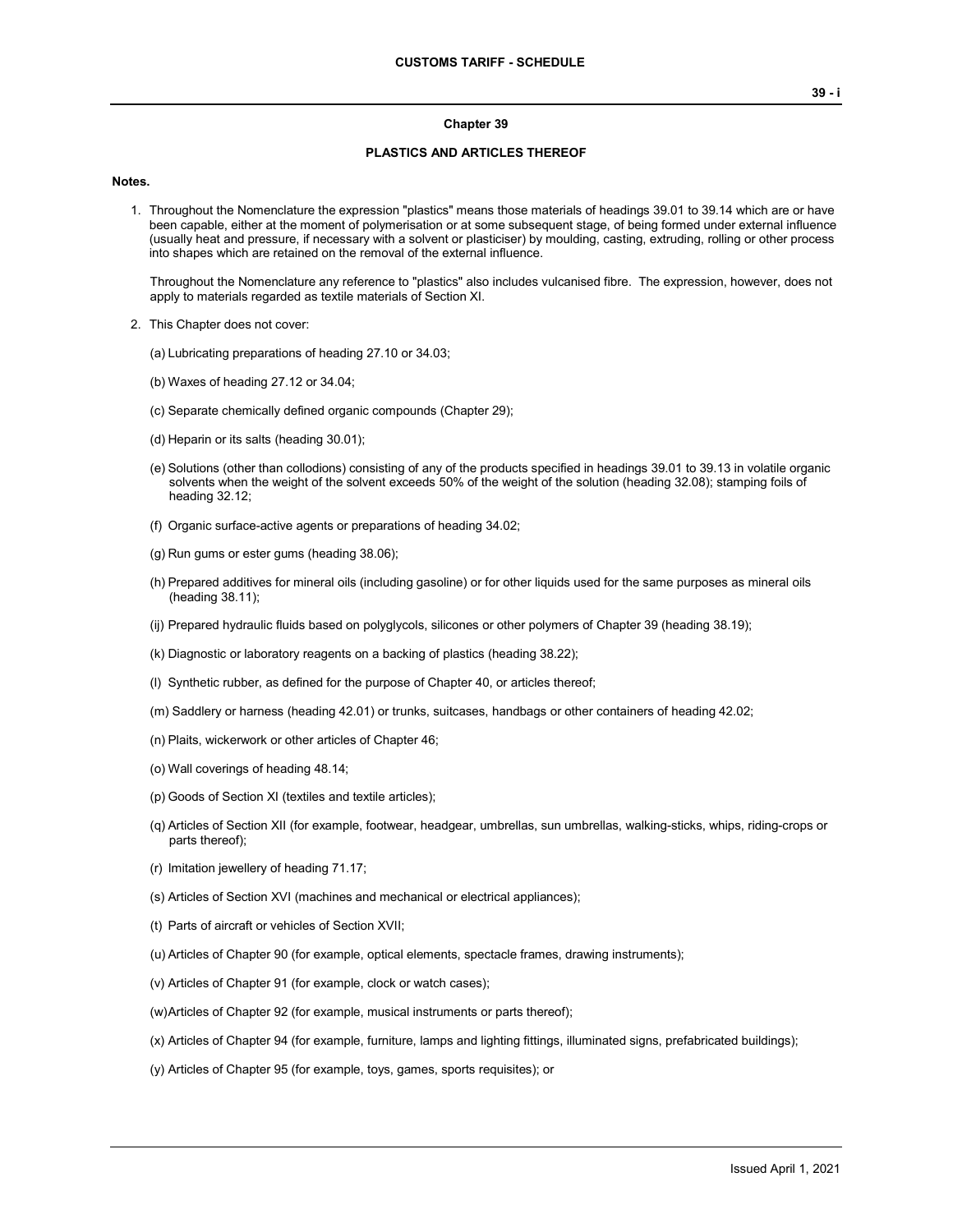- (z) Articles of Chapter 96 (for example, brushes, buttons, slide fasteners, combs, mouthpieces or stems for smoking pipes, cigarette-holders or the like, parts of vacuum flasks or the like, pens, propelling pencils, and monopods, bipods, tripods and similar articles).
- 3. Headings 39.01 to 39.11 apply only to goods of a kind produced by chemical synthesis, falling in the following categories:
	- (a) Liquid synthetic polyolefins of which less than 60% by volume distils at 300°C, after conversion to 1,013 millibars when a reduced-pressure distillation method is used (headings 39.01 and 39.02);
	- (b) Resins, not highly polymerised, of the coumarone-indene type (heading 39.11);
	- (c) Other synthetic polymers with an average of at least 5 monomer units;
	- (d) Silicones (heading 39.10);
	- (e) Resols (heading 39.09) and other prepolymers.
- 4. The expression "copolymers" covers all polymers in which no single monomer unit contributes 95% or more by weight to the total polymer content.

For the purpose of this Chapter, except where the context otherwise requires, copolymers (including co-polycondensates, copolyaddition products, block copolymers and graft copolymers) and polymer blends are to be classified in the heading covering polymers of that comonomer unit which predominates by weight over every other single comonomer unit. For the purposes of this Note, constituent comonomer units of polymers falling in the same heading shall be taken together.

If no single comonomer unit predominates, copolymers, or polymer blends, as the case may be, are to be classified in the heading which occurs last in numerical order among those which equally merit consideration.

- 5. Chemically modified polymers, that is those in which only appendages to the main polymer chain have been changed by chemical reaction, are to be classified in the heading appropriate to the unmodified polymer. This provision does not apply to graft copolymers.
- 6. In headings 39.01 to 39.14, the expression "primary forms" applies only to the following forms:

(a) Liquids and pastes, including dispersions (emulsions and suspensions) and solutions;

(b) Blocks of irregular shape, lumps, powders (including moulding powders), granules, flakes and similar bulk forms.

- 7. Heading 39.15 does not apply to waste, parings and scrap of a single thermoplastic material, transformed into primary forms (headings 39.01 to 39.14).
- 8. For the purpose of heading 39.17, the expression "tubes, pipes and hoses" means hollow products, whether semimanufactures or finished products, of a kind generally used for conveying, conducting or distributing gases or liquids (for example, ribbed garden hose, perforated tubes). This expression also includes sausage casings and other lay-flat tubing. However, except for the last-mentioned, those having an internal cross-section other than round, oval, rectangular (in which the length does not exceed 1.5 times the width) or in the shape of a regular polygon are not to be regarded as tubes, pipes and hoses but as profile shapes.
- 9. For the purpose of heading 39.18, the expression "wall or ceiling coverings of plastics" applies to products in rolls, of a width not less than 45 cm, suitable for wall or ceiling decoration, consisting of plastics fixed permanently on a backing of any material other than paper, the layer of plastics (on the face side) being grained, embossed, coloured, design-printed or otherwise decorated.
- 10.In headings 39.20 and 39.21, the expression "plates, sheets, film, foil and strip" applies only to plates, sheets, film, foil and strip (other than those of Chapter 54) and to blocks of regular geometric shape, whether or not printed or otherwise surfaceworked, uncut or cut into rectangles (including squares) but not further worked (even if when so cut they become articles ready for use).
- 11.Heading 39.25 applies only to the following articles, not being products covered by any of the earlier headings of sub-Chapter II:
	- (a) Reservoirs, tanks (including septic tanks), vats and similar containers, of a capacity exceeding 300 litres;
	- (b) Structural elements used, for example, in floors, walls or partitions, ceilings or roofs;
	- (c) Gutters and fittings therefor;
	- (d) Doors, windows and their frames and thresholds for doors;
	- (e) Balconies, balustrades, fencing, gates and similar barriers;

**39 - ii**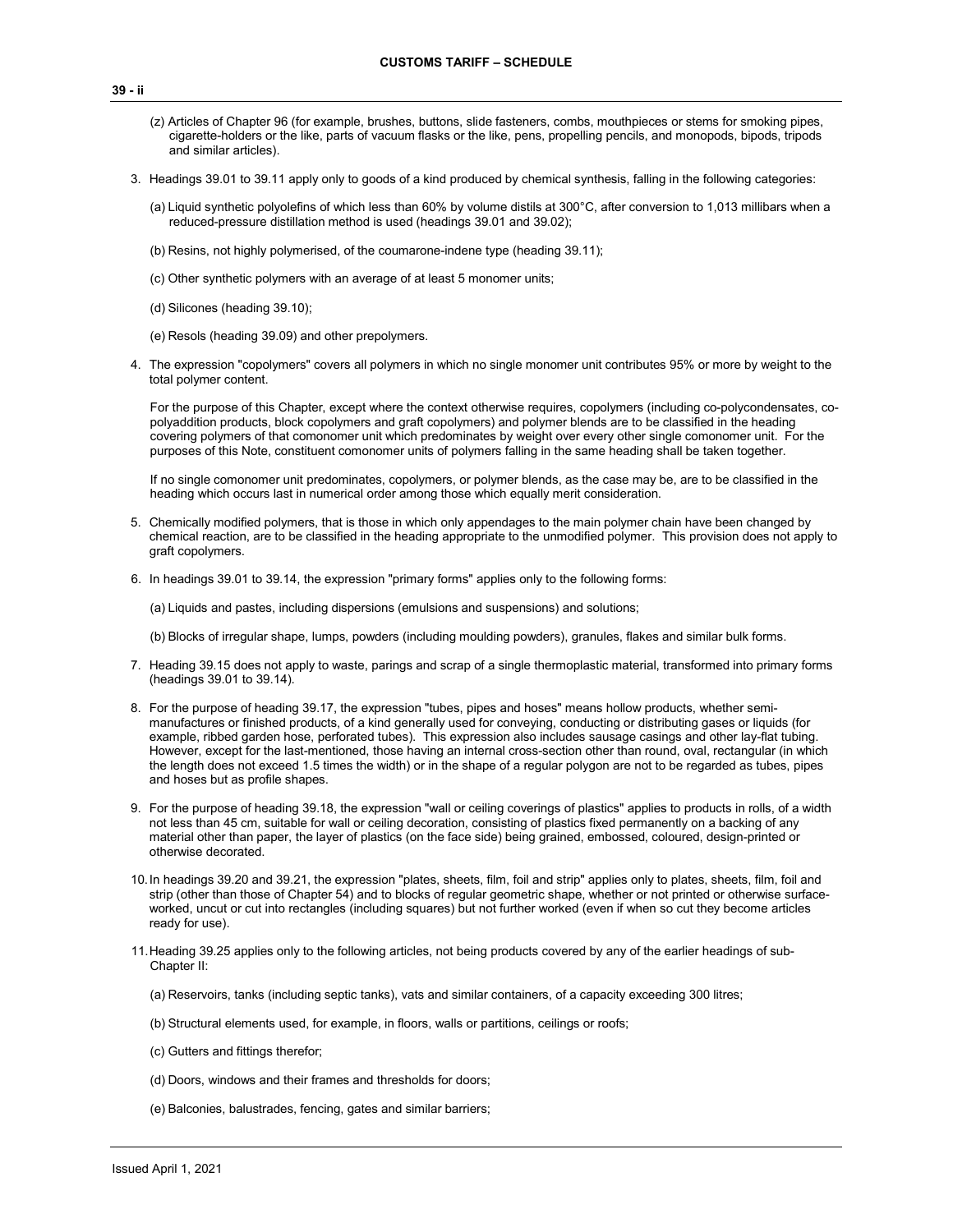- (f) Shutters, blinds (including Venetian blinds) and similar articles and parts and fittings thereof;
- (g) Large-scale shelving for assembly and permanent installation, for example, in shops, workshops, warehouses;
- (h) Ornamental architectural features, for example, flutings, cupolas, dovecotes; and
- (ij) Fittings and mountings intended for permanent installation in or on doors, windows, staircases, walls or other parts of buildings, for example, knobs, handles, hooks, brackets, towel rails, switch-plates and other protective plates.

#### **Subheading Notes.**

1. Within any one heading of this Chapter, polymers (including copolymers) and chemically modified polymers are to be classified according to the following provisions:

(a) Where there is a subheading named "Other" in the same series:

- (1) The designation in a subheading of a polymer by the prefix "poly" (for example, polyethylene and polyamide-6,6) means that the constituent monomer unit or monomer units of the named polymer taken together must contribute 95% or more by weight of the total polymer content.
- (2) The copolymers named in subheadings 3901.30, 3901.40, 3903.20, 3903.30 and 3904.30 are to be classified in those subheadings, provided that the comonomer units of the named copolymers contribute 95% or more by weight of the total polymer content.
- (3) Chemically modified polymers are to be classified in the subheading named "Other", provided that the chemically modified polymers are not more specifically covered by another subheading.
- (4) Polymers not meeting (1), (2) or (3) above, are to be classified in the subheading, among the remaining subheadings in the series, covering polymers of that monomer unit which predominates by weight over every other single comonomer unit. For this purpose, constituent monomer units of polymers falling in the same subheading shall be taken together. Only the constituent comonomer units of the polymers in the series of subheadings under consideration are to be compared.
- (b) Where there is no subheading named "Other" in the same series:
	- (1) Polymers are to be classified in the subheading covering polymers of that monomer unit which predominates by weight over every other single comonomer unit. For this purpose, constituent monomer units of polymers falling in the same subheading shall be taken together. Only the constituent comonomer units of the polymers in the series under consideration are to be compared.
	- (2) Chemically modified polymers are to be classified in the subheading appropriate to the unmodified polymer.

Polymer blends are to be classified in the same subheading as polymers of the same monomer units in the same proportions.

2. For the purposes of subheading 3920.43, the term "plasticizers" includes secondary plasticizers.

#### **Supplementary Notes.**

- 1. Notes 4 and 5 of this Chapter apply, *mutatis mutandis*, to all of the tariff items of this Chapter, other than those where the seventh and eighth digits are "00".
- 2. (a) For the purpose of classification within any one subheading of this Chapter, the expression "composition" means only those polymers, copolymers, polymer blends and chemically modified polymers containing non-polymeric substances such as:
	- (i) initiators, activators and catalysts, to assist in the action or use of the polymeric substances in some intended process;
	- (ii) colourants; or
	- (iii) fillers, reinforcing agents, solvents, fire retardants, plasticizers and similar additives, present in amounts generally more than 1% by weight.
	- (b) The presence of any or combinations of the following, without the presence of other non-polymeric substances specified in paragraph (a) above, shall not render a material a composition:
		- (i) manufacturing impurities, 1% or less, by weight;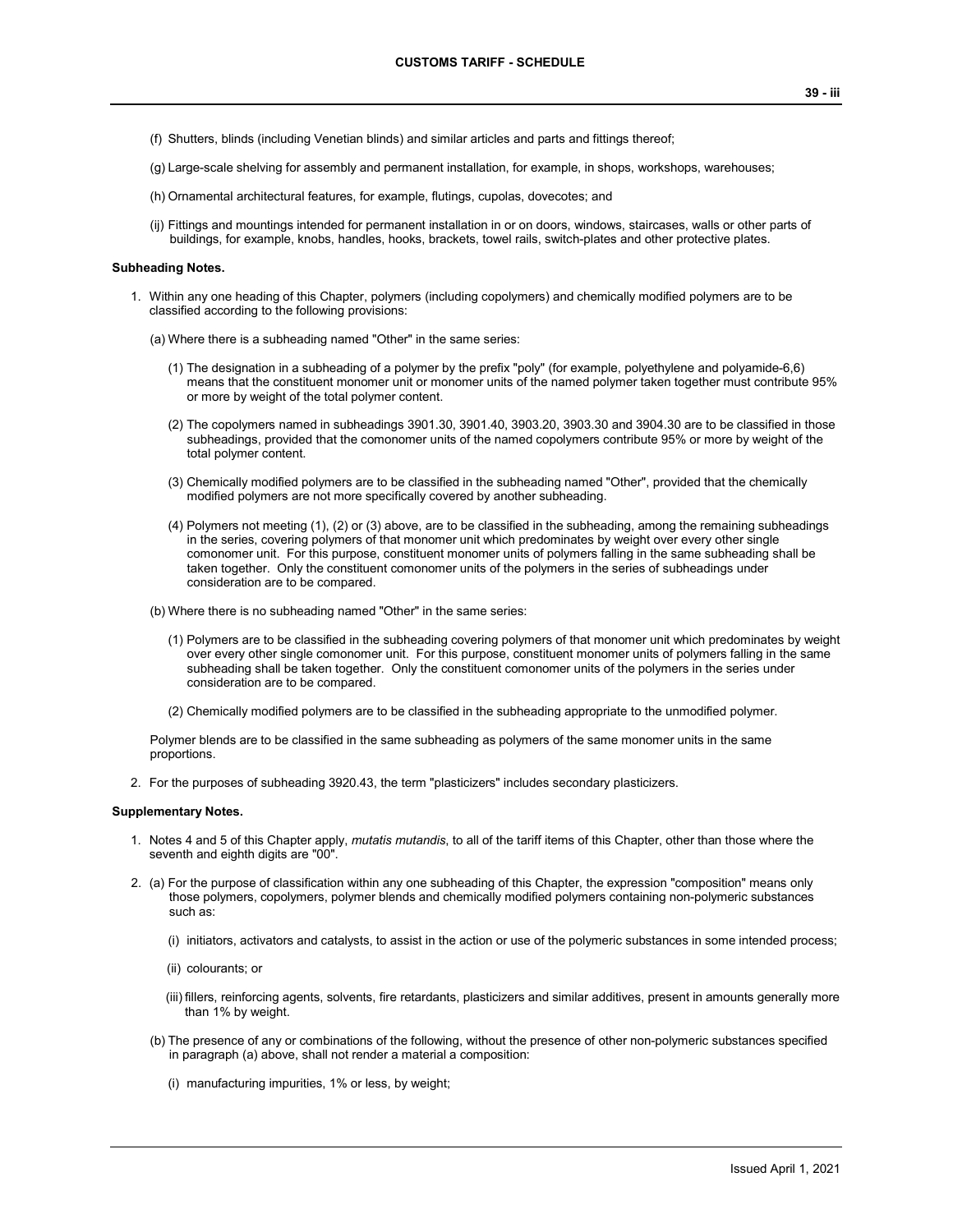- (ii) manufacturing impurities, more than 1% weight, provided the impurities do not contribute beneficially to the subsequent processing or performance of the polymeric material;
- (iii) stabilizers such as antioxidants, process aids and similar special-purpose additives, present in small amounts, generally less than 1% weight;
- (iv) anti-caking agents;
- (v) water; or
- (vi)in aqueous dispersions or solutions, the emulsifiers, stabilizers and other agents used to maintain the dispersion or solution form.
- (c) For the purpose of classification within any subheading of this Chapter, "moulding compositions" includes partially formulated moulding compositions.

**Statistical Notes.** (NB These notes do not form part of the *Customs Tariff* legislation.)

- 1. Notes 4 and 5 of this Chapter apply, *mutatis mutandis*, to the classification numbers within any one tariff item of this Chapter.
- 2. For statistical purposes, classification No. 3926.90.99.30 applies only to the following articles: pacifiers; ice bags; douche bags; enema bags and fittings therefor; invalid and similar nursing cushions; pessaries; sheath contraceptives (prophylactics); bulbs for syringes.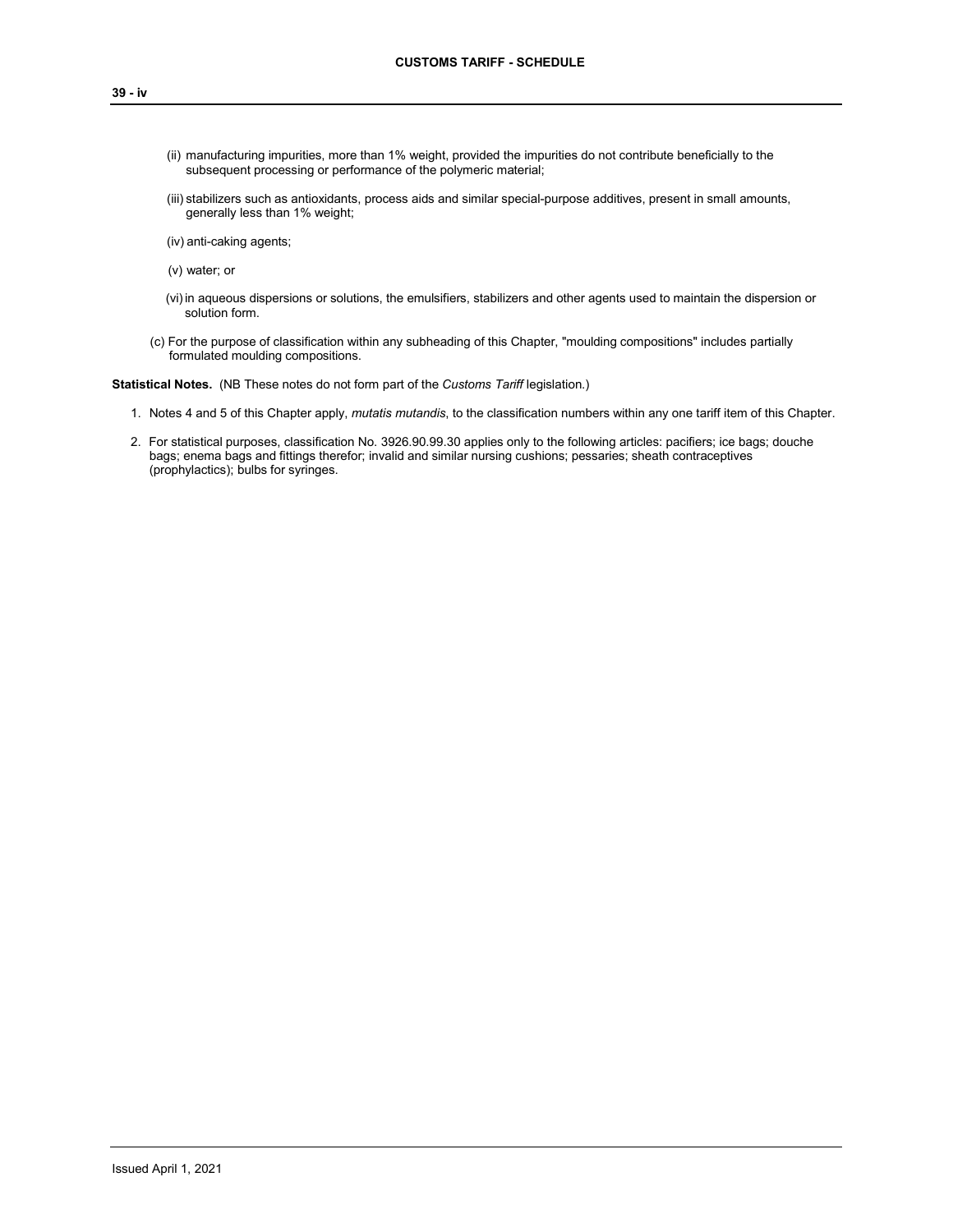| <b>Tariff</b><br>Item | SS | <b>Description of Goods</b>                                                                                                                                                 | Unit of<br>Meas.  | <b>MFN</b><br><b>Tariff</b> | <b>Applicable</b><br><b>Preferential Tariffs</b>                                                                               |
|-----------------------|----|-----------------------------------------------------------------------------------------------------------------------------------------------------------------------------|-------------------|-----------------------------|--------------------------------------------------------------------------------------------------------------------------------|
|                       |    |                                                                                                                                                                             |                   |                             |                                                                                                                                |
|                       |    | <b>I. - PRIMARY FORMS</b>                                                                                                                                                   |                   |                             |                                                                                                                                |
| 39.01                 |    | Polymers of ethylene, in primary forms.                                                                                                                                     |                   |                             |                                                                                                                                |
| 3901.10.00            |    | -Polyethylene having a specific gravity of less than 0.94                                                                                                                   |                   | Free                        | CCCT, LDCT, GPT,<br>UST, MXT, CIAT, CT,<br>CRT, IT, NT, SLT, PT,<br>COLT, JT, PAT, HNT,<br>KRT, CEUT, UAT,<br>CPTPT, UKT: Free |
|                       |    |                                                                                                                                                                             | KGM               |                             |                                                                                                                                |
|                       |    | $---Other:$                                                                                                                                                                 | <b>KGM</b>        |                             |                                                                                                                                |
|                       |    | 92 - - - - - - Low density, other than linear (specific gravity of not more than 0.925)<br>93 - - - - - - Medium density (specific gravity of more than 0.925 but less than | <b>KGM</b>        |                             |                                                                                                                                |
|                       |    |                                                                                                                                                                             | <b>KGM</b>        |                             |                                                                                                                                |
|                       |    | 3901.20.00 00 -Polyethylene having a specific gravity of 0.94 or more                                                                                                       | KGM               | Free                        | CCCT, LDCT, GPT,<br>UST, MXT, CIAT, CT,<br>CRT, IT, NT, SLT, PT,<br>COLT, JT, PAT, HNT,<br>KRT, CEUT, UAT,<br>CPTPT, UKT: Free |
|                       |    | 3901.30.00 00 - Ethylene-vinyl acetate copolymers                                                                                                                           | KGM               | Free                        | CCCT, LDCT, GPT,<br>UST, MXT, CIAT, CT,<br>CRT, IT, NT, SLT, PT,<br>COLT, JT, PAT, HNT,<br>KRT, CEUT, UAT,<br>CPTPT, UKT: Free |
|                       |    | 3901.40.00 00 -Ethylene-alpha-olefin copolymers, having a specific gravity of less than<br>0.94                                                                             | KGM               | Free                        | CCCT, LDCT, GPT,<br>UST, MXT, CIAT, CT,<br>CRT, IT, NT, SLT, PT,<br>COLT, JT, PAT, HNT,<br>KRT, CEUT, UAT,<br>CPTPT, UKT: Free |
| 3901.90.00            |    | -Other                                                                                                                                                                      |                   | Free                        | CCCT, LDCT, GPT,<br>UST, MXT, CIAT, CT,<br>CRT, IT, NT, SLT, PT,<br>COLT, JT, PAT, HNT,<br>KRT, CEUT, UAT,<br>CPTPT, UKT: Free |
|                       |    |                                                                                                                                                                             | <b>KGM</b><br>KGM |                             |                                                                                                                                |
| 39.02                 |    | Polymers of propylene or of other olefins, in primary forms.                                                                                                                |                   |                             |                                                                                                                                |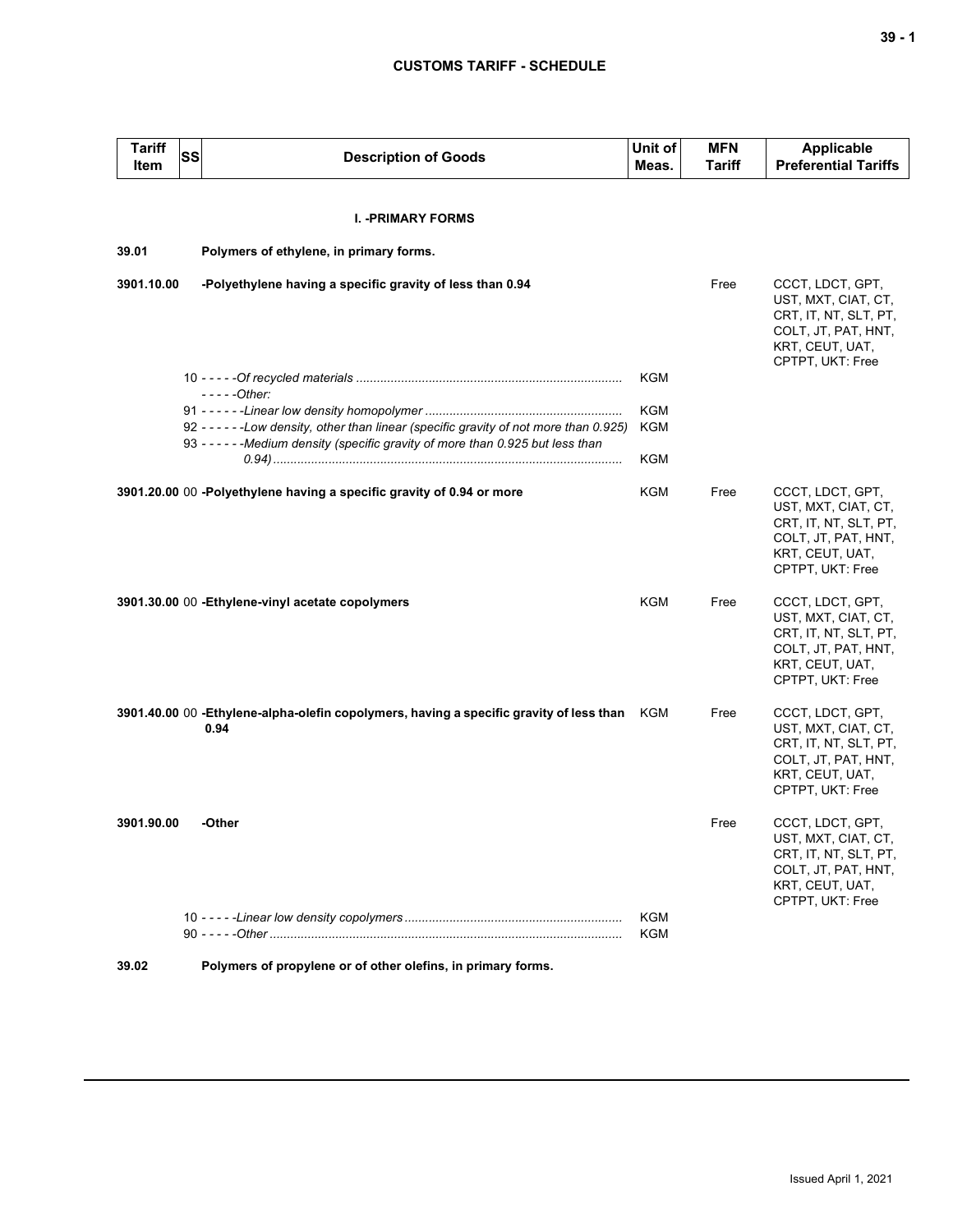| <b>Tariff</b><br><b>SS</b><br>Item | <b>Description of Goods</b>                           | Unit of<br>Meas.         | <b>MFN</b><br><b>Tariff</b> | Applicable<br><b>Preferential Tariffs</b>                                                                                      |
|------------------------------------|-------------------------------------------------------|--------------------------|-----------------------------|--------------------------------------------------------------------------------------------------------------------------------|
| 3902.10.00                         | -Polypropylene                                        | <b>KGM</b><br><b>KGM</b> | Free                        | CCCT, LDCT, GPT,<br>UST, MXT, CIAT, CT,<br>CRT, IT, NT, SLT, PT,<br>COLT, JT, PAT, HNT,<br>KRT, CEUT, UAT,<br>CPTPT, UKT: Free |
|                                    | 3902.20.00 00 - Polyisobutylene                       | KGM                      | Free                        | CCCT, LDCT, GPT,<br>UST, MXT, CIAT, CT,<br>CRT, IT, NT, SLT, PT,<br>COLT, JT, PAT, HNT,<br>KRT, CEUT, UAT,<br>CPTPT, UKT: Free |
|                                    | 3902.30.00 00 - Propylene copolymers                  | KGM                      | Free                        | CCCT, LDCT, GPT,<br>UST, MXT, CIAT, CT,<br>CRT, IT, NT, SLT, PT,<br>COLT, JT, PAT, HNT,<br>KRT, CEUT, UAT,<br>CPTPT, UKT: Free |
| 3902.90.00 00 -Other               |                                                       | <b>KGM</b>               | Free                        | CCCT, LDCT, GPT,<br>UST, MXT, CIAT, CT,<br>CRT, IT, NT, SLT, PT,<br>COLT, JT, PAT, HNT,<br>KRT, CEUT, UAT,<br>CPTPT, UKT: Free |
| 39.03                              | Polymers of styrene, in primary forms.                |                          |                             |                                                                                                                                |
|                                    | -Polystyrene:                                         |                          |                             |                                                                                                                                |
| 3903.11.00 00 - - Expansible       |                                                       | <b>KGM</b>               | Free                        | CCCT, LDCT, GPT,<br>UST, MXT, CIAT, CT,<br>CRT, IT, NT, SLT, PT,<br>COLT, JT, PAT, HNT,<br>KRT, CEUT, UAT,<br>CPTPT, UKT: Free |
| 3903.19.00                         | - -Other                                              | <b>KGM</b>               | Free                        | CCCT, LDCT, GPT,<br>UST, MXT, CIAT, CT,<br>CRT, IT, NT, SLT, PT,<br>COLT, JT, PAT, HNT,<br>KRT, CEUT, UAT,<br>CPTPT, UKT: Free |
|                                    |                                                       | <b>KGM</b>               |                             |                                                                                                                                |
|                                    | 3903.20.00 00 -Styrene-acrylonitrile (SAN) copolymers | <b>KGM</b>               | Free                        | CCCT, LDCT, GPT,<br>UST, MXT, CIAT, CT,<br>CRT, IT, NT, SLT, PT,<br>COLT, JT, PAT, HNT,<br>KRT, CEUT, UAT,<br>CPTPT, UKT: Free |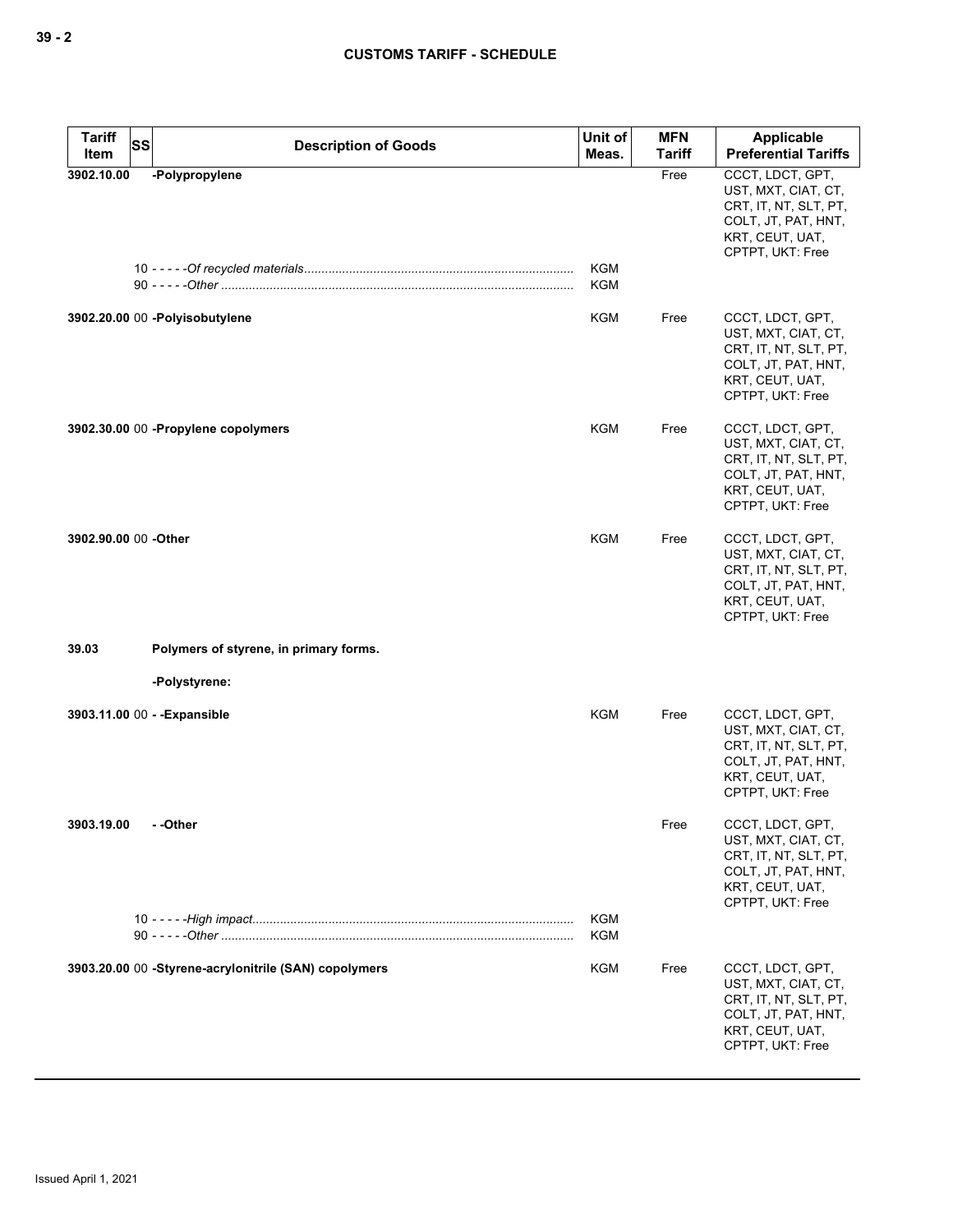| <b>Tariff</b><br>SS<br>Item | <b>Description of Goods</b>                                                      | Unit of<br>Meas.  | <b>MFN</b><br><b>Tariff</b> | <b>Applicable</b><br><b>Preferential Tariffs</b>                                                                               |
|-----------------------------|----------------------------------------------------------------------------------|-------------------|-----------------------------|--------------------------------------------------------------------------------------------------------------------------------|
| 3903.30.00                  | -Acrylonitrile-butadiene-styrene (ABS) copolymers                                | KGM<br>KGM        | Free                        | CCCT, LDCT, GPT,<br>UST, MXT, CIAT, CT,<br>CRT, IT, NT, SLT, PT,<br>COLT, JT, PAT, HNT,<br>KRT, CEUT, UAT,<br>CPTPT, UKT: Free |
| 3903.90.00                  | -Other                                                                           |                   | Free                        | CCCT, LDCT, GPT,<br>UST, MXT, CIAT, CT,<br>CRT, IT, NT, SLT, PT,<br>COLT, JT, PAT, HNT,<br>KRT, CEUT, UAT,<br>CPTPT, UKT: Free |
|                             |                                                                                  | KGM<br><b>KGM</b> |                             |                                                                                                                                |
| 39.04                       | Polymers of vinyl chloride or of other halogenated olefins, in primary<br>forms. |                   |                             |                                                                                                                                |
|                             | 3904.10.00 00 -Poly(vinyl chloride), not mixed with any other substances         | KGM               | Free                        | CCCT, LDCT, GPT,<br>UST, MXT, CIAT, CT,<br>CRT, IT, NT, SLT, PT,<br>COLT, JT, PAT, HNT,<br>KRT, CEUT, UAT,<br>CPTPT, UKT: Free |
|                             | -Other poly(vinyl chloride):                                                     |                   |                             |                                                                                                                                |
|                             | 3904.21.00 00 - - Non-plasticized                                                | <b>KGM</b>        | Free                        | CCCT, LDCT, GPT,<br>UST, MXT, CIAT, CT,<br>CRT, IT, NT, SLT, PT,<br>COLT, JT, PAT, HNT,<br>KRT, CEUT, UAT,<br>CPTPT, UKT: Free |
|                             | 3904.22.00 00 - - Plasticized                                                    | KGM               | Free                        | CCCT, LDCT, GPT,<br>UST, MXT, CIAT, CT,<br>CRT, IT, NT, SLT, PT,<br>COLT, JT, PAT, HNT,<br>KRT, CEUT, UAT,<br>CPTPT, UKT: Free |
|                             | 3904.30.00 00 - Vinyl chloride-vinyl acetate copolymers                          | KGM               | Free                        | CCCT, LDCT, GPT,<br>UST, MXT, CIAT, CT,<br>CRT, IT, NT, SLT, PT,<br>COLT, JT, PAT, HNT,<br>KRT, CEUT, UAT,<br>CPTPT, UKT: Free |
|                             | 3904.40.00 00 -Other vinyl chloride copolymers                                   | KGM               | Free                        | CCCT, LDCT, GPT,<br>UST, MXT, CIAT, CT,<br>CRT, IT, NT, SLT, PT,<br>COLT, JT, PAT, HNT,<br>KRT, CEUT, UAT,<br>CPTPT, UKT: Free |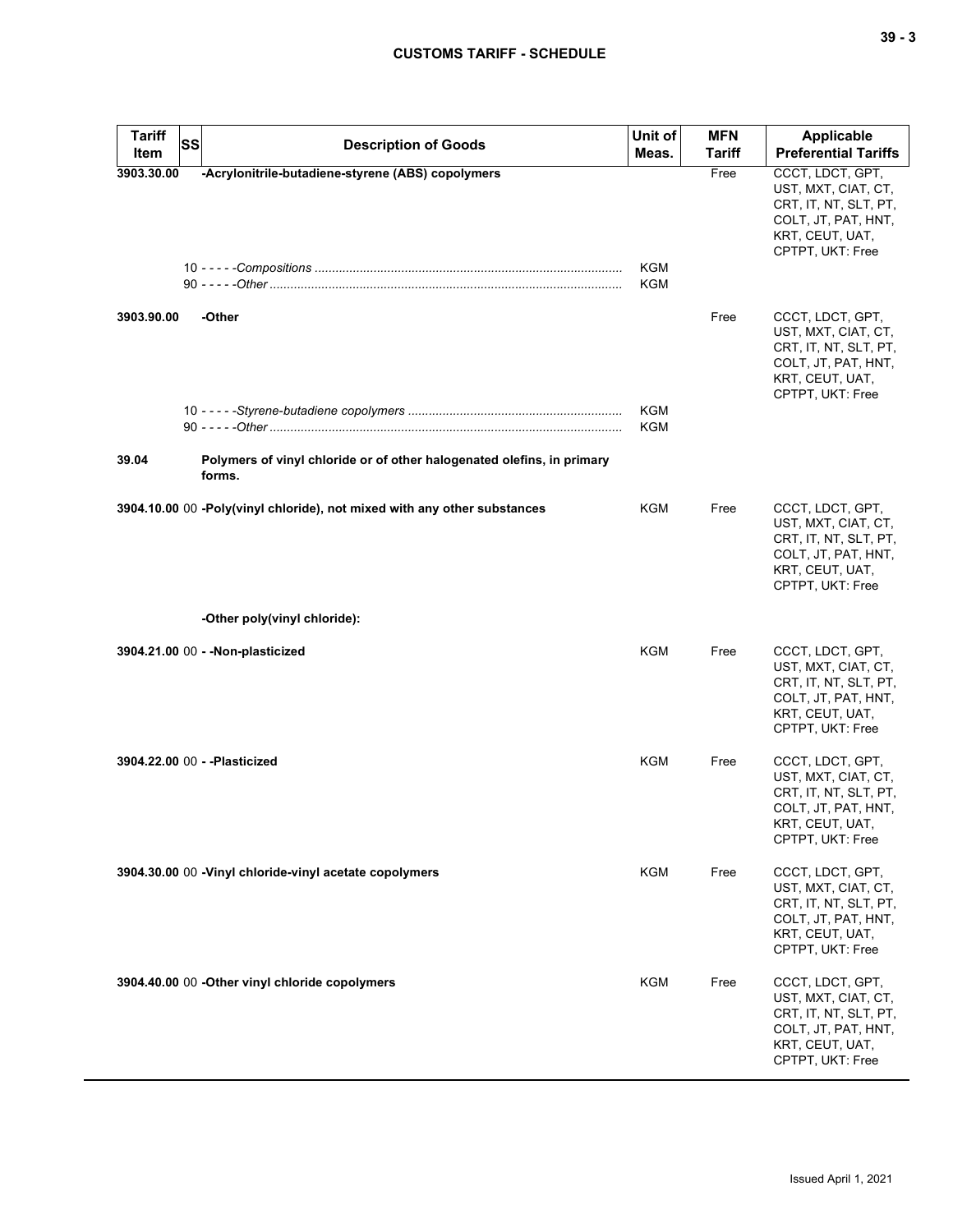| <b>Tariff</b><br><b>SS</b><br>Item | <b>Description of Goods</b>                                                                                     | Unit of<br>Meas. | <b>MFN</b><br><b>Tariff</b> | Applicable<br><b>Preferential Tariffs</b>                                                                                      |
|------------------------------------|-----------------------------------------------------------------------------------------------------------------|------------------|-----------------------------|--------------------------------------------------------------------------------------------------------------------------------|
|                                    | 3904.50.00 00 -Vinylidene chloride polymers                                                                     | <b>KGM</b>       | Free                        | CCCT, LDCT, GPT,<br>UST, MXT, CIAT, CT,<br>CRT, IT, NT, SLT, PT,<br>COLT, JT, PAT, HNT,<br>KRT, CEUT, UAT,<br>CPTPT, UKT: Free |
|                                    | -Fluoro-polymers:                                                                                               |                  |                             |                                                                                                                                |
|                                    | 3904.61.00 00 - - Polytetrafluoroethylene                                                                       | <b>KGM</b>       | Free                        | CCCT, LDCT, GPT,<br>UST, MXT, CIAT, CT,<br>CRT, IT, NT, SLT, PT,<br>COLT, JT, PAT, HNT,<br>KRT, CEUT, UAT,<br>CPTPT, UKT: Free |
| 3904.69.00 00 - - Other            |                                                                                                                 | KGM              | Free                        | CCCT, LDCT, GPT,<br>UST, MXT, CIAT, CT,<br>CRT, IT, NT, SLT, PT,<br>COLT, JT, PAT, HNT,<br>KRT, CEUT, UAT,<br>CPTPT, UKT: Free |
| 3904.90.00 00 -Other               |                                                                                                                 | <b>KGM</b>       | Free                        | CCCT, LDCT, GPT,<br>UST, MXT, CIAT, CT,<br>CRT, IT, NT, SLT, PT,<br>COLT, JT, PAT, HNT,<br>KRT, CEUT, UAT,<br>CPTPT, UKT: Free |
| 39.05                              | Polymers of vinyl acetate or of other vinyl esters, in primary forms;<br>other vinyl polymers in primary forms. |                  |                             |                                                                                                                                |
|                                    | -Poly(vinyl acetate):                                                                                           |                  |                             |                                                                                                                                |
|                                    | 3905.12.00 00 - - In aqueous dispersion                                                                         | <b>KGM</b>       | Free                        | CCCT, LDCT, GPT,<br>UST, MXT, CIAT, CT,<br>CRT, IT, NT, SLT, PT,<br>COLT, JT, PAT, HNT,<br>KRT, CEUT, UAT,<br>CPTPT, UKT: Free |
| 3905.19.00 00 - - Other            |                                                                                                                 | <b>KGM</b>       | Free                        | CCCT, LDCT, GPT,<br>UST, MXT, CIAT, CT,<br>CRT, IT, NT, SLT, PT,<br>COLT, JT, PAT, HNT,<br>KRT, CEUT, UAT,<br>CPTPT, UKT: Free |
|                                    |                                                                                                                 |                  |                             |                                                                                                                                |

**-Vinyl acetate copolymers:**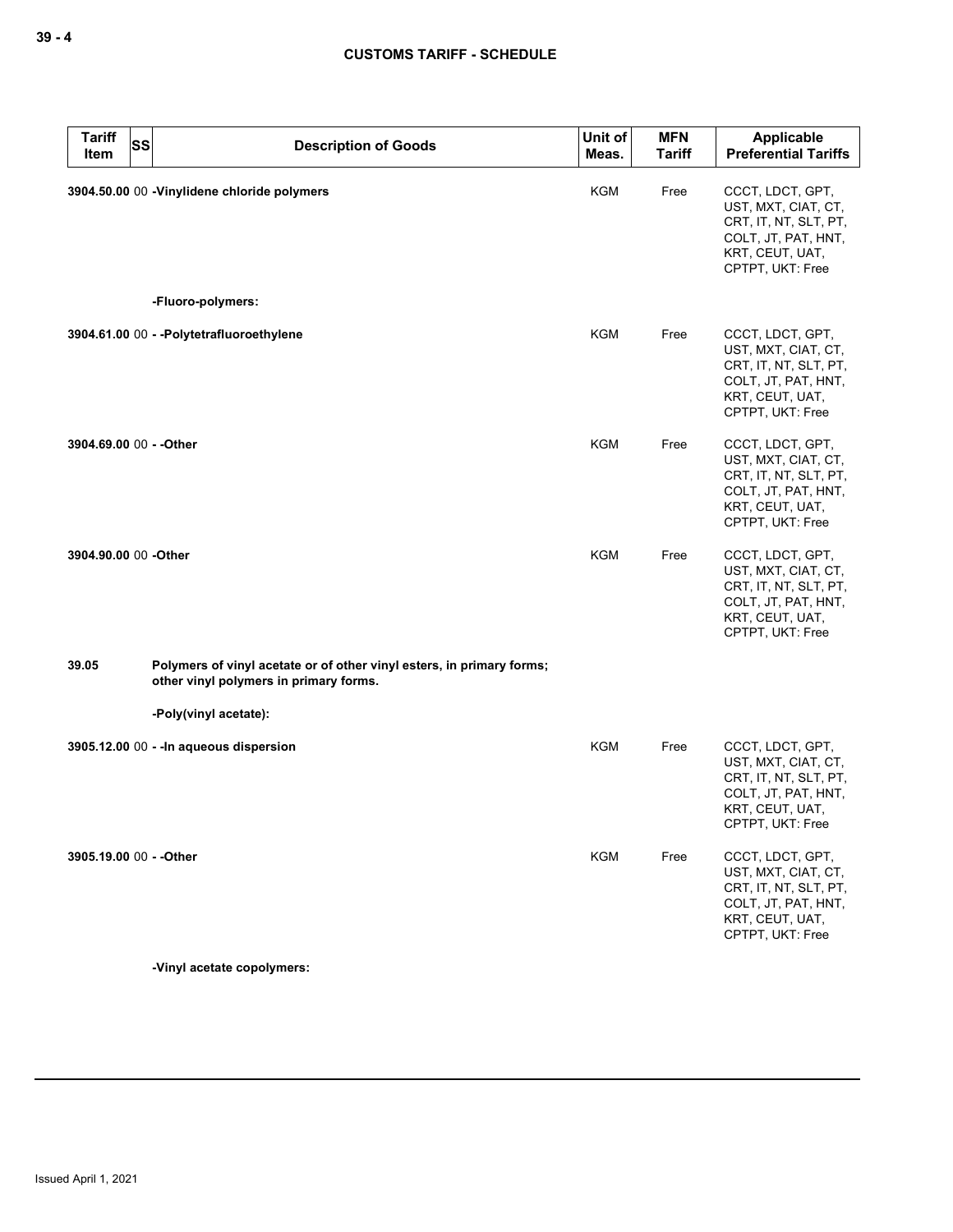| <b>Tariff</b><br><b>SS</b> | <b>Description of Goods</b>                                                                  | Unit of                  | <b>MFN</b>    | <b>Applicable</b>                                                                                                              |
|----------------------------|----------------------------------------------------------------------------------------------|--------------------------|---------------|--------------------------------------------------------------------------------------------------------------------------------|
| Item                       |                                                                                              | Meas.                    | <b>Tariff</b> | <b>Preferential Tariffs</b>                                                                                                    |
|                            | 3905.21.00 00 - - In aqueous dispersion                                                      | <b>KGM</b>               | Free          | CCCT, LDCT, GPT,<br>UST, MXT, CIAT, CT,<br>CRT, IT, NT, SLT, PT,<br>COLT, JT, PAT, HNT,<br>KRT, CEUT, UAT,<br>CPTPT, UKT: Free |
| 3905.29.00 00 - - Other    |                                                                                              | <b>KGM</b>               | Free          | CCCT, LDCT, GPT,<br>UST, MXT, CIAT, CT,<br>CRT, IT, NT, SLT, PT,<br>COLT, JT, PAT, HNT,<br>KRT, CEUT, UAT,<br>CPTPT, UKT: Free |
|                            | 3905.30.00 00 -Poly(vinyl alcohol), whether or not containing unhydrolysed acetate<br>groups | KGM                      | Free          | CCCT, LDCT, GPT,<br>UST, MXT, CIAT, CT,<br>CRT, IT, NT, SLT, PT,<br>COLT, JT, PAT, HNT,<br>KRT, CEUT, UAT,<br>CPTPT, UKT: Free |
|                            | -Other:                                                                                      |                          |               |                                                                                                                                |
|                            | 3905.91.00 00 - - Copolymers                                                                 | <b>KGM</b>               | Free          | CCCT, LDCT, GPT,<br>UST, MXT, CIAT, CT,<br>CRT, IT, NT, SLT, PT,<br>COLT, JT, PAT, HNT,<br>KRT, CEUT, UAT,<br>CPTPT, UKT: Free |
| 3905.99.00 00 - - Other    |                                                                                              | <b>KGM</b>               | Free          | CCCT, LDCT, GPT,<br>UST, MXT, CIAT, CT,<br>CRT, IT, NT, SLT, PT,<br>COLT, JT, PAT, HNT,<br>KRT, CEUT, UAT,<br>CPTPT, UKT: Free |
| 39.06                      | Acrylic polymers in primary forms.                                                           |                          |               |                                                                                                                                |
|                            | 3906.10.00 00 -Poly(methyl methacrylate)                                                     | KGM                      | Free          | CCCT, LDCT, GPT,<br>UST, MXT, CIAT, CT,<br>CRT, IT, NT, SLT, PT,<br>COLT, JT, PAT, HNT,<br>KRT, CEUT, UAT,<br>CPTPT, UKT: Free |
| 3906.90.00                 | -Other                                                                                       |                          | Free          | CCCT, LDCT, GPT,<br>UST, MXT, CIAT, CT,<br>CRT, IT, NT, SLT, PT,<br>COLT, JT, PAT, HNT,<br>KRT, CEUT, UAT,<br>CPTPT, UKT: Free |
|                            |                                                                                              | <b>KGM</b><br><b>KGM</b> |               |                                                                                                                                |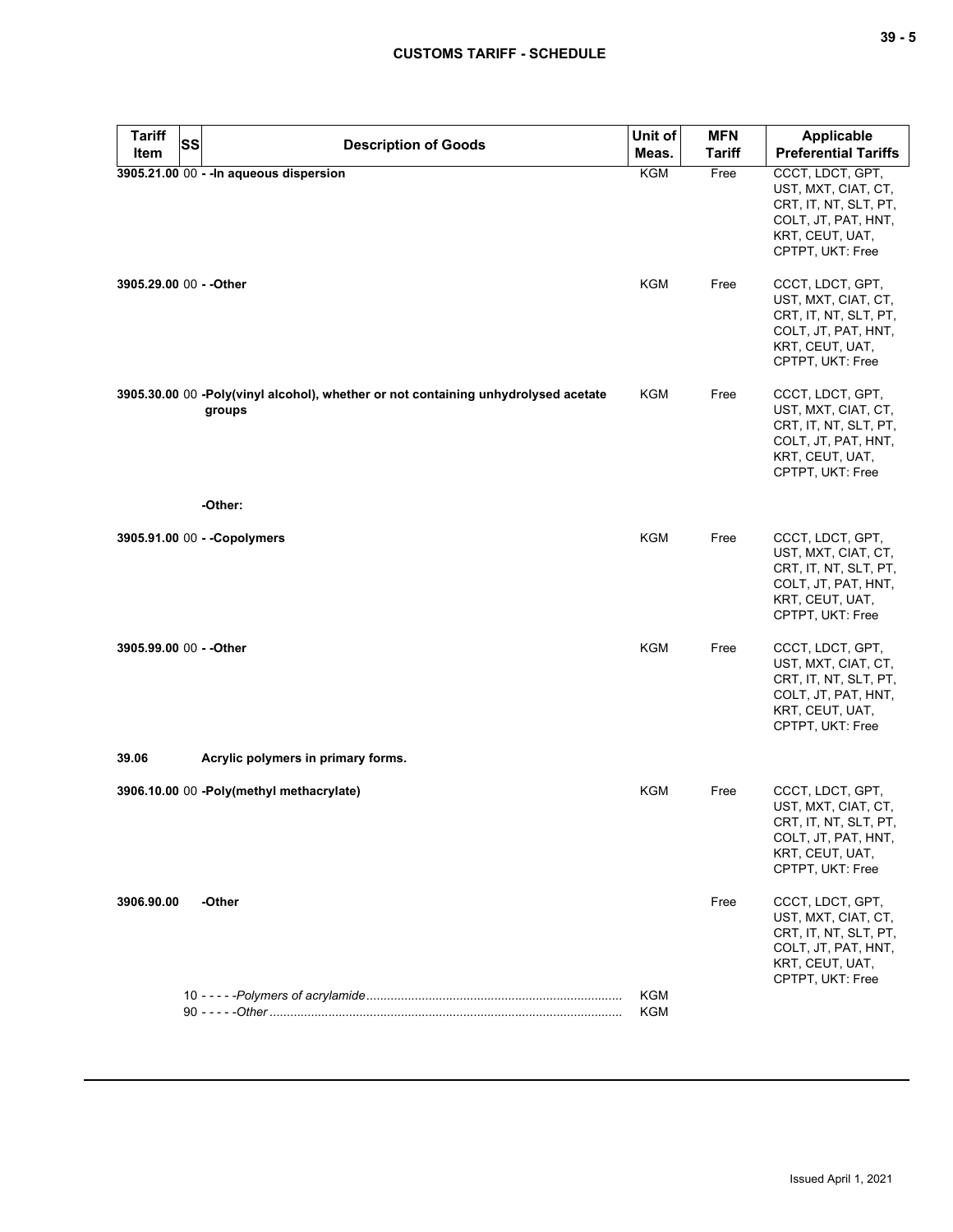| <b>Tariff</b><br>Item | <b>SS</b> | <b>Description of Goods</b>                                                                                                                                      | Unit of<br>Meas. | <b>MFN</b><br><b>Tariff</b> | Applicable<br><b>Preferential Tariffs</b>                                                                                      |
|-----------------------|-----------|------------------------------------------------------------------------------------------------------------------------------------------------------------------|------------------|-----------------------------|--------------------------------------------------------------------------------------------------------------------------------|
| 39.07                 |           | Polyacetals, other polyethers and epoxide resins, in primary forms;<br>polycarbonates, alkyd resins, polyallyl esters and other polyesters, in<br>primary forms. |                  |                             |                                                                                                                                |
|                       |           | 3907.10.00 00 -Polyacetals                                                                                                                                       | KGM              | Free                        | CCCT, LDCT, GPT,<br>UST, MXT, CIAT, CT,<br>CRT, IT, NT, SLT, PT,<br>COLT, JT, PAT, HNT,<br>KRT, CEUT, UAT,<br>CPTPT, UKT: Free |
| 3907.20.00            |           | -Other polyethers                                                                                                                                                |                  | Free                        | CCCT, LDCT, GPT,<br>UST, MXT, CIAT, CT,<br>CRT, IT, NT, SLT, PT,<br>COLT, JT, PAT, HNT,<br>KRT, CEUT, UAT,<br>CPTPT, UKT: Free |
|                       |           | - - - - -Compositions:                                                                                                                                           |                  |                             |                                                                                                                                |
|                       |           |                                                                                                                                                                  | <b>KGM</b>       |                             |                                                                                                                                |
|                       |           |                                                                                                                                                                  | <b>KGM</b>       |                             |                                                                                                                                |
|                       |           | - - - - -Other:                                                                                                                                                  | <b>KGM</b>       |                             |                                                                                                                                |
|                       |           |                                                                                                                                                                  | <b>KGM</b>       |                             |                                                                                                                                |
|                       |           |                                                                                                                                                                  | <b>KGM</b>       |                             |                                                                                                                                |
|                       |           |                                                                                                                                                                  | <b>KGM</b>       |                             |                                                                                                                                |
|                       |           |                                                                                                                                                                  |                  |                             |                                                                                                                                |
| 3907.30.00            |           | -Epoxide resins                                                                                                                                                  |                  | Free                        | CCCT, LDCT, GPT,<br>UST, MXT, CIAT, CT,<br>CRT, IT, NT, SLT, PT,<br>COLT, JT, PAT, HNT,<br>KRT, CEUT, UAT,<br>CPTPT, UKT: Free |
|                       |           |                                                                                                                                                                  | <b>KGM</b>       |                             |                                                                                                                                |
|                       |           |                                                                                                                                                                  | <b>KGM</b>       |                             |                                                                                                                                |
| 3907.40.00            |           | -Polycarbonates                                                                                                                                                  |                  | Free                        | CCCT, LDCT, GPT,<br>UST, MXT, CIAT, CT,<br>CRT, IT, NT, SLT, PT,<br>COLT, JT, PAT, HNT,<br>KRT, CEUT, UAT,<br>CPTPT, UKT: Free |
|                       |           |                                                                                                                                                                  | KGM<br>KGM       |                             |                                                                                                                                |
|                       |           | 3907.50.00 00 - Alkyd resins                                                                                                                                     | KGM              | Free                        | CCCT, LDCT, GPT,<br>UST, MXT, CIAT, CT,<br>CRT, IT, NT, SLT, PT,<br>COLT, JT, PAT, HNT,<br>KRT, CEUT, UAT,<br>CPTPT, UKT: Free |
|                       |           | -Poly(ethylene terephthalate):                                                                                                                                   |                  |                             |                                                                                                                                |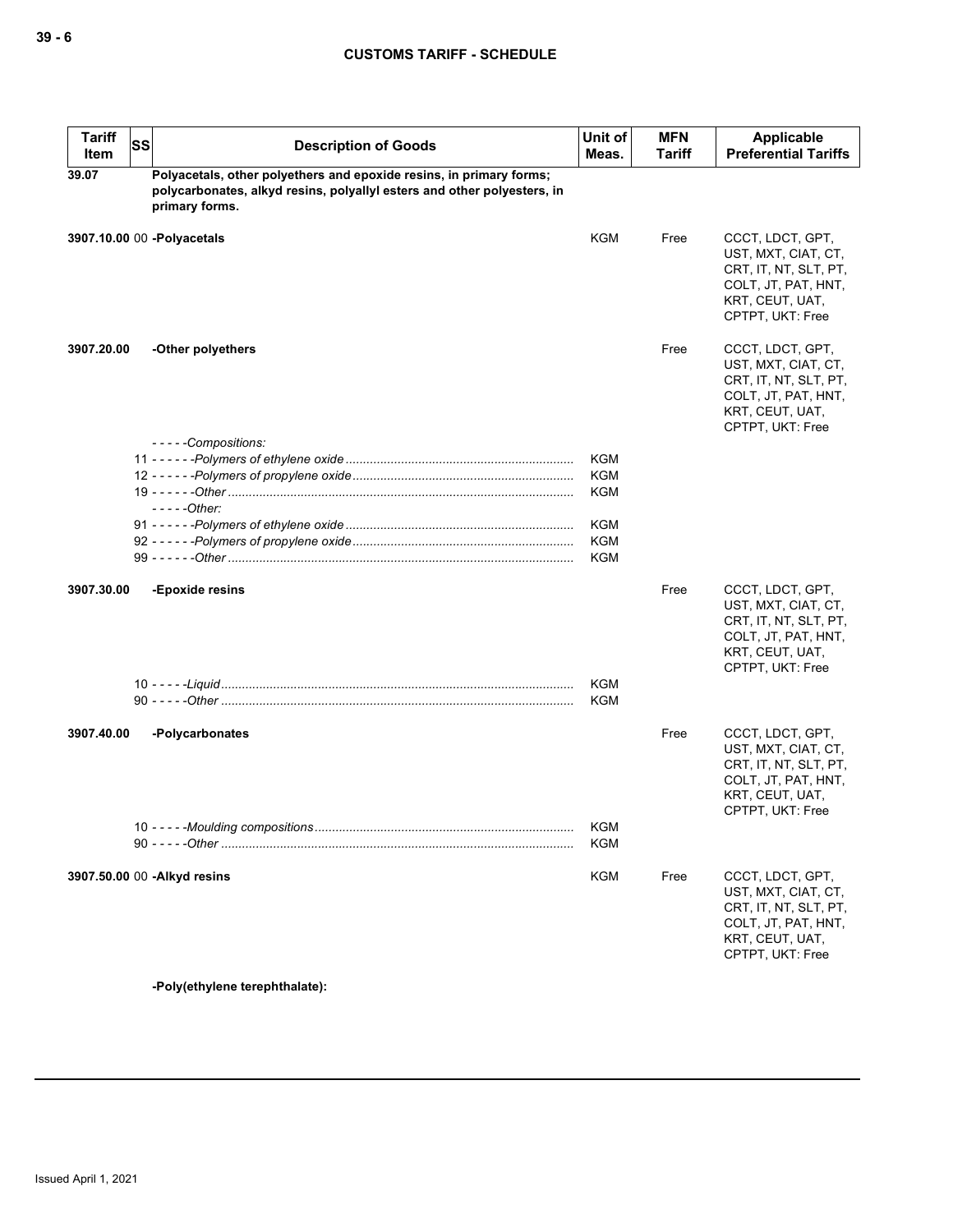| <b>Tariff</b> | <b>SS</b><br><b>Description of Goods</b>                                 | Unit of           | <b>MFN</b>    | Applicable                                                                                                                     |
|---------------|--------------------------------------------------------------------------|-------------------|---------------|--------------------------------------------------------------------------------------------------------------------------------|
| Item          |                                                                          | Meas.             | <b>Tariff</b> | <b>Preferential Tariffs</b>                                                                                                    |
|               | 3907.61.00 00 - - Having a viscosity number of 78 ml/g or higher         | <b>KGM</b>        | Free          | CCCT, LDCT, GPT,<br>UST, MXT, CIAT, CT,<br>CRT, IT, NT, SLT, PT,<br>COLT, JT, PAT, HNT,<br>KRT, CEUT, UAT,<br>CPTPT, UKT: Free |
| 3907.69.00    | - -Other                                                                 |                   | Free          | CCCT, LDCT, GPT,<br>UST, MXT, CIAT, CT,<br>CRT, IT, NT, SLT, PT,<br>COLT, JT, PAT, HNT,<br>KRT, CEUT, UAT,<br>CPTPT, UKT: Free |
|               | 10 - - - - - For use in the manufacture of blow-moulded beverage bottles | KGM               |               |                                                                                                                                |
|               |                                                                          | <b>KGM</b>        |               |                                                                                                                                |
|               |                                                                          | KGM               |               |                                                                                                                                |
|               | 3907.70.00 00 -Poly(lactic acid)                                         | KGM               | Free          | CCCT, LDCT, GPT,<br>UST, MXT, CIAT, CT,<br>CRT, IT, NT, SLT, PT,<br>COLT, JT, PAT, HNT,<br>KRT, CEUT, UAT,<br>CPTPT, UKT: Free |
|               | -Other polyesters:                                                       |                   |               |                                                                                                                                |
|               | 3907.91.00 00 - - Unsaturated                                            | <b>KGM</b>        | Free          | CCCT, LDCT, GPT,<br>UST, MXT, CIAT, CT,<br>CRT, IT, NT, SLT, PT,<br>COLT, JT, PAT, HNT,<br>KRT, CEUT, UAT,<br>CPTPT, UKT: Free |
| 3907.99.00    | - -Other                                                                 | <b>KGM</b><br>KGM | Free          | CCCT, LDCT, GPT,<br>UST, MXT, CIAT, CT,<br>CRT, IT, NT, SLT, PT,<br>COLT, JT, PAT, HNT,<br>KRT, CEUT, UAT,<br>CPTPT, UKT: Free |
| 39.08         | Polyamides in primary forms.                                             |                   |               |                                                                                                                                |
|               |                                                                          |                   |               |                                                                                                                                |
| 3908.10.00    | -Polyamide-6, -11, -12, -6,6, -6,9, -6,10 or -6,12                       |                   | Free          | CCCT, LDCT, GPT,<br>UST, MXT, CIAT, CT,<br>CRT, IT, NT, SLT, PT,<br>COLT, JT, PAT, HNT,<br>KRT, CEUT, UAT,<br>CPTPT, UKT: Free |
|               |                                                                          | <b>KGM</b>        |               |                                                                                                                                |
|               |                                                                          | <b>KGM</b>        |               |                                                                                                                                |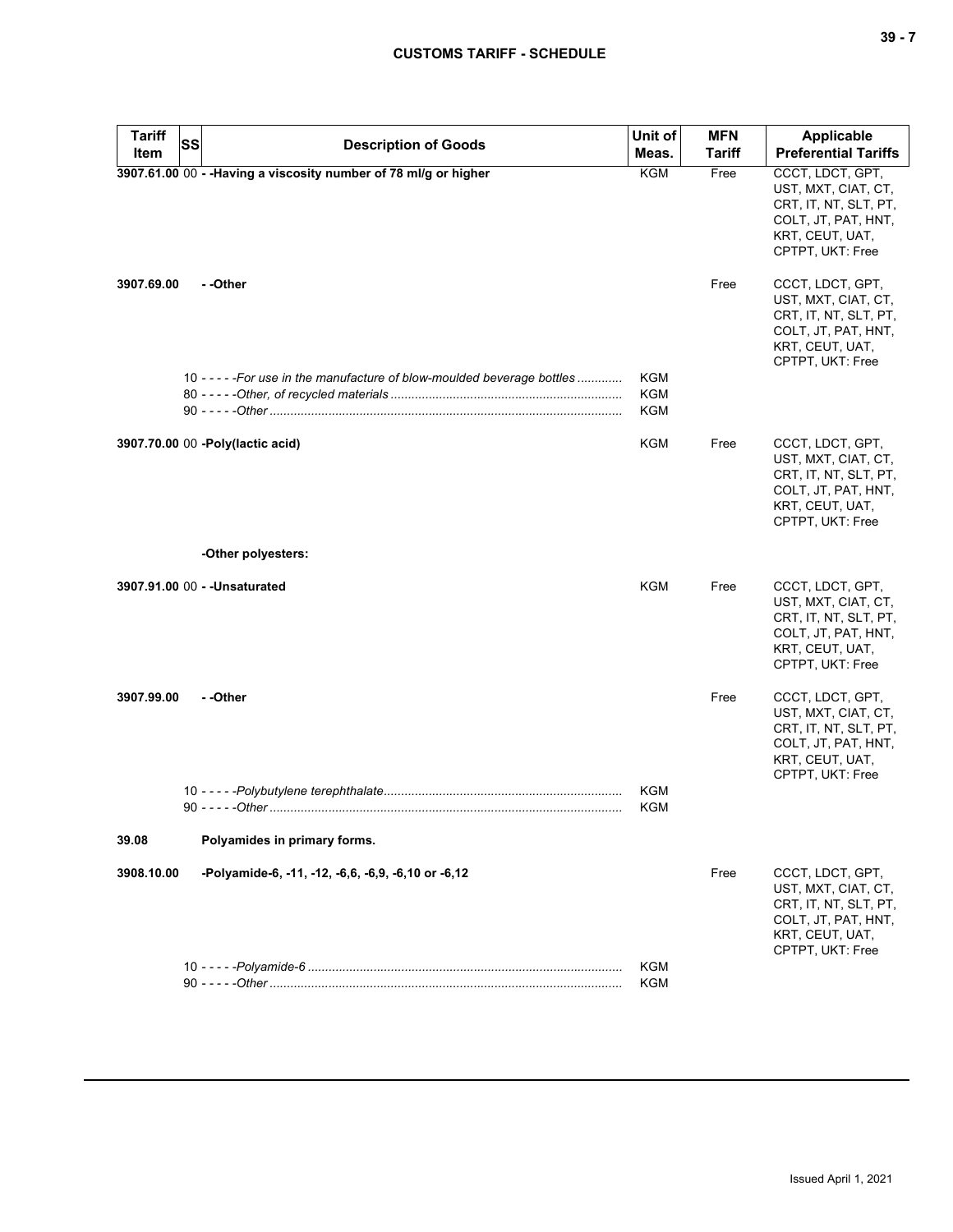| <b>Tariff</b><br>SS<br>Item | <b>Description of Goods</b>                                                   | Unit of<br>Meas.                       | <b>MFN</b><br><b>Tariff</b> | Applicable<br><b>Preferential Tariffs</b>                                                                                      |
|-----------------------------|-------------------------------------------------------------------------------|----------------------------------------|-----------------------------|--------------------------------------------------------------------------------------------------------------------------------|
| 3908.90.00 00 -Other        |                                                                               | <b>KGM</b>                             | Free                        | CCCT, LDCT, GPT,<br>UST, MXT, CIAT, CT,<br>CRT, IT, NT, SLT, PT,<br>COLT, JT, PAT, HNT,<br>KRT, CEUT, UAT,<br>CPTPT, UKT: Free |
| 39.09                       | Amino-resins, phenolic resins and polyurethanes, in primary forms.            |                                        |                             |                                                                                                                                |
|                             | 3909.10.00 00 - Urea resins; thiourea resins                                  | KGM                                    | Free                        | CCCT, LDCT, GPT,<br>UST, MXT, CIAT, CT,<br>CRT, IT, NT, SLT, PT,<br>COLT, JT, PAT, HNT,<br>KRT, CEUT, UAT,<br>CPTPT, UKT: Free |
|                             | 3909.20.00 00 - Melamine resins                                               | <b>KGM</b>                             | Free                        | CCCT, LDCT, GPT,<br>UST, MXT, CIAT, CT,<br>CRT, IT, NT, SLT, PT,<br>COLT, JT, PAT, HNT,<br>KRT, CEUT, UAT,<br>CPTPT, UKT: Free |
|                             | -Other amino-resins:                                                          |                                        |                             |                                                                                                                                |
|                             | 3909.31.00 00 - -Poly(methylene phenyl isocyanate) (crude MDI, polymeric MDI) | KGM                                    | Free                        | CCCT, LDCT, GPT,<br>UST, MXT, CIAT, CT,<br>CRT, IT, NT, SLT, PT,<br>COLT, JT, PAT, HNT,<br>KRT, CEUT, UAT,<br>CPTPT, UKT: Free |
| 3909.39.00 00 - - Other     |                                                                               | KGM                                    | Free                        | CCCT, LDCT, GPT,<br>UST, MXT, CIAT, CT,<br>CRT, IT, NT, SLT, PT,<br>COLT, JT, PAT, HNT,<br>KRT, CEUT, UAT,<br>CPTPT, UKT: Free |
| 3909.40.00                  | -Phenolic resins                                                              |                                        | Free                        | CCCT, LDCT, GPT,<br>UST, MXT, CIAT, CT,<br>CRT, IT, NT, SLT, PT,<br>COLT, JT, PAT, HNT,<br>KRT, CEUT, UAT,<br>CPTPT, UKT: Free |
|                             |                                                                               | <b>KGM</b><br><b>KGM</b><br><b>KGM</b> |                             |                                                                                                                                |
| 3909.50.00                  | -Polyurethanes                                                                |                                        | Free                        | CCCT, LDCT, GPT,<br>UST, MXT, CIAT, CT,<br>CRT, IT, NT, SLT, PT,<br>COLT, JT, PAT, HNT,<br>KRT, CEUT, UAT,<br>CPTPT, UKT: Free |
|                             |                                                                               | <b>KGM</b><br><b>KGM</b>               |                             |                                                                                                                                |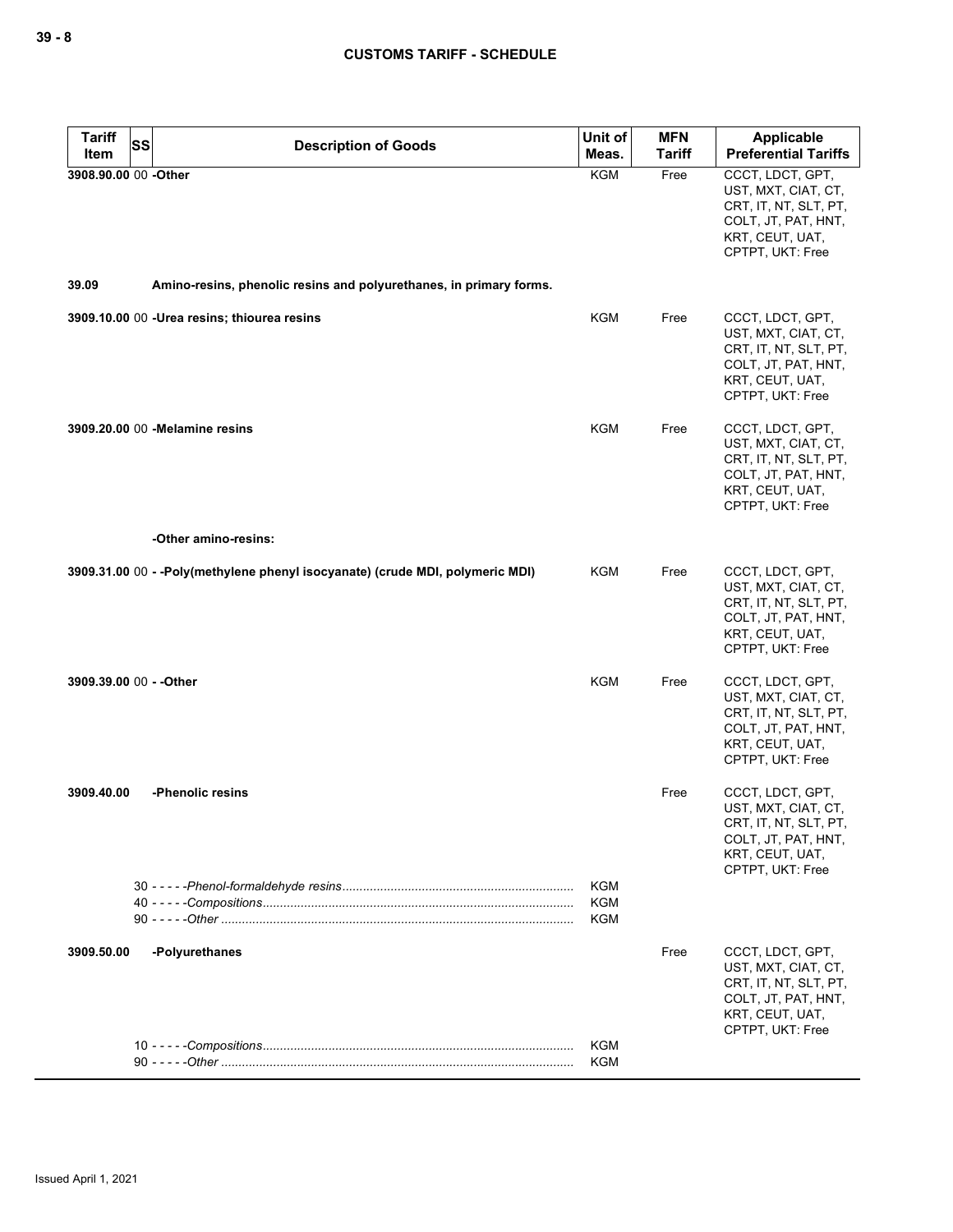| <b>Tariff</b><br>Item | <b>SS</b> | <b>Description of Goods</b>                                                                                                                                                                                | Unit of<br>Meas. | <b>MFN</b><br><b>Tariff</b> | <b>Applicable</b><br><b>Preferential Tariffs</b>                                                                               |
|-----------------------|-----------|------------------------------------------------------------------------------------------------------------------------------------------------------------------------------------------------------------|------------------|-----------------------------|--------------------------------------------------------------------------------------------------------------------------------|
| 3910.00.00            |           | Silicones in primary forms.<br>10 - - - - - For use in the manufacture of dental prostheses, including dentures;                                                                                           | <b>KGM</b>       | Free                        | CCCT, LDCT, GPT,<br>UST, MXT, CIAT, CT,<br>CRT, IT, NT, SLT, PT,<br>COLT, JT, PAT, HNT,<br>KRT, CEUT, UAT,<br>CPTPT, UKT: Free |
| 39.11                 |           | Petroleum resins, coumarone-indene resins, polyterpenes,<br>polysulphides, polysulphones and other products specified in Note 3 to<br>this Chapter, not elsewhere specified or included, in primary forms. | <b>KGM</b>       |                             |                                                                                                                                |
|                       |           | 3911.10.00 00 -Petroleum resins, coumarone, indene or coumarone-indene resins and<br>polyterpenes                                                                                                          | KGM              | Free                        | CCCT, LDCT, GPT,<br>UST, MXT, CIAT, CT,<br>CRT, IT, NT, SLT, PT,<br>COLT, JT, PAT, HNT,<br>KRT, CEUT, UAT,<br>CPTPT, UKT: Free |
| 3911.90.00 00 -Other  |           |                                                                                                                                                                                                            | KGM              | Free                        | CCCT, LDCT, GPT,<br>UST, MXT, CIAT, CT,<br>CRT, IT, NT, SLT, PT,<br>COLT, JT, PAT, HNT,<br>KRT, CEUT, UAT,<br>CPTPT, UKT: Free |
| 39.12                 |           | Cellulose and its chemical derivatives, not elsewhere specified or<br>included, in primary forms.                                                                                                          |                  |                             |                                                                                                                                |
|                       |           | -Cellulose acetates:                                                                                                                                                                                       |                  |                             |                                                                                                                                |
|                       |           | 3912.11.00 00 - - Non-plasticized                                                                                                                                                                          | KGM              | Free                        | CCCT, LDCT, GPT,<br>UST, MXT, CIAT, CT,<br>CRT, IT, NT, SLT, PT,<br>COLT, JT, PAT, HNT,<br>KRT, CEUT, UAT,<br>CPTPT, UKT: Free |
|                       |           | 3912.12.00 00 - - Plasticized                                                                                                                                                                              | KGM              | Free                        | CCCT, LDCT, GPT,<br>UST, MXT, CIAT, CT,<br>CRT, IT, NT, SLT, PT,<br>COLT, JT, PAT, HNT,<br>KRT, CEUT, UAT,<br>CPTPT, UKT: Free |
|                       |           | 3912.20.00 00 -Cellulose nitrates (including collodions)                                                                                                                                                   | KGM              | Free                        | CCCT, LDCT, GPT,<br>UST, MXT, CIAT, CT,<br>CRT, IT, NT, SLT, PT,<br>COLT, JT, PAT, HNT,<br>KRT, CEUT, UAT,<br>CPTPT, UKT: Free |
|                       |           | -Cellulose ethers:                                                                                                                                                                                         |                  |                             |                                                                                                                                |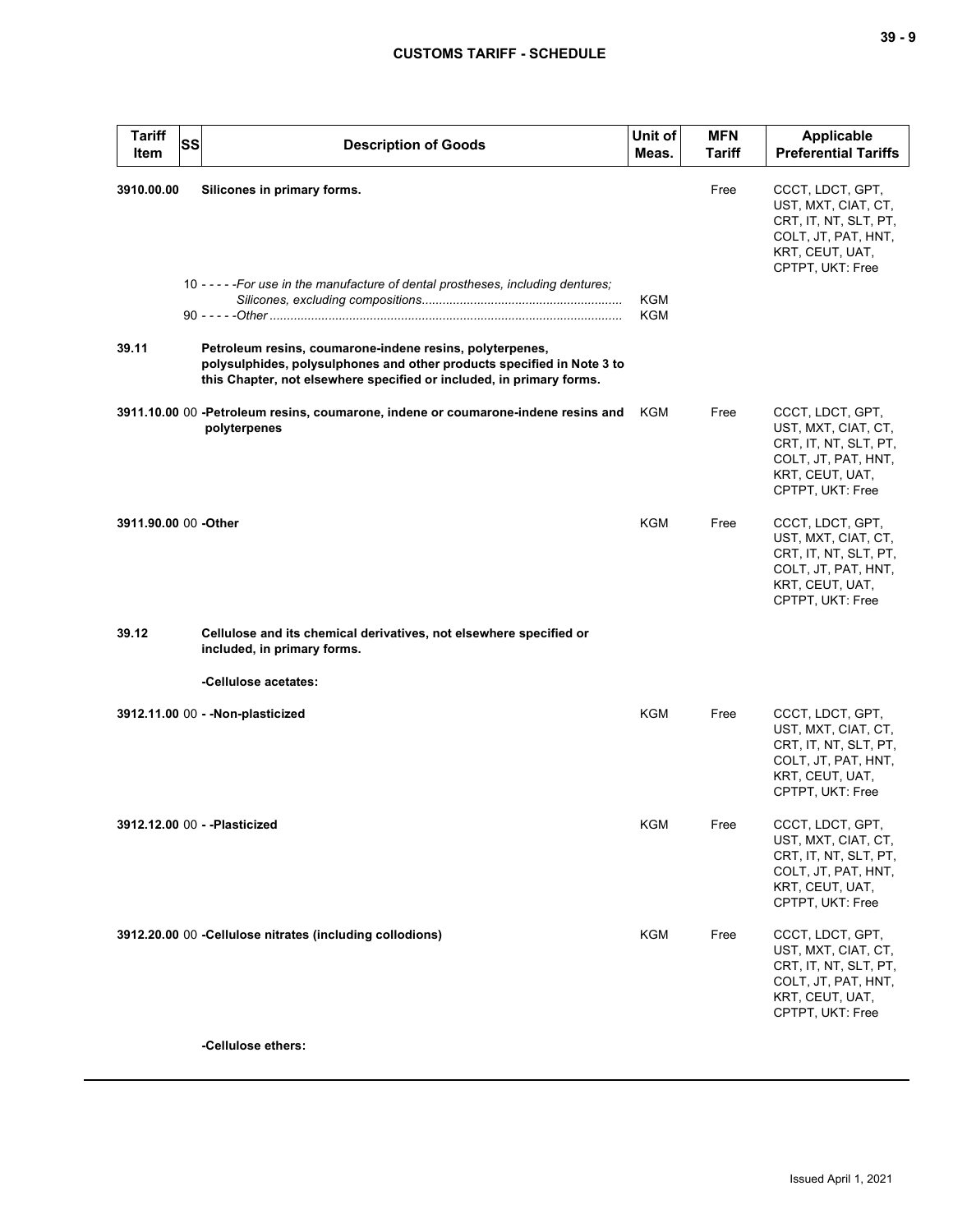| <b>Tariff</b>         | <b>SS</b><br><b>Description of Goods</b>                                                                                                                                                                          | Unit of                  | <b>MFN</b>    | <b>Applicable</b>                                                                                                              |
|-----------------------|-------------------------------------------------------------------------------------------------------------------------------------------------------------------------------------------------------------------|--------------------------|---------------|--------------------------------------------------------------------------------------------------------------------------------|
| Item                  |                                                                                                                                                                                                                   | Meas.                    | <b>Tariff</b> | <b>Preferential Tariffs</b>                                                                                                    |
|                       | 3912.31.00 00 - - Carboxymethylcellulose and its salts                                                                                                                                                            | <b>KGM</b>               | Free          | CCCT, LDCT, GPT,<br>UST, MXT, CIAT, CT,<br>CRT, IT, NT, SLT, PT,<br>COLT, JT, PAT, HNT,<br>KRT, CEUT, UAT,<br>CPTPT, UKT: Free |
| 3912.39.00            | - -Other                                                                                                                                                                                                          |                          | Free          | CCCT, LDCT, GPT,<br>UST, MXT, CIAT, CT,<br>CRT, IT, NT, SLT, PT,<br>COLT, JT, PAT, HNT,<br>KRT, CEUT, UAT,<br>CPTPT, UKT: Free |
|                       |                                                                                                                                                                                                                   | <b>KGM</b><br><b>KGM</b> |               |                                                                                                                                |
| 3912.90.00 00 - Other |                                                                                                                                                                                                                   | KGM                      | Free          | CCCT, LDCT, GPT,<br>UST, MXT, CIAT, CT,<br>CRT, IT, NT, SLT, PT,<br>COLT, JT, PAT, HNT,<br>KRT, CEUT, UAT,<br>CPTPT, UKT: Free |
| 39.13                 | Natural polymers (for example, alginic acid) and modified natural<br>polymers (for example, hardened proteins, chemical derivatives of<br>natural rubber), not elsewhere specified or included, in primary forms. |                          |               |                                                                                                                                |
|                       | 3913.10.00 00 -Alginic acid, its salts and esters                                                                                                                                                                 | KGM                      | Free          | CCCT, LDCT, GPT,<br>UST, MXT, CIAT, CT,<br>CRT, IT, NT, SLT, PT,<br>COLT, JT, PAT, HNT,<br>KRT, CEUT, UAT,<br>CPTPT, UKT: Free |
| 3913.90.00            | -Other                                                                                                                                                                                                            |                          | Free          | CCCT, LDCT, GPT,<br>UST, MXT, CIAT, CT,<br>CRT, IT, NT, SLT, PT,<br>COLT, JT, PAT, HNT,<br>KRT, CEUT, UAT,<br>CPTPT, UKT: Free |
|                       | 80 - - - - - Other polysaccharides.                                                                                                                                                                               | KGM<br>KGM<br>KGM        |               |                                                                                                                                |
|                       | 3914.00.00 00 lon-exchangers based on polymers of headings 39.01 to 39.13, in<br>primary forms.                                                                                                                   | <b>KGM</b>               | Free          | CCCT, LDCT, GPT,<br>UST, MXT, CIAT, CT,<br>CRT, IT, NT, SLT, PT,<br>COLT, JT, PAT, HNT,<br>KRT, CEUT, UAT,<br>CPTPT, UKT: Free |
|                       | II. -WASTE, PARINGS AND SCRAP; SEMI-MANUFACTURES; ARTICLES                                                                                                                                                        |                          |               |                                                                                                                                |
| 39.15                 | Waste, parings and scrap, of plastics.                                                                                                                                                                            |                          |               |                                                                                                                                |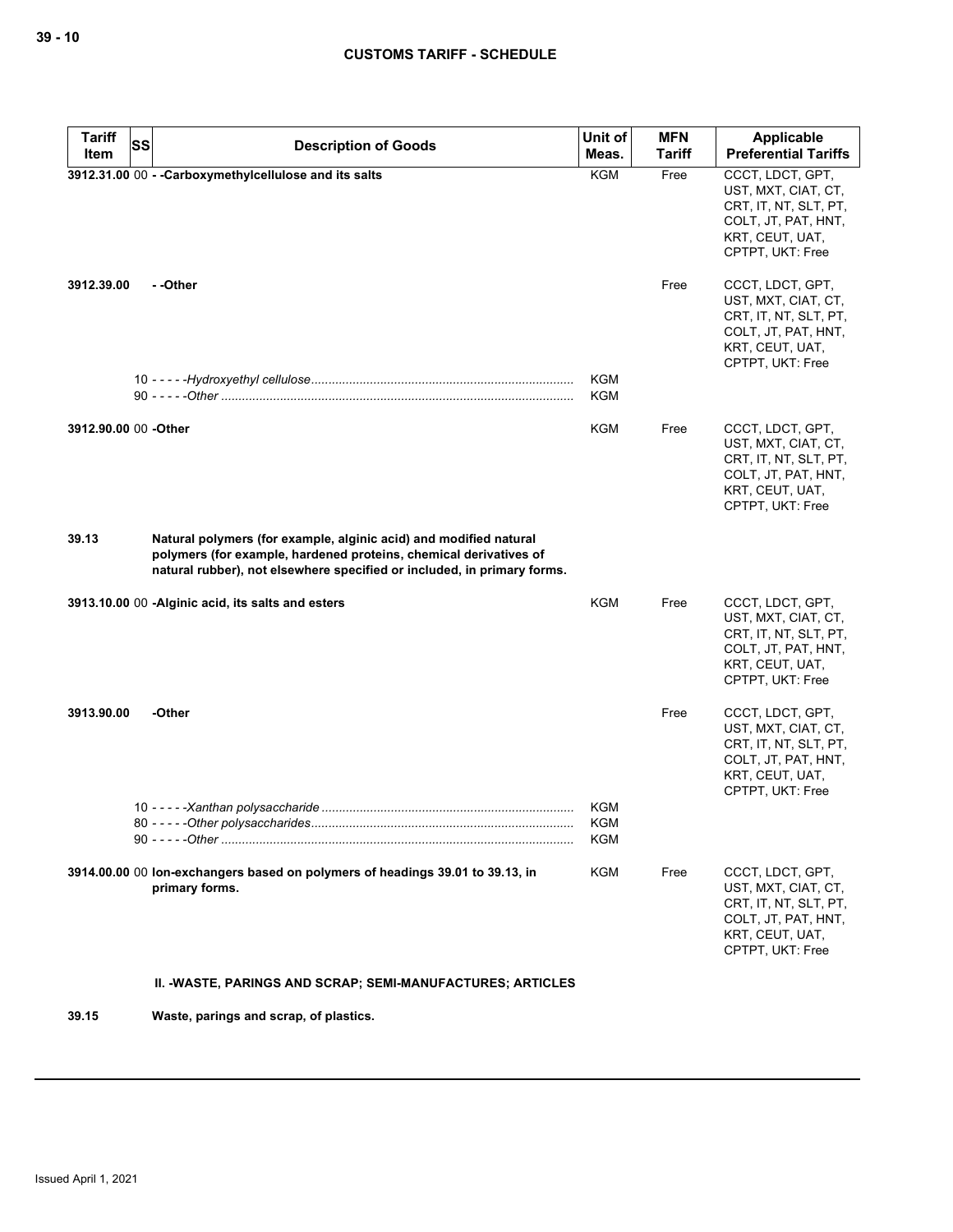| <b>Tariff</b> | <b>SS</b> | <b>Description of Goods</b>                                                                                                                                                   | Unit of                  | <b>MFN</b>    | <b>Applicable</b>                                                                                                              |
|---------------|-----------|-------------------------------------------------------------------------------------------------------------------------------------------------------------------------------|--------------------------|---------------|--------------------------------------------------------------------------------------------------------------------------------|
| Item          |           |                                                                                                                                                                               | Meas.                    | <b>Tariff</b> | <b>Preferential Tariffs</b>                                                                                                    |
|               |           | 3915.10.00 00 -Of polymers of ethylene                                                                                                                                        | <b>KGM</b>               | Free          | CCCT, LDCT, GPT,<br>UST, MXT, CIAT, CT,<br>CRT, IT, NT, SLT, PT,<br>COLT, JT, PAT, HNT,<br>KRT, CEUT, UAT,<br>CPTPT, UKT: Free |
|               |           | 3915.20.00 00 -Of polymers of styrene                                                                                                                                         | KGM                      | Free          | CCCT, LDCT, GPT,<br>UST, MXT, CIAT, CT,<br>CRT, IT, NT, SLT, PT,<br>COLT, JT, PAT, HNT,<br>KRT, CEUT, UAT,<br>CPTPT, UKT: Free |
|               |           | 3915.30.00 00 -Of polymers of vinyl chloride                                                                                                                                  | KGM                      | Free          | CCCT, LDCT, GPT,<br>UST, MXT, CIAT, CT,<br>CRT, IT, NT, SLT, PT,<br>COLT, JT, PAT, HNT,<br>KRT, CEUT, UAT,<br>CPTPT, UKT: Free |
| 3915.90.00    |           | -Of other plastics                                                                                                                                                            |                          | Free          | CCCT, LDCT, GPT,<br>UST, MXT, CIAT, CT,<br>CRT, IT, NT, SLT, PT,<br>COLT, JT, PAT, HNT,<br>KRT, CEUT, UAT,<br>CPTPT, UKT: Free |
|               |           |                                                                                                                                                                               | <b>KGM</b><br><b>KGM</b> |               |                                                                                                                                |
| 39.16         |           | Monofilament of which any cross-sectional dimension exceeds 1 mm,<br>rods, sticks and profile shapes, whether or not surface-worked but not<br>otherwise worked, of plastics. |                          |               |                                                                                                                                |
|               |           | 3916.10.00 00 -Of polymers of ethylene                                                                                                                                        | KGM                      | Free          | CCCT, LDCT, GPT,<br>UST, MXT, CIAT, CT,<br>CRT, IT, NT, SLT, PT,<br>COLT, JT, PAT, HNT,<br>KRT, CEUT, UAT,<br>CPTPT, UKT: Free |
|               |           | 3916.20.00 00 -Of polymers of vinyl chloride                                                                                                                                  |                          | Free          | CCCT, LDCT, GPT,<br>UST, MXT, CIAT, CT,<br>CRT, IT, NT, SLT, PT,<br>COLT, JT, PAT, HNT,<br>KRT, CEUT, UAT,<br>CPTPT, UKT: Free |
|               |           | 3916.90.00 00 -Of other plastics                                                                                                                                              | <b>KGM</b>               | Free          | CCCT, LDCT, GPT,<br>UST, MXT, CIAT, CT,<br>CRT, IT, NT, SLT, PT,<br>COLT, JT, PAT, HNT,<br>KRT, CEUT, UAT,<br>CPTPT, UKT: Free |
| 39.17         |           | Tubes, pipes and hoses, and fittings therefor (for example, joints,<br>elbows, flanges), of plastics.                                                                         |                          |               |                                                                                                                                |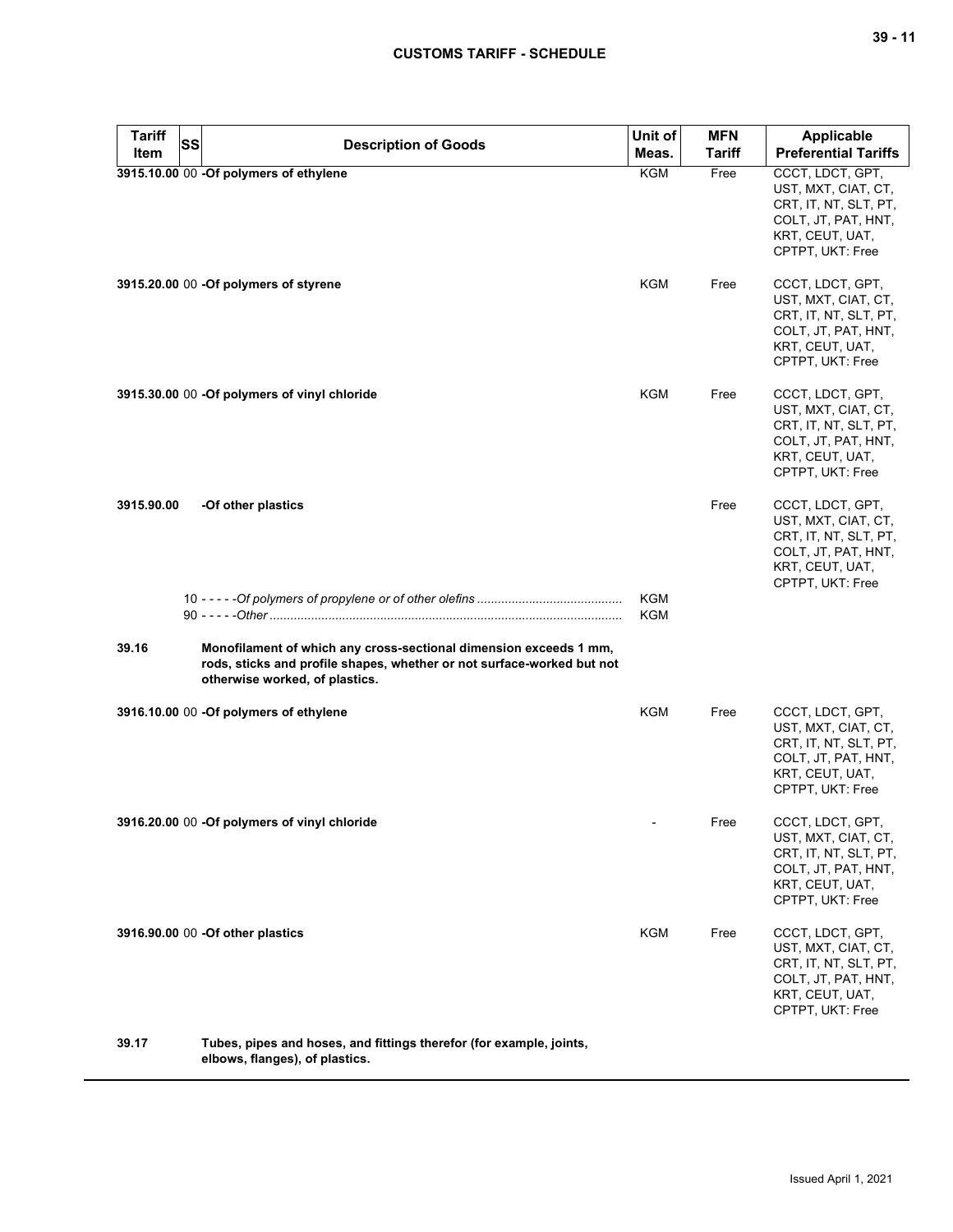| <b>Tariff</b><br><b>SS</b><br>Item | <b>Description of Goods</b>                                                                        | Unit of<br>Meas.                       | <b>MFN</b><br>Tariff | Applicable<br><b>Preferential Tariffs</b>                                                                                      |
|------------------------------------|----------------------------------------------------------------------------------------------------|----------------------------------------|----------------------|--------------------------------------------------------------------------------------------------------------------------------|
| 3917.10.00                         | -Artificial guts (sausage casings) of hardened protein or of cellulosic<br>materials               | <b>KGM</b><br><b>KGM</b><br><b>KGM</b> | Free                 | CCCT, LDCT, GPT,<br>UST, MXT, CIAT, CT,<br>CRT, IT, NT, SLT, PT,<br>COLT, JT, PAT, HNT,<br>KRT, CEUT, UAT,<br>CPTPT, UKT: Free |
|                                    | -Tubes, pipes and hoses, rigid:                                                                    |                                        |                      |                                                                                                                                |
| 3917.21.00                         | - - Of polymers of ethylene                                                                        |                                        | Free                 | CCCT, LDCT, GPT,<br>UST, MXT, CIAT, CT,<br>CRT, IT, NT, SLT, PT,<br>COLT, JT, PAT, HNT,<br>KRT, CEUT, UAT,<br>CPTPT, UKT: Free |
|                                    |                                                                                                    | <b>KGM</b><br><b>KGM</b>               |                      |                                                                                                                                |
|                                    | 3917.22.00 00 - - Of polymers of propylene                                                         | KGM                                    | Free                 | CCCT, LDCT, GPT,<br>UST, MXT, CIAT, CT,<br>CRT, IT, NT, SLT, PT,<br>COLT, JT, PAT, HNT,<br>KRT, CEUT, UAT,<br>CPTPT, UKT: Free |
| 3917.23.00                         | - - Of polymers of vinyl chloride                                                                  |                                        | Free                 | CCCT, LDCT, GPT,<br>UST, MXT, CIAT, CT,<br>CRT, IT, NT, SLT, PT,<br>COLT, JT, PAT, HNT,<br>KRT, CEUT, UAT,<br>CPTPT, UKT: Free |
|                                    |                                                                                                    | <b>KGM</b><br><b>KGM</b><br><b>KGM</b> |                      |                                                                                                                                |
| 3917.29.00                         | --Of other plastics                                                                                |                                        | Free                 | CCCT, LDCT, GPT,<br>UST, MXT, CIAT, CT,<br>CRT, IT, NT, SLT, PT,<br>COLT, JT, PAT, HNT,<br>KRT, CEUT, UAT,<br>CPTPT, UKT: Free |
|                                    | 10 - - - - - Of acrylonitrile-butadiene-styrene (ABS) copolymers<br>-Other tubes, pipes and hoses: | <b>KGM</b><br><b>KGM</b><br>KGM        |                      |                                                                                                                                |
| 3917.31.00                         | --Flexible tubes, pipes and hoses, having a minimum burst pressure of<br>27.6 MPa                  |                                        | Free                 | CCCT, LDCT, GPT,<br>UST, MXT, CIAT, CT,<br>CRT, IT, NT, SLT, PT,<br>COLT, JT, PAT, HNT,<br>KRT, CEUT, UAT,<br>CPTPT, UKT: Free |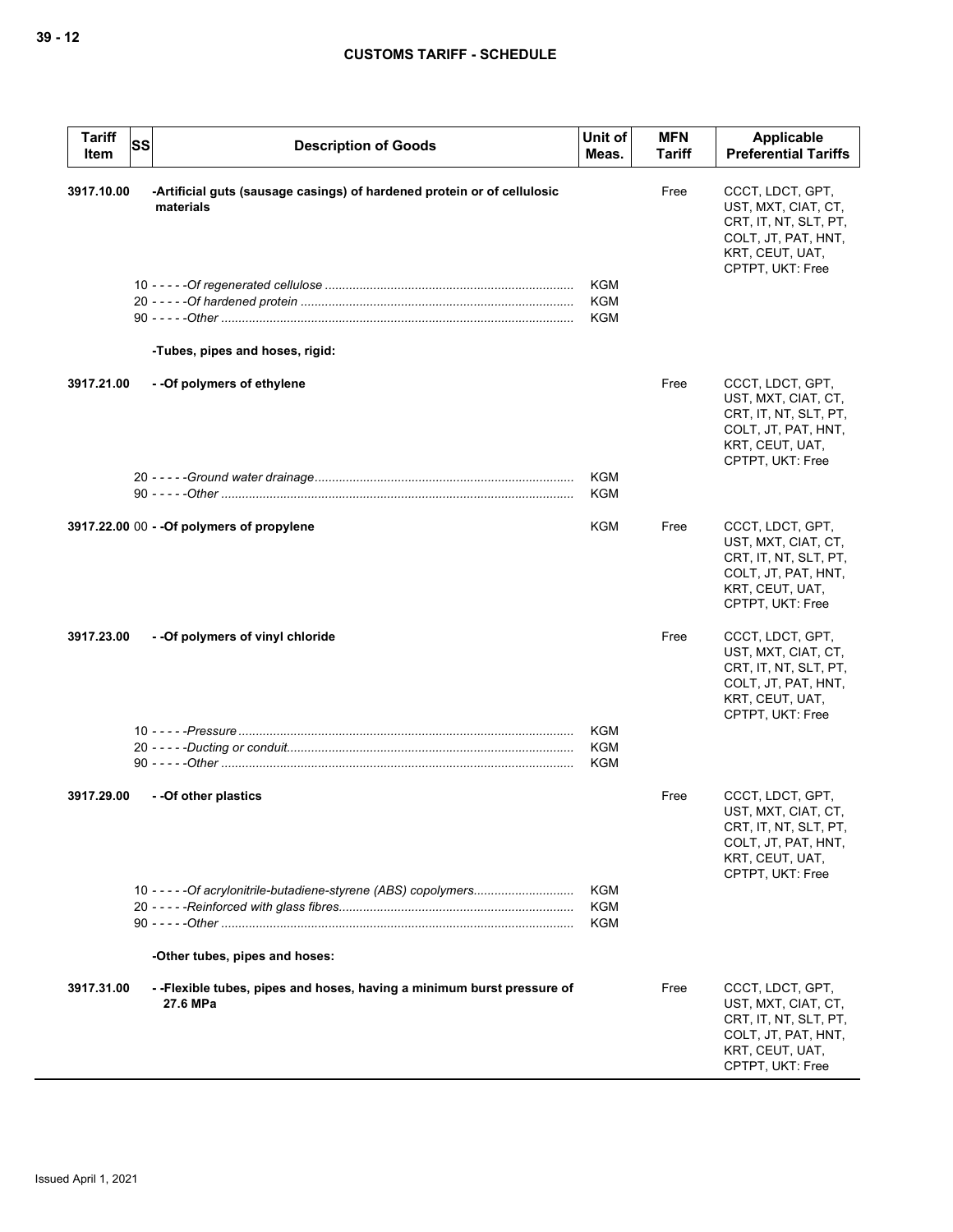| Tariff<br>SS<br>Item | <b>Description of Goods</b>                                                                                                                                                                                                                                                                                                                                                                                                                                                                                                                                                                                                                                                                                                                                                                                                                                                                                                                                                                                                                                                                                                               | Unit of<br>Meas.         | <b>MFN</b><br><b>Tariff</b> | <b>Applicable</b><br><b>Preferential Tariffs</b>                                                                                     |
|----------------------|-------------------------------------------------------------------------------------------------------------------------------------------------------------------------------------------------------------------------------------------------------------------------------------------------------------------------------------------------------------------------------------------------------------------------------------------------------------------------------------------------------------------------------------------------------------------------------------------------------------------------------------------------------------------------------------------------------------------------------------------------------------------------------------------------------------------------------------------------------------------------------------------------------------------------------------------------------------------------------------------------------------------------------------------------------------------------------------------------------------------------------------------|--------------------------|-----------------------------|--------------------------------------------------------------------------------------------------------------------------------------|
|                      |                                                                                                                                                                                                                                                                                                                                                                                                                                                                                                                                                                                                                                                                                                                                                                                                                                                                                                                                                                                                                                                                                                                                           | <b>KGM</b><br><b>KGM</b> |                             |                                                                                                                                      |
| 3917.32              | - -Other, not reinforced or otherwise combined with other materials,<br>without fittings                                                                                                                                                                                                                                                                                                                                                                                                                                                                                                                                                                                                                                                                                                                                                                                                                                                                                                                                                                                                                                                  |                          |                             |                                                                                                                                      |
|                      | 3917.32.10 00 - - - Of polymers of heading 39.02, excluding of polymers of propylene or<br>tubing of polymers of butylene;<br>Of polymers of heading 39.04, excluding of polymers of vinyl chloride, of<br>polymers of tetrafluoroethylene or of polyvinylidene chloride;<br>Of polymers of heading 39.05;<br>Of polymers of heading 39.06, excluding of polymers of methyl<br>methacrylate;<br>Of polymers of heading 39.07;<br>Of polymers of heading 39.09, excluding of polyurethanes;<br>Of polymers of heading 39.11, 39.12 or 39.13;<br>Of polyvinylidene chloride to be employed in the packaging of goods for<br>sale;<br>To be employed in the manufacture of sera, antisera, toxoids, viruses,<br>toxins or antitoxins, virus or bacterial vaccines, bacteriophage or bacterial<br>lysates, allergenics, liver extracts, pituitary extracts, epinephrine or its<br>solutions, insulin (with or without zinc, globin or protamine) and blood<br>plasma or serum of human origin, or fractions thereof, or extenders or<br>substitutes therefor;<br>To be employed in the processing, storing or insemination of animal<br>semen | <b>KGM</b>               | Free                        | CCCT, LDCT, GPT,<br>UST, MXT, CIAT, CT,<br>CRT, IT, NT, SLT, PT,<br>COLT, JT, PAT, HNT,<br>KRT, CEUT, UAT,<br>CPTPT, UKT: Free       |
| 3917.32.90           | ---Other                                                                                                                                                                                                                                                                                                                                                                                                                                                                                                                                                                                                                                                                                                                                                                                                                                                                                                                                                                                                                                                                                                                                  | <b>KGM</b><br>KGM        | 6.5%                        | CCCT, LDCT, UST,<br>MXT, CIAT, CT, CRT,<br>IT, NT, SLT, PT, COLT,<br>JT, PAT, HNT, KRT,<br>CEUT, UAT, CPTPT,<br>UKT: Free<br>GPT: 3% |
| 3917.39              | 3917.33.00 00 - - Other, not reinforced or otherwise combined with other materials, with<br>fittings<br>- -Other                                                                                                                                                                                                                                                                                                                                                                                                                                                                                                                                                                                                                                                                                                                                                                                                                                                                                                                                                                                                                          | KGM                      | 6.5%                        | CCCT, LDCT, UST,<br>MXT, CIAT, CT, CRT,<br>IT, NT, SLT, PT, COLT,<br>JT, PAT, HNT, KRT,<br>CEUT, UAT, CPTPT,<br>UKT: Free<br>GPT: 3% |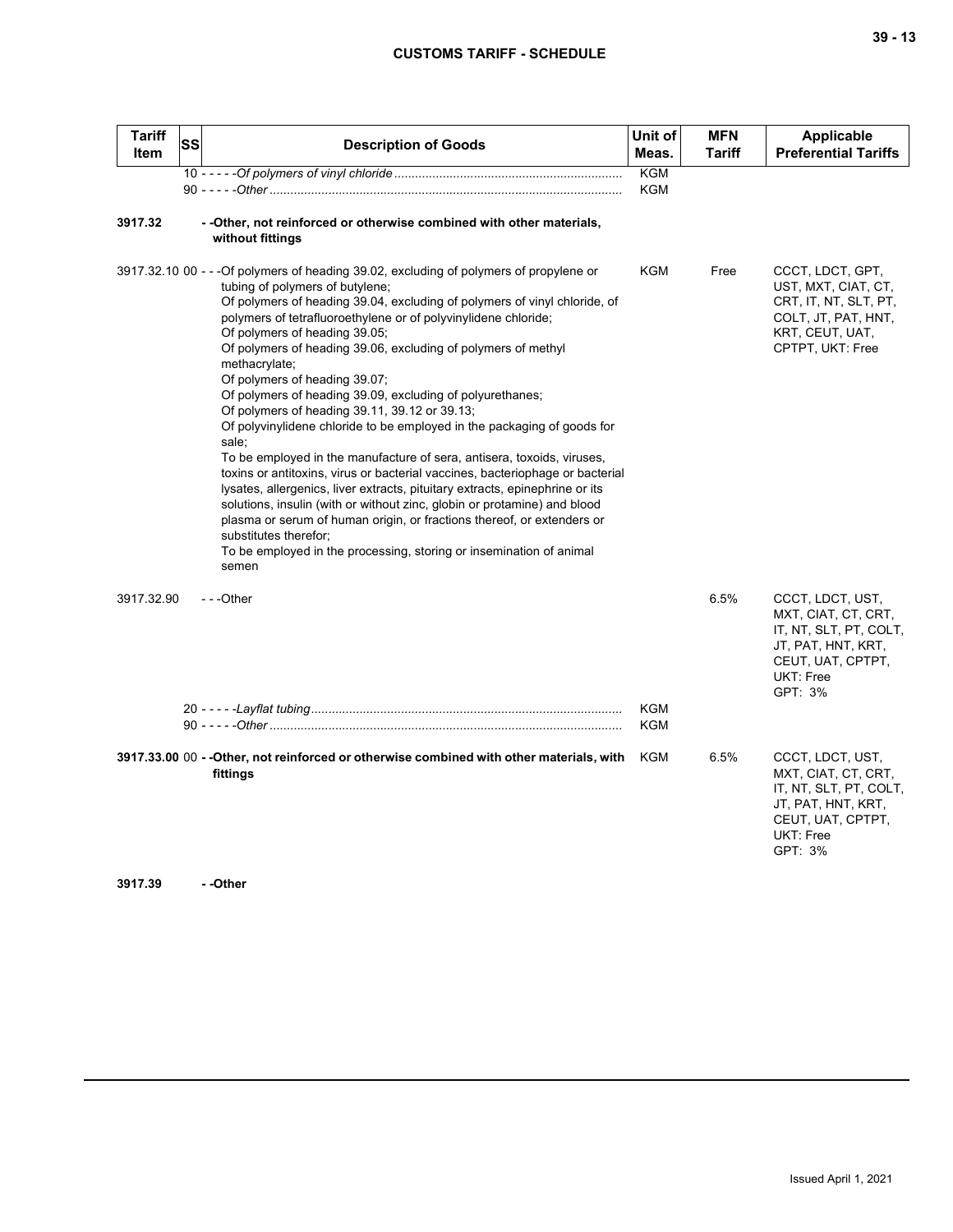| <b>Tariff</b><br>Item | <b>SS</b> | <b>Description of Goods</b>                                                                                                                                                                                                                                                                                                                                                                                                                                                                                                                                                                                                                                                                                      | Unit of<br>Meas.         | <b>MFN</b><br><b>Tariff</b> | Applicable<br><b>Preferential Tariffs</b>                                                                                            |
|-----------------------|-----------|------------------------------------------------------------------------------------------------------------------------------------------------------------------------------------------------------------------------------------------------------------------------------------------------------------------------------------------------------------------------------------------------------------------------------------------------------------------------------------------------------------------------------------------------------------------------------------------------------------------------------------------------------------------------------------------------------------------|--------------------------|-----------------------------|--------------------------------------------------------------------------------------------------------------------------------------|
|                       |           | 3917.39.10 00 - - - Of polymers of heading 39.02, excluding of polymers of propylene or<br>tubing of polymers of butylene;<br>Of polymers of heading 39.04, excluding of polymers of vinyl chloride, of<br>polymers of tetrafluoroethylene or of polyvinylidene chloride;<br>Of polymers of heading 39.05;<br>Of polymers of heading 39.06, excluding of polymers of methyl<br>methacrylate;<br>Of polymers of heading 39.07; Of polymers of heading 39.09, excluding of<br>polyurethanes;<br>Of polymers of heading 39.11, 39.12 or 39.13;<br>Of polyvinylidene chloride to be employed in the packaging of goods for<br>sale;<br>To be employed in the processing, storing or insemmination of animal<br>semen | <b>KGM</b>               | Free                        | CCCT, LDCT, GPT,<br>UST, MXT, CIAT, CT,<br>CRT, IT, NT, SLT, PT,<br>COLT, JT, PAT, HNT,<br>KRT, CEUT, UAT,<br>CPTPT, UKT: Free       |
| 3917.39.90            |           | $- -$ Other                                                                                                                                                                                                                                                                                                                                                                                                                                                                                                                                                                                                                                                                                                      |                          | 6.5%                        | CCCT, LDCT, UST,<br>MXT, CIAT, CT, CRT,<br>IT, NT, SLT, PT, COLT,<br>JT, PAT, HNT, KRT,<br>CEUT, UAT, CPTPT,<br>UKT: Free<br>GPT: 3% |
|                       |           |                                                                                                                                                                                                                                                                                                                                                                                                                                                                                                                                                                                                                                                                                                                  | <b>KGM</b><br><b>KGM</b> |                             |                                                                                                                                      |
| 3917.40.00            |           | -Fittings                                                                                                                                                                                                                                                                                                                                                                                                                                                                                                                                                                                                                                                                                                        |                          | Free                        | CCCT, LDCT, GPT,<br>UST, MXT, CIAT, CT,<br>CRT, IT, NT, SLT, PT,<br>COLT, JT, PAT, HNT,<br>KRT, CEUT, UAT,<br>CPTPT, UKT: Free       |
|                       |           | $-- -$ - Pressure:                                                                                                                                                                                                                                                                                                                                                                                                                                                                                                                                                                                                                                                                                               | <b>KGM</b>               |                             |                                                                                                                                      |
|                       |           |                                                                                                                                                                                                                                                                                                                                                                                                                                                                                                                                                                                                                                                                                                                  | <b>KGM</b>               |                             |                                                                                                                                      |
|                       |           | $---Other:$                                                                                                                                                                                                                                                                                                                                                                                                                                                                                                                                                                                                                                                                                                      |                          |                             |                                                                                                                                      |
|                       |           |                                                                                                                                                                                                                                                                                                                                                                                                                                                                                                                                                                                                                                                                                                                  | KGM                      |                             |                                                                                                                                      |
|                       |           |                                                                                                                                                                                                                                                                                                                                                                                                                                                                                                                                                                                                                                                                                                                  | <b>KGM</b>               |                             |                                                                                                                                      |
|                       |           | 93 - - - - - - Of acrylonitrile-butadiene-styrene (ABS) copolymers                                                                                                                                                                                                                                                                                                                                                                                                                                                                                                                                                                                                                                               | <b>KGM</b>               |                             |                                                                                                                                      |
|                       |           |                                                                                                                                                                                                                                                                                                                                                                                                                                                                                                                                                                                                                                                                                                                  | <b>KGM</b>               |                             |                                                                                                                                      |
| 39.18                 |           | Floor coverings of plastics, whether or not self-adhesive, in rolls or in<br>the form of tiles; wall or ceiling coverings of plastics, as defined in<br>Note 9 to this Chapter.                                                                                                                                                                                                                                                                                                                                                                                                                                                                                                                                  |                          |                             |                                                                                                                                      |
| 3918.10               |           | -Of polymers of vinyl chloride                                                                                                                                                                                                                                                                                                                                                                                                                                                                                                                                                                                                                                                                                   |                          |                             |                                                                                                                                      |
|                       |           | 3918.10.10 00 - - - Wall or ceiling coverings combined with knitted or woven fabrics,<br>nonwovens or felt                                                                                                                                                                                                                                                                                                                                                                                                                                                                                                                                                                                                       | <b>MTK</b>               | 6.5%                        | CCCT, LDCT, UST,<br>MXT, CIAT, CT, CRT,<br>IT, NT, SLT, PT, COLT,<br>JT, PAT, HNT, KRT,<br>CEUT, UAT, CPTPT,<br>UKT: Free<br>GPT: 3% |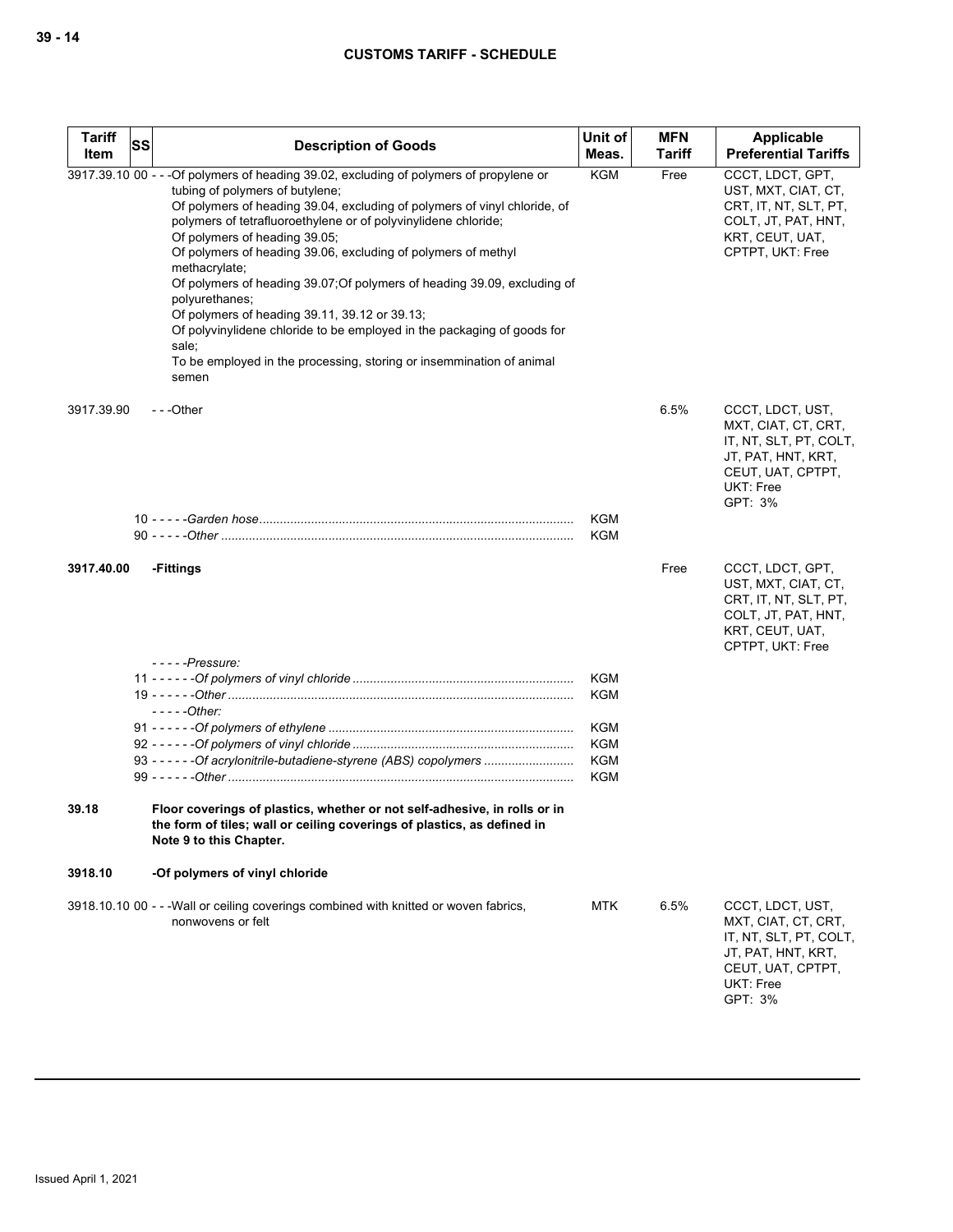| <b>Tariff</b> | <b>SS</b> | <b>Description of Goods</b>                                                                                                                                                                                                                                                                                          | Unit of           | <b>MFN</b>    | <b>Applicable</b>                                                                                                                           |
|---------------|-----------|----------------------------------------------------------------------------------------------------------------------------------------------------------------------------------------------------------------------------------------------------------------------------------------------------------------------|-------------------|---------------|---------------------------------------------------------------------------------------------------------------------------------------------|
| Item          |           |                                                                                                                                                                                                                                                                                                                      | Meas.             | <b>Tariff</b> | <b>Preferential Tariffs</b>                                                                                                                 |
| 3918.10.90    |           | ---Other                                                                                                                                                                                                                                                                                                             |                   | 6.5%          | CCCT, LDCT, UST,<br>MXT, CIAT, CT, CRT,<br>IT, NT, SLT, PT, COLT,<br>JT, PAT, HNT, KRT,<br>CEUT, UAT, CPTPT,<br>UKT: Free<br>GPT: 3%        |
|               |           |                                                                                                                                                                                                                                                                                                                      | <b>MTK</b>        |               |                                                                                                                                             |
|               |           | -----Cellular floor coverings in rolls:                                                                                                                                                                                                                                                                              | <b>MTK</b>        |               |                                                                                                                                             |
|               |           |                                                                                                                                                                                                                                                                                                                      | MTK               |               |                                                                                                                                             |
|               |           |                                                                                                                                                                                                                                                                                                                      | MTK               |               |                                                                                                                                             |
|               |           |                                                                                                                                                                                                                                                                                                                      | MTK               |               |                                                                                                                                             |
| 3918.90       |           | -Of other plastics                                                                                                                                                                                                                                                                                                   |                   |               |                                                                                                                                             |
|               |           | 3918.90.10 00 - - - Wall or ceiling coverings combined with knitted or woven fabrics,<br>nonwovens or felt                                                                                                                                                                                                           | <b>MTK</b>        | 6.5%          | CCCT, LDCT, UST,<br>MXT, CIAT, CT, CRT,<br>IT, NT, SLT, PT, COLT,<br>JT, PAT, HNT, KRT,<br>CEUT, UAT, CPTPT,<br><b>UKT: Free</b><br>GPT: 3% |
| 3918.90.90    |           | $- -$ Other                                                                                                                                                                                                                                                                                                          |                   | 6.5%          | CCCT, LDCT, UST,<br>MXT, CIAT, CT, CRT,<br>IT, NT, SLT, PT, COLT,<br>JT, PAT, HNT, KRT,<br>CEUT, UAT, CPTPT,<br>UKT: Free<br>GPT: 3%        |
|               |           |                                                                                                                                                                                                                                                                                                                      | <b>MTK</b><br>MTK |               |                                                                                                                                             |
| 39.19         |           | Self-adhesive plates, sheets, film, foil, tape, strip and other flat shapes,<br>of plastics, whether or not in rolls.                                                                                                                                                                                                |                   |               |                                                                                                                                             |
| 3919.10       |           | -In rolls of a width not exceeding 20 cm                                                                                                                                                                                                                                                                             |                   |               |                                                                                                                                             |
|               |           | 3919.10.10 00 - - -Combined with knitted or woven fabrics, nonwovens or felt, such<br>combinations which can, without fracturing, be bent manually around a<br>cylinder of a diameter of 7 mm, at a temperature between 15°C and 30°C                                                                                | KGM               | Free          | CCCT, LDCT, GPT,<br>UST, MXT, CIAT, CT,<br>CRT, IT, NT, SLT, PT,<br>COLT, JT, PAT, HNT,<br>KRT, CEUT, UAT,<br>CPTPT, UKT: Free              |
|               |           | 3919.10.20 00 - - - Of polymers of methyl methacrylate;<br>Poly(ethylene terephthalate) film of a width of less than 15 cm;<br>Cellulose acetate and cellulose acetate butyrate sheets, film or strip, of a<br>thickness exceeding 0.08 mm or of a width of less than 15 cm and a<br>thickness not exceeding 0.08 mm | KGM               | 6.5%          | CCCT, LDCT, UST,<br>MXT, CIAT, CT, CRT,<br>IT, NT, SLT, PT, COLT,<br>JT, PAT, HNT, KRT,<br>CEUT, UAT, CPTPT,<br>UKT: Free<br>GPT: 3%        |

- - -Other: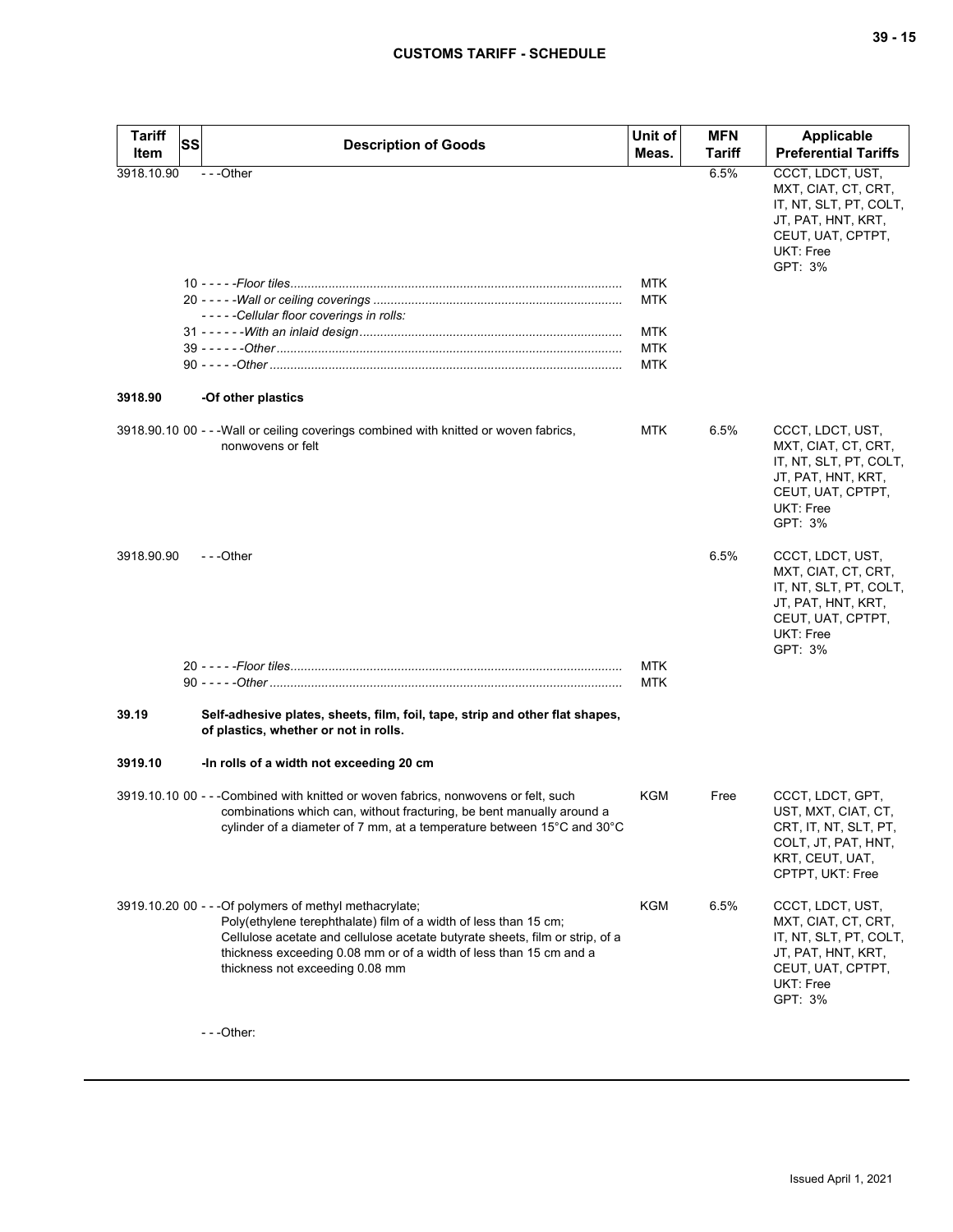| <b>Tariff</b><br>Item | <b>SS</b> | <b>Description of Goods</b>                                                                                                                                                                                                                                                                                                                                                                                                                                                                                                                                                                                                                                                                                                                                                                                                                                                                                                                                                                                                                                                                                                                                                                                                                                                                                                                                                                              | Unit of<br>Meas.                       | <b>MFN</b><br><b>Tariff</b> | Applicable<br><b>Preferential Tariffs</b>                                                                                            |
|-----------------------|-----------|----------------------------------------------------------------------------------------------------------------------------------------------------------------------------------------------------------------------------------------------------------------------------------------------------------------------------------------------------------------------------------------------------------------------------------------------------------------------------------------------------------------------------------------------------------------------------------------------------------------------------------------------------------------------------------------------------------------------------------------------------------------------------------------------------------------------------------------------------------------------------------------------------------------------------------------------------------------------------------------------------------------------------------------------------------------------------------------------------------------------------------------------------------------------------------------------------------------------------------------------------------------------------------------------------------------------------------------------------------------------------------------------------------|----------------------------------------|-----------------------------|--------------------------------------------------------------------------------------------------------------------------------------|
|                       |           | 3919.10.91 00 - - - - Of polymers of heading 39.02, excluding of polymers of propylene;<br>Of polymers of heading 39.04, excluding of polymers of vinyl chloride, of<br>polymers of tetrafluoroethylene or of polyvinylidene chloride;<br>Of polymers of heading 39.05 or 39.06;<br>Of polymers of heading 39.07, excluding of epoxide resins, of<br>unsaturated polyesters, or polycarbonate plates, sheets, film or strip, of a<br>thickness of 0.08 cm or more but not exceeding 1.3 cm;<br>Of polymers of heading 39.09, excluding of urea-formaldehyde resins, of<br>melamine-formaldehyde resins, of phenol-formaldehyde resins or of<br>polyurethanes;<br>Of polymers of heading 39.11 or 39.13;<br>Of polymers of heading 39.12, excluding of regenerated cellulose or of<br>vulcanized fibre;<br>Of polyvinylidene chloride to be employed in the packaging of goods for<br>sale;<br>Polyester or polystyrene film, of a thickness not exceeding 0.25 mm, for<br>use in the manufacture of loud-speakers or audio-frequency electric<br>amplifiers, record-players or magnetic tape transcribing machines,<br>magnetic tape sound recording apparatus, tape transport mechanisms,<br>electrical equipment of heading 85.21, 85.25, 85.26, 85.27 or 85.28, and<br>parts of the foregoing, including transformers and inductors;<br>Strips of polyurethane for use in the manufacture of clothing | <b>KGM</b>                             | Free                        | CCCT, LDCT, GPT,<br>UST, MXT, CIAT, CT,<br>CRT, IT, NT, SLT, PT,<br>COLT, JT, PAT, HNT,<br>KRT, CEUT, UAT,<br>CPTPT, UKT: Free       |
| 3919.10.99            |           | $--$ Other                                                                                                                                                                                                                                                                                                                                                                                                                                                                                                                                                                                                                                                                                                                                                                                                                                                                                                                                                                                                                                                                                                                                                                                                                                                                                                                                                                                               |                                        | 6.5%                        | CCCT, LDCT, UST,<br>MXT, CIAT, CT, CRT,<br>IT, NT, SLT, PT, COLT,<br>JT, PAT, HNT, KRT,<br>CEUT, UAT, CPTPT,<br>UKT: Free<br>GPT: 3% |
|                       |           | -----Put up for retail sale:                                                                                                                                                                                                                                                                                                                                                                                                                                                                                                                                                                                                                                                                                                                                                                                                                                                                                                                                                                                                                                                                                                                                                                                                                                                                                                                                                                             | <b>KGM</b><br><b>KGM</b><br><b>KGM</b> |                             |                                                                                                                                      |
| 3919.90.00            |           | -Other                                                                                                                                                                                                                                                                                                                                                                                                                                                                                                                                                                                                                                                                                                                                                                                                                                                                                                                                                                                                                                                                                                                                                                                                                                                                                                                                                                                                   | <b>KGM</b>                             | Free                        | CCCT, LDCT, GPT,<br>UST, MXT, CIAT, CT,<br>CRT, IT, NT, SLT, PT,<br>COLT, JT, PAT, HNT,<br>KRT, CEUT, UAT,<br>CPTPT, UKT: Free       |
| 39.20                 |           | Other plates, sheets, film, foil and strip, of plastics, non-cellular and not                                                                                                                                                                                                                                                                                                                                                                                                                                                                                                                                                                                                                                                                                                                                                                                                                                                                                                                                                                                                                                                                                                                                                                                                                                                                                                                            | <b>KGM</b><br><b>KGM</b>               |                             |                                                                                                                                      |
|                       |           | reinforced, laminated, supported or similarly combined with other<br>materials.                                                                                                                                                                                                                                                                                                                                                                                                                                                                                                                                                                                                                                                                                                                                                                                                                                                                                                                                                                                                                                                                                                                                                                                                                                                                                                                          |                                        |                             |                                                                                                                                      |
| 3920.10.00            |           | -Of polymers of ethylene                                                                                                                                                                                                                                                                                                                                                                                                                                                                                                                                                                                                                                                                                                                                                                                                                                                                                                                                                                                                                                                                                                                                                                                                                                                                                                                                                                                 |                                        | Free                        | CCCT, LDCT, GPT,<br>UST, MXT, CIAT, CT,<br>CRT, IT, NT, SLT, PT,<br>COLT, JT, PAT, HNT,<br>KRT, CEUT, UAT,<br>CPTPT, UKT: Free       |
|                       |           | 10 - - - - - For use in the manufacture of sanitary towels (napkins), surgical<br>trusses, orthopaedic abdominal supports or suspensory bandages                                                                                                                                                                                                                                                                                                                                                                                                                                                                                                                                                                                                                                                                                                                                                                                                                                                                                                                                                                                                                                                                                                                                                                                                                                                         | <b>KGM</b>                             |                             |                                                                                                                                      |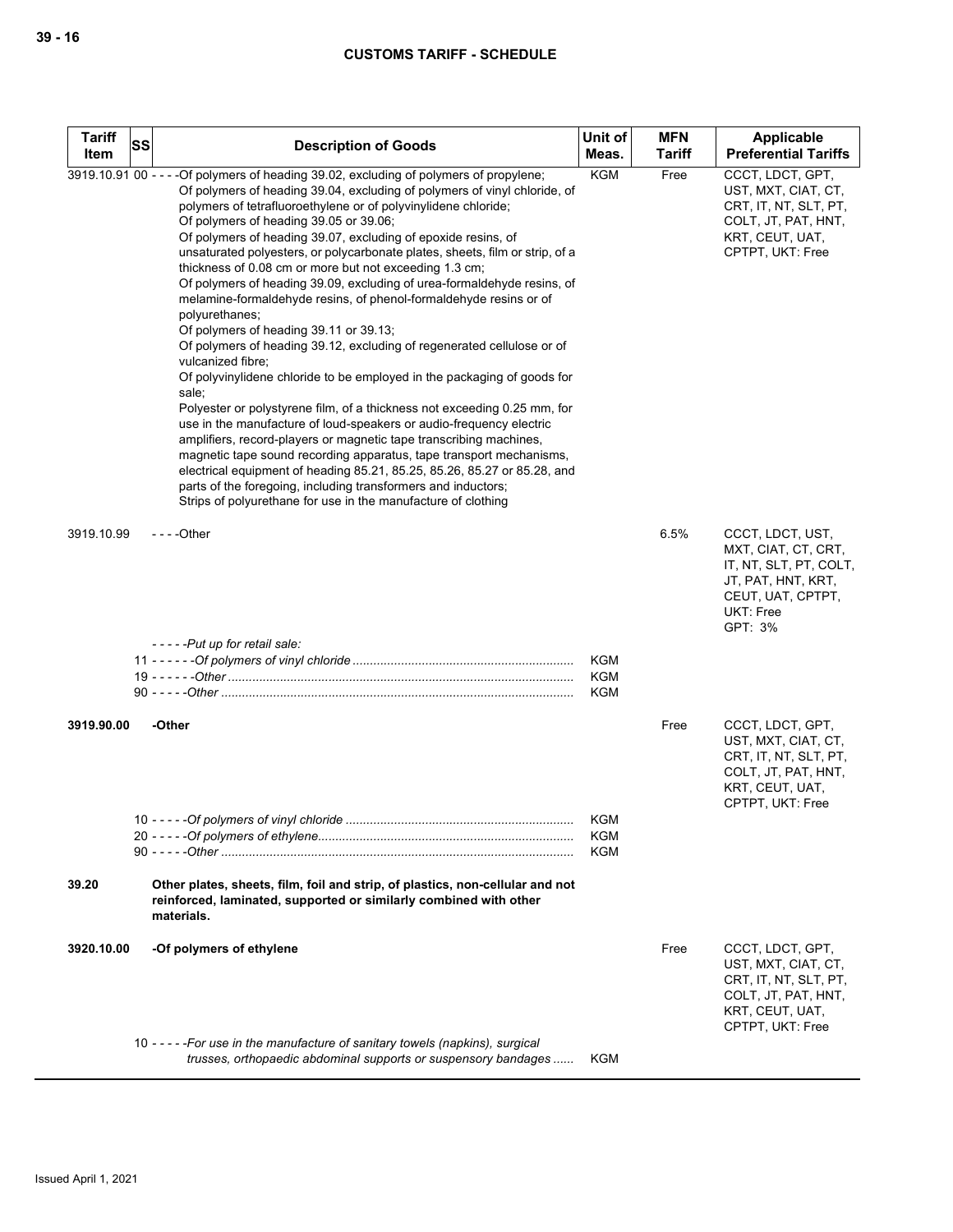| <b>Tariff</b><br>Item   | <b>SS</b> | <b>Description of Goods</b>                                                                                                                                         | Unit of<br>Meas.                              | <b>MFN</b><br>Tariff | <b>Applicable</b><br><b>Preferential Tariffs</b>                                                                               |
|-------------------------|-----------|---------------------------------------------------------------------------------------------------------------------------------------------------------------------|-----------------------------------------------|----------------------|--------------------------------------------------------------------------------------------------------------------------------|
|                         |           | -----Having a specific gravity of less than 0.94:<br>-----Having a specific gravity of 0.94 or more:                                                                | <b>KGM</b><br><b>KGM</b><br><b>KGM</b><br>KGM |                      |                                                                                                                                |
| 3920.20.00              |           | -Of polymers of propylene                                                                                                                                           |                                               | Free                 | CCCT, LDCT, GPT,<br>UST, MXT, CIAT, CT,<br>CRT, IT, NT, SLT, PT,<br>COLT, JT, PAT, HNT,<br>KRT, CEUT, UAT,<br>CPTPT, UKT: Free |
|                         |           |                                                                                                                                                                     | <b>KGM</b>                                    |                      |                                                                                                                                |
|                         |           | $---Other:$                                                                                                                                                         | <b>KGM</b>                                    |                      |                                                                                                                                |
|                         |           |                                                                                                                                                                     | KGM                                           |                      |                                                                                                                                |
| 3920.30.00              |           | -Of polymers of styrene                                                                                                                                             |                                               | Free                 | CCCT, LDCT, GPT,<br>UST, MXT, CIAT, CT,<br>CRT, IT, NT, SLT, PT,<br>COLT, JT, PAT, HNT,<br>KRT, CEUT, UAT,<br>CPTPT, UKT: Free |
|                         |           | 10 - - - - - Mixed with polymers of butadiene, ethylene and propylene, of a<br>thickness not exceeding 0.10 mm, for use in the manufacture of shrink<br>$---Other:$ | KGM                                           |                      |                                                                                                                                |
|                         |           |                                                                                                                                                                     | <b>KGM</b>                                    |                      |                                                                                                                                |
|                         |           |                                                                                                                                                                     | KGM                                           |                      |                                                                                                                                |
|                         |           | -Of polymers of vinyl chloride:                                                                                                                                     |                                               |                      |                                                                                                                                |
| 3920.43.00              |           | - -Containing by weight not less than 6% of plasticizers                                                                                                            |                                               | Free                 | CCCT, LDCT, GPT,<br>UST, MXT, CIAT, CT,<br>CRT, IT, NT, SLT, PT,<br>COLT, JT, PAT, HNT,<br>KRT, CEUT, UAT,<br>CPTPT, UKT: Free |
|                         |           |                                                                                                                                                                     | KGM<br>KGM                                    |                      |                                                                                                                                |
| 3920.49.00 00 - - Other |           |                                                                                                                                                                     | KGM                                           | Free                 | CCCT, LDCT, GPT,<br>UST, MXT, CIAT, CT,<br>CRT, IT, NT, SLT, PT,<br>COLT, JT, PAT, HNT,<br>KRT, CEUT, UAT,<br>CPTPT, UKT: Free |

**-Of acrylic polymers:**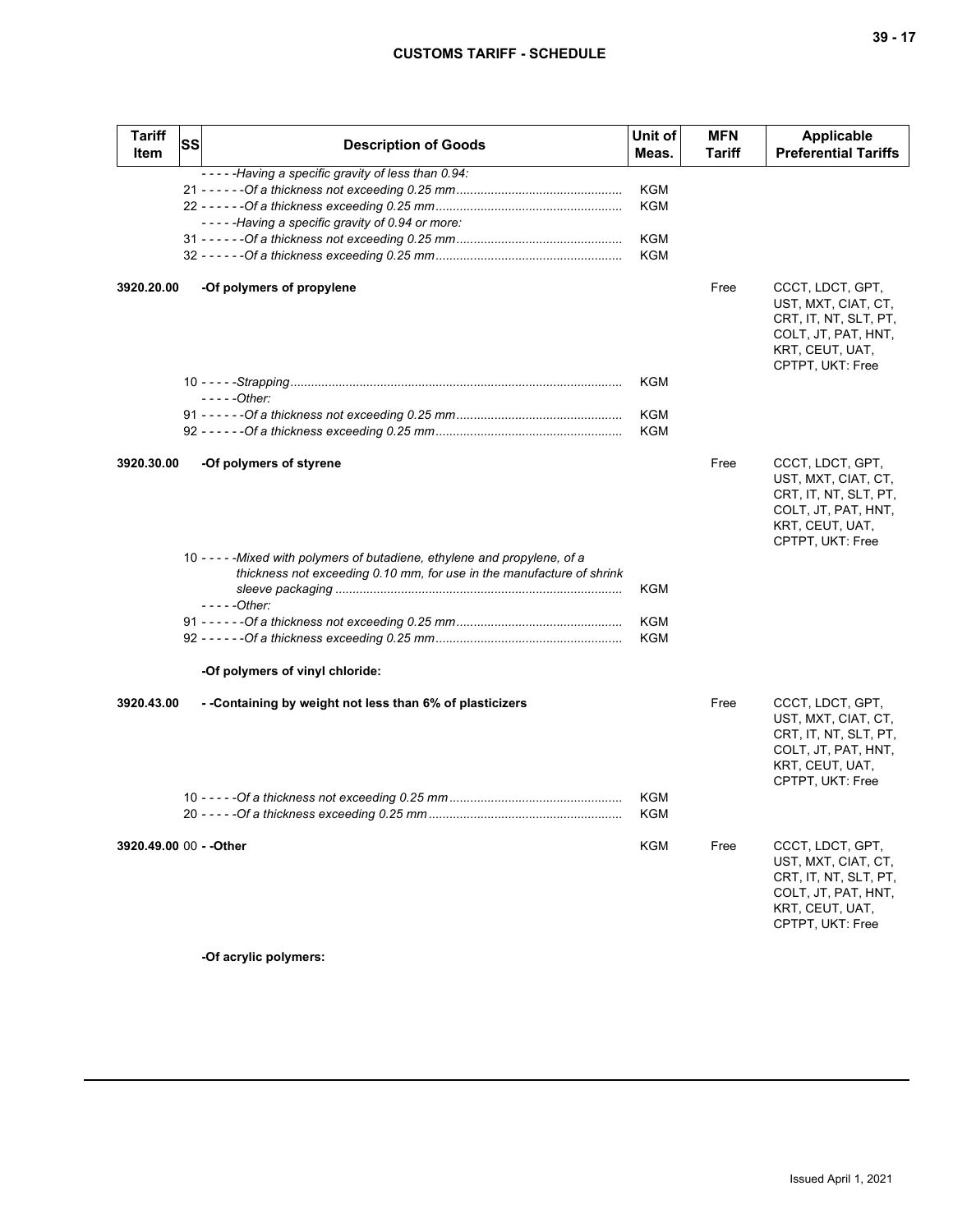| <b>Tariff</b><br><b>SS</b> | <b>Description of Goods</b>                                                           | Unit of                  | <b>MFN</b> | <b>Applicable</b>                                                                                                              |
|----------------------------|---------------------------------------------------------------------------------------|--------------------------|------------|--------------------------------------------------------------------------------------------------------------------------------|
| Item                       |                                                                                       | Meas.                    | Tariff     | <b>Preferential Tariffs</b>                                                                                                    |
| 3920.51.00                 | - - Of poly(methyl methacrylate)                                                      | <b>KGM</b><br><b>KGM</b> | Free       | CCCT, LDCT, GPT,<br>UST, MXT, CIAT, CT,<br>CRT, IT, NT, SLT, PT,<br>COLT, JT, PAT, HNT,<br>KRT, CEUT, UAT,<br>CPTPT, UKT: Free |
| 3920.59.00 00 - - Other    |                                                                                       | <b>KGM</b>               | Free       | CCCT, LDCT, GPT,<br>UST, MXT, CIAT, CT,<br>CRT, IT, NT, SLT, PT,<br>COLT, JT, PAT, HNT,<br>KRT, CEUT, UAT,<br>CPTPT, UKT: Free |
|                            | -Of polycarbonates, alkyd resins, polyallyl esters or other polyesters:               |                          |            |                                                                                                                                |
| 3920.61.00                 | - - Of polycarbonates                                                                 |                          | Free       | CCCT, LDCT, GPT,<br>UST, MXT, CIAT, CT,<br>CRT, IT, NT, SLT, PT,<br>COLT, JT, PAT, HNT,<br>KRT, CEUT, UAT,<br>CPTPT, UKT: Free |
|                            | 10 - - - - - Plates, sheets, film or strip, of a thickness of 0.08 cm or more but not | <b>KGM</b>               |            |                                                                                                                                |
|                            |                                                                                       | <b>KGM</b>               |            |                                                                                                                                |
| 3920.62.00                 | - - Of poly (ethylene terephthalate)                                                  |                          | Free       | CCCT, LDCT, GPT,<br>UST, MXT, CIAT, CT,<br>CRT, IT, NT, SLT, PT,<br>COLT, JT, PAT, HNT,<br>KRT, CEUT, UAT,<br>CPTPT, UKT: Free |
|                            |                                                                                       | KGM                      |            |                                                                                                                                |
|                            | $--$ - $-$ Other:                                                                     | KGM<br>KGM               |            |                                                                                                                                |
|                            | 3920.63.00 00 - - Of unsaturated polyesters                                           | <b>KGM</b>               | Free       | CCCT, LDCT, GPT,<br>UST, MXT, CIAT, CT,<br>CRI, II, NI, SLI, PI,<br>COLT, JT, PAT, HNT,<br>KRT, CEUT, UAT,<br>CPTPT, UKT: Free |
| 3920.69.00                 | --Of other polyesters                                                                 |                          | Free       | CCCT, LDCT, GPT,<br>UST, MXT, CIAT, CT,<br>CRT, IT, NT, SLT, PT,<br>COLT, JT, PAT, HNT,<br>KRT, CEUT, UAT,<br>CPTPT, UKT: Free |
|                            |                                                                                       | <b>KGM</b>               |            |                                                                                                                                |
|                            |                                                                                       | <b>KGM</b>               |            |                                                                                                                                |
|                            | -Of cellulose or its chemical derivatives:                                            |                          |            |                                                                                                                                |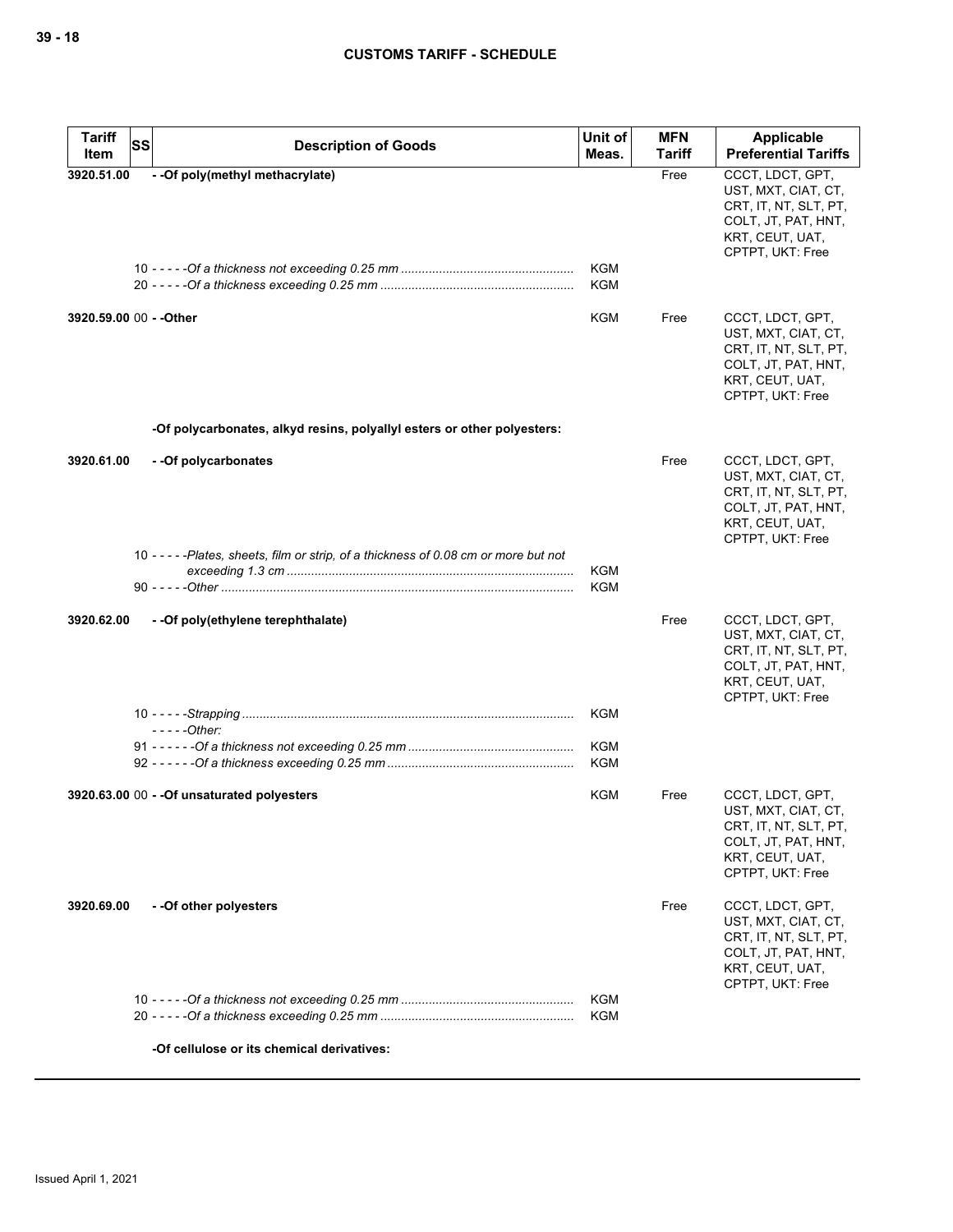| <b>Tariff</b> | <b>SS</b> | <b>Description of Goods</b>                      | Unit of    | <b>MFN</b>    | Applicable                                                                                                                     |
|---------------|-----------|--------------------------------------------------|------------|---------------|--------------------------------------------------------------------------------------------------------------------------------|
| Item          |           |                                                  | Meas.      | <b>Tariff</b> | <b>Preferential Tariffs</b>                                                                                                    |
|               |           | 3920.71.00 00 - - Of regenerated cellulose       | <b>KGM</b> | Free          | CCCT, LDCT, GPT,<br>UST, MXT, CIAT, CT,<br>CRT, IT, NT, SLT, PT,<br>COLT, JT, PAT, HNT,<br>KRT, CEUT, UAT,<br>CPTPT, UKT: Free |
|               |           | 3920.73.00 00 - - Of cellulose acetate           | KGM        | Free          | CCCT, LDCT, GPT,<br>UST, MXT, CIAT, CT,<br>CRT, IT, NT, SLT, PT,<br>COLT, JT, PAT, HNT,<br>KRT, CEUT, UAT,<br>CPTPT, UKT: Free |
|               |           | 3920.79.00 00 - - Of other cellulose derivatives | KGM        | Free          | CCCT, LDCT, GPT,<br>UST, MXT, CIAT, CT,<br>CRT, IT, NT, SLT, PT,<br>COLT, JT, PAT, HNT,<br>KRT, CEUT, UAT,<br>CPTPT, UKT: Free |
|               |           | -Of other plastics:                              |            |               |                                                                                                                                |
|               |           | 3920.91.00 00 - - Of poly(vinyl butyral)         | <b>KGM</b> | Free          | CCCT, LDCT, GPT,<br>UST, MXT, CIAT, CT,<br>CRT, IT, NT, SLT, PT,<br>COLT, JT, PAT, HNT,<br>KRT, CEUT, UAT,<br>CPTPT, UKT: Free |
| 3920.92.00    |           | - - Of polyamides                                |            | Free          | CCCT, LDCT, GPT,<br>UST, MXT, CIAT, CT,<br>CRT, IT, NT, SLT, PT,<br>COLT, JT, PAT, HNT,<br>KRT, CEUT, UAT,<br>CPTPT, UKT: Free |
|               |           |                                                  | KGM<br>KGM |               |                                                                                                                                |
|               |           | 3920.93.00 00 - - Of amino-resins                | KGM        | Free          | CCCT, LDCT, GPT,<br>UST, MXT, CIAT, CT,<br>CRT, IT, NT, SLT, PT,<br>COLT, JT, PAT, HNT,<br>KRT, CEUT, UAT,<br>CPTPT, UKT: Free |
|               |           | 3920.94.00 00 - - Of phenolic resins             | KGM        | Free          | CCCT, LDCT, GPT,<br>UST, MXT, CIAT, CT,<br>CRT, IT, NT, SLT, PT,<br>COLT, JT, PAT, HNT,<br>KRT, CEUT, UAT,<br>CPTPT, UKT: Free |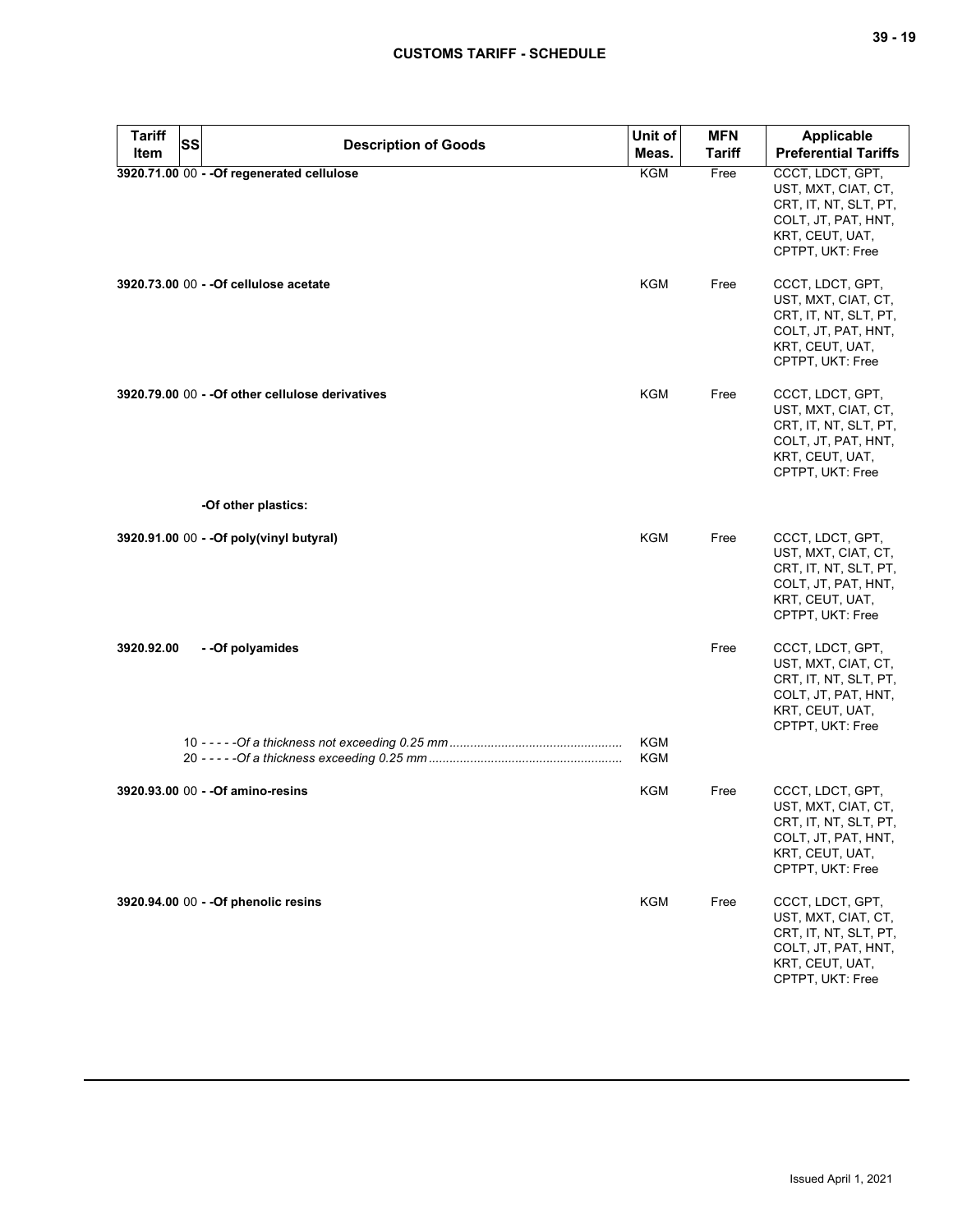| <b>Tariff</b> | <b>SS</b>                                                | Unit of                  | <b>MFN</b>    | Applicable                                                                                                                     |
|---------------|----------------------------------------------------------|--------------------------|---------------|--------------------------------------------------------------------------------------------------------------------------------|
| Item          | <b>Description of Goods</b>                              | Meas.                    | <b>Tariff</b> | <b>Preferential Tariffs</b>                                                                                                    |
|               | 3920.99.00 00 - - Of other plastics                      | <b>KGM</b>               | Free          | CCCT, LDCT, GPT,<br>UST, MXT, CIAT, CT,<br>CRT, IT, NT, SLT, PT,<br>COLT, JT, PAT, HNT,<br>KRT, CEUT, UAT,<br>CPTPT, UKT: Free |
| 39.21         | Other plates, sheets, film, foil and strip, of plastics. |                          |               |                                                                                                                                |
|               | -Cellular:                                               |                          |               |                                                                                                                                |
|               | 3921.11.00 00 - - Of polymers of styrene                 | <b>KGM</b>               | Free          | CCCT, LDCT, GPT,<br>UST, MXT, CIAT, CT,<br>CRT, IT, NT, SLT, PT,<br>COLT, JT, PAT, HNT,<br>KRT, CEUT, UAT,<br>CPTPT, UKT: Free |
|               | 3921.12.00 00 - - Of polymers of vinyl chloride          | <b>KGM</b>               | Free          | CCCT, LDCT, GPT,<br>UST, MXT, CIAT, CT,<br>CRT, IT, NT, SLT, PT,<br>COLT, JT, PAT, HNT,<br>KRT, CEUT, UAT,<br>CPTPT, UKT: Free |
| 3921.13.00    | - - Of polyurethanes                                     |                          | Free          | CCCT, LDCT, GPT,<br>UST, MXT, CIAT, CT,<br>CRT, IT, NT, SLT, PT,<br>COLT, JT, PAT, HNT,<br>KRT, CEUT, UAT,<br>CPTPT, UKT: Free |
|               |                                                          | <b>KGM</b><br><b>KGM</b> |               |                                                                                                                                |
|               | 3921.14.00 00 - - Of regenerated cellulose               | <b>KGM</b>               | Free          | CCCT, LDCT, GPT,<br>UST, MXT, CIAT, CT,<br>CRT, IT, NT, SLT, PT,<br>COLT, JT, PAT, HNT,<br>KRT, CEUT, UAT,<br>CPTPT, UKT: Free |
| 3921.19.00    | - -Of other plastics                                     |                          | Free          | CCCT, LDCT, GPT,<br>UST, MXT, CIAT, CT,<br>CRT, IT, NT, SLT, PT,<br>COLT, JT, PAT, HNT,<br>KRT, CEUT, UAT,<br>CPTPT, UKT: Free |
|               |                                                          | <b>KGM</b><br><b>KGM</b> |               |                                                                                                                                |
| 3921.90.00    | -Other                                                   |                          | Free          | CCCT, LDCT, GPT,<br>UST, MXT, CIAT, CT,<br>CRT, IT, NT, SLT, PT,<br>COLT, JT, PAT, HNT,<br>KRT, CEUT, UAT,<br>CPTPT, UKT: Free |
|               |                                                          | KGM                      |               |                                                                                                                                |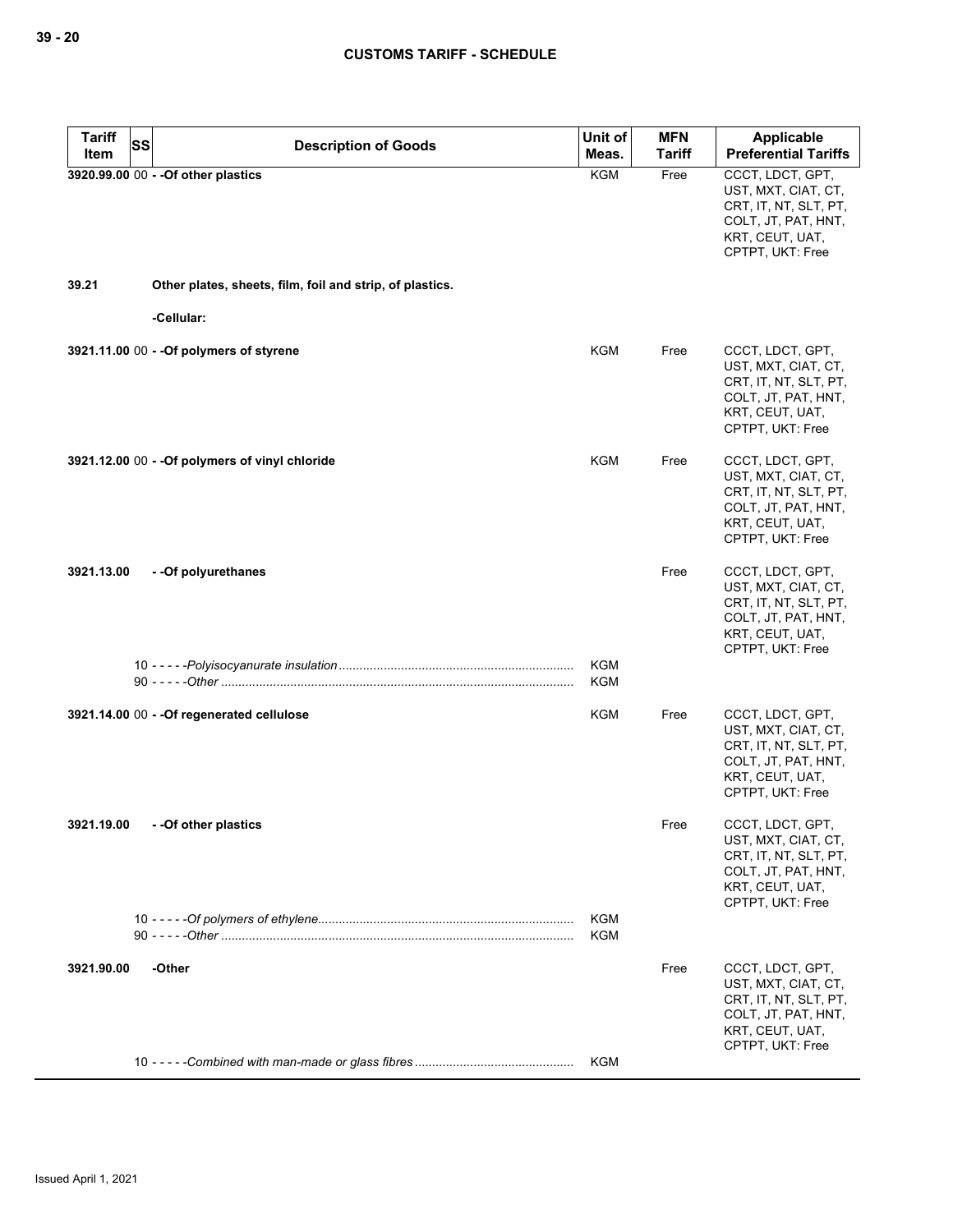| <b>Tariff</b><br>Item | <b>SS</b> | <b>Description of Goods</b>                                                                                                                    | Unit of<br>Meas.                       | <b>MFN</b><br>Tariff | <b>Applicable</b><br><b>Preferential Tariffs</b>                                                                                     |
|-----------------------|-----------|------------------------------------------------------------------------------------------------------------------------------------------------|----------------------------------------|----------------------|--------------------------------------------------------------------------------------------------------------------------------------|
|                       |           | 30 - - - - - High pressure, paper reinforced, decorative laminates                                                                             | <b>KGM</b><br>MTK<br><b>KGM</b>        |                      |                                                                                                                                      |
| 39.22                 |           | Baths, shower-baths, sinks, wash-basins, bidets, lavatory pans, seats<br>and covers, flushing cisterns and similar sanitary ware, of plastics. |                                        |                      |                                                                                                                                      |
| 3922.10.00            |           | -Baths, shower-baths, sinks and wash-basins                                                                                                    |                                        | 6.5%                 | CCCT, LDCT, UST,<br>MXT, CIAT, CT, CRT,<br>IT, NT, SLT, PT, COLT,<br>JT, PAT, HNT, KRT,<br>CEUT, UAT, CPTPT,<br>UKT: Free<br>GPT: 3% |
|                       |           | 30 - - - - - Baths, whether or not with walls, excluding portable                                                                              | NMB<br><b>NMB</b><br><b>NMB</b><br>NMB |                      |                                                                                                                                      |
|                       |           | 3922.20.00 00 -Lavatory seats and covers                                                                                                       | <b>NMB</b>                             | 6.5%                 | CCCT, LDCT, UST,<br>MXT, CIAT, CT, CRT,<br>IT, NT, SLT, PT, COLT,<br>JT, PAT, HNT, KRT,<br>CEUT, UAT, CPTPT,<br>UKT: Free<br>GPT: 3% |
| 3922.90.00 00 - Other |           |                                                                                                                                                | <b>NMB</b>                             | 6.5%                 | CCCT, LDCT, UST,<br>MXT, CIAT, CT, CRT,<br>IT, NT, SLT, PT, COLT,<br>JT, PAT, HNT, KRT,<br>CEUT, UAT, CPTPT,<br>UKT: Free<br>GPT: 3% |
| 39.23                 |           | Articles for the conveyance or packing of goods, of plastics; stoppers,<br>lids, caps and other closures, of plastics.                         |                                        |                      |                                                                                                                                      |
| 3923.10.00            |           | -Boxes, cases, crates and similar articles                                                                                                     |                                        | Free                 | CCCT, LDCT, GPT,<br>UST, MXT, CIAT, CT,<br>CRT, IT, NT, SLT, PT,<br>COLT, JT, PAT, HNT,<br>KRT, CEUT, UAT,<br>CPTPT, UKT: Free       |
|                       |           | 10 - - - - - Disposable containers, for fast food restaurants, for example, "clam                                                              |                                        |                      |                                                                                                                                      |
|                       |           | -Sacks and bags (including cones):                                                                                                             |                                        |                      |                                                                                                                                      |
| 3923.21               |           | - - Of polymers of ethylene                                                                                                                    |                                        |                      |                                                                                                                                      |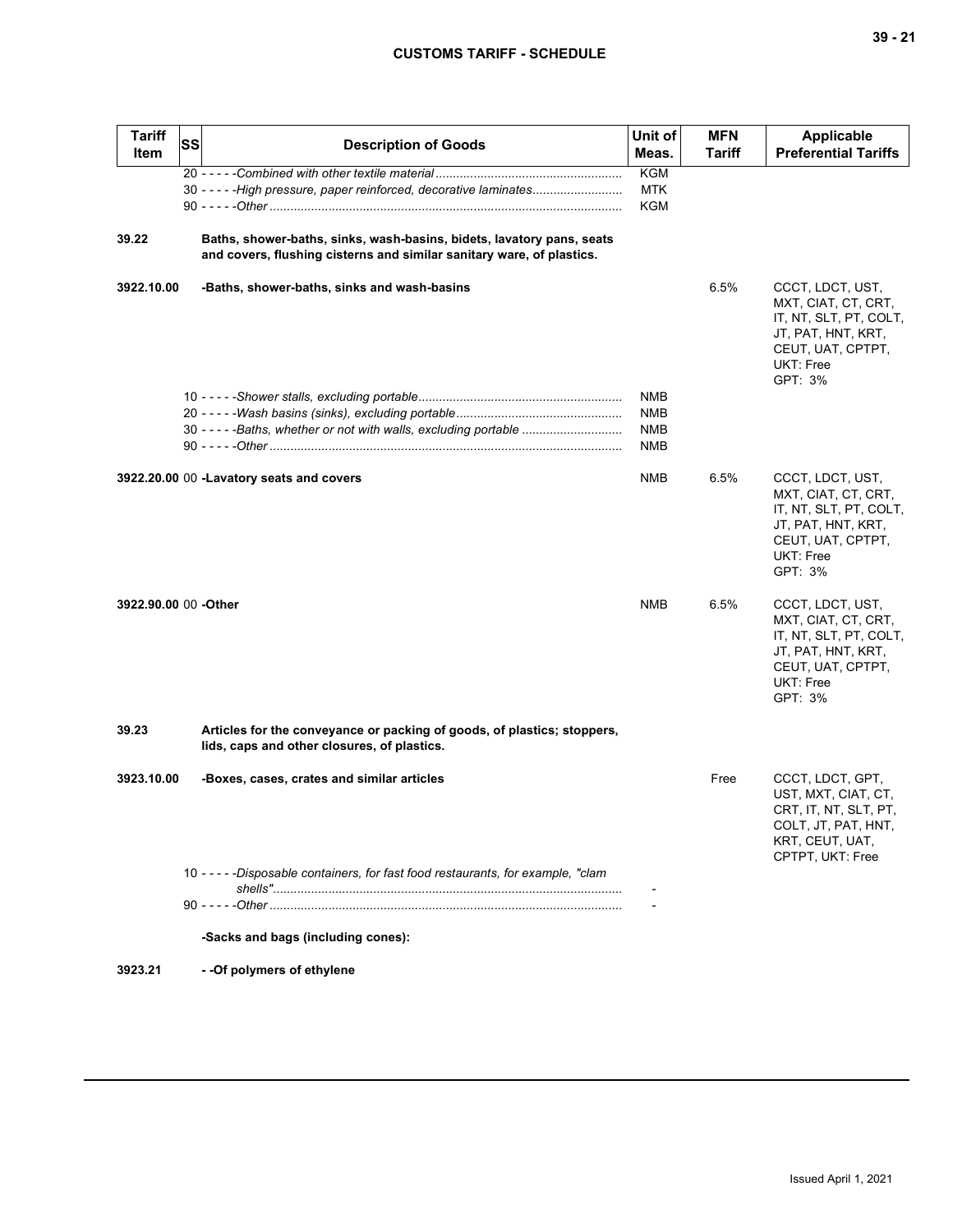| <b>Tariff</b> | SS | <b>Description of Goods</b>                                                                                                                                                                                                                                                                                  | Unit of                  | <b>MFN</b>    | Applicable                                                                                                                           |
|---------------|----|--------------------------------------------------------------------------------------------------------------------------------------------------------------------------------------------------------------------------------------------------------------------------------------------------------------|--------------------------|---------------|--------------------------------------------------------------------------------------------------------------------------------------|
| Item          |    |                                                                                                                                                                                                                                                                                                              | Meas.                    | <b>Tariff</b> | <b>Preferential Tariffs</b>                                                                                                          |
|               |    | 3923.21.10 00 - - - For vaccines, toxoids (anatoxins), bacterins, toxins, serums containing<br>immune bodies including antitoxins, glandular extracts or antibiotics, to be<br>employed in the manufacture of such products                                                                                  |                          | Free          | CCCT, LDCT, GPT,<br>UST, MXT, CIAT, CT,<br>CRT, IT, NT, SLT, PT,<br>COLT, JT, PAT, HNT,<br>KRT, CEUT, UAT,<br>CPTPT, UKT: Free       |
| 3923.21.90    |    | ---Other                                                                                                                                                                                                                                                                                                     |                          | 6.5%          | CCCT, LDCT, UST,<br>MXT, CIAT, CT, CRT,<br>IT, NT, SLT, PT, COLT,<br>JT, PAT, HNT, KRT,<br>CEUT, UAT, CPTPT,<br>UKT: Free<br>GPT: 3% |
|               |    |                                                                                                                                                                                                                                                                                                              | KGM                      |               |                                                                                                                                      |
|               |    |                                                                                                                                                                                                                                                                                                              | <b>KGM</b>               |               |                                                                                                                                      |
|               |    |                                                                                                                                                                                                                                                                                                              | <b>KGM</b><br><b>KGM</b> |               |                                                                                                                                      |
|               |    |                                                                                                                                                                                                                                                                                                              | <b>KGM</b>               |               |                                                                                                                                      |
| 3923.29       |    | --Of other plastics                                                                                                                                                                                                                                                                                          |                          |               |                                                                                                                                      |
|               |    | 3923.29.10 00 - - - For vaccines, toxoids (anatoxins), bacterins, toxins, serums containing<br>immune bodies including antitoxins, glandular extracts or antibiotics, to be<br>employed in the manufacture of such products;<br>To be employed in the processing, storing or insemination of animal<br>semen |                          | Free          | CCCT, LDCT, GPT,<br>UST, MXT, CIAT, CT,<br>CRT, IT, NT, SLT, PT,<br>COLT, JT, PAT, HNT,<br>KRT, CEUT, UAT,<br>CPTPT, UKT: Free       |
|               |    | 3923.29.90 00 - - - Other                                                                                                                                                                                                                                                                                    | KGM                      | 6.5%          | CCCT, LDCT, UST,<br>MXT, CIAT, CT, CRT,<br>IT, NT, SLT, PT, COLT,<br>JT, PAT, HNT, KRT,<br>CEUT, UAT, CPTPT,<br>UKT: Free<br>GPT: 3% |
| 3923.30       |    | -Carboys, bottles, flasks and similar articles                                                                                                                                                                                                                                                               |                          |               |                                                                                                                                      |
|               |    | 3923.30.10 00 - - -To be employed in the processing, storing or insemination of animal<br>semen                                                                                                                                                                                                              |                          | Free          | CCCT, LDCT, GPT,<br>UST, MXT, CIAT, CT,<br>CHI, II, NI, SLI, PI,<br>COLT, JT, PAT, HNT,<br>KRT, CEUT, UAT,<br>CPTPT, UKT: Free       |
| 3923.30.90    |    | $- -$ Other                                                                                                                                                                                                                                                                                                  |                          | 6.5%          | CCCT, LDCT, UST,<br>MXT, CIAT, CT, CRT,<br>IT, NT, SLT, PT, COLT,<br>JT, PAT, HNT, KRT,<br>CEUT, UAT, CPTPT,<br>UKT: Free<br>GPT: 3% |
|               |    | -----Bottles, of polyethylene terephthalate:                                                                                                                                                                                                                                                                 |                          |               |                                                                                                                                      |
|               |    |                                                                                                                                                                                                                                                                                                              |                          |               |                                                                                                                                      |
|               |    |                                                                                                                                                                                                                                                                                                              |                          |               |                                                                                                                                      |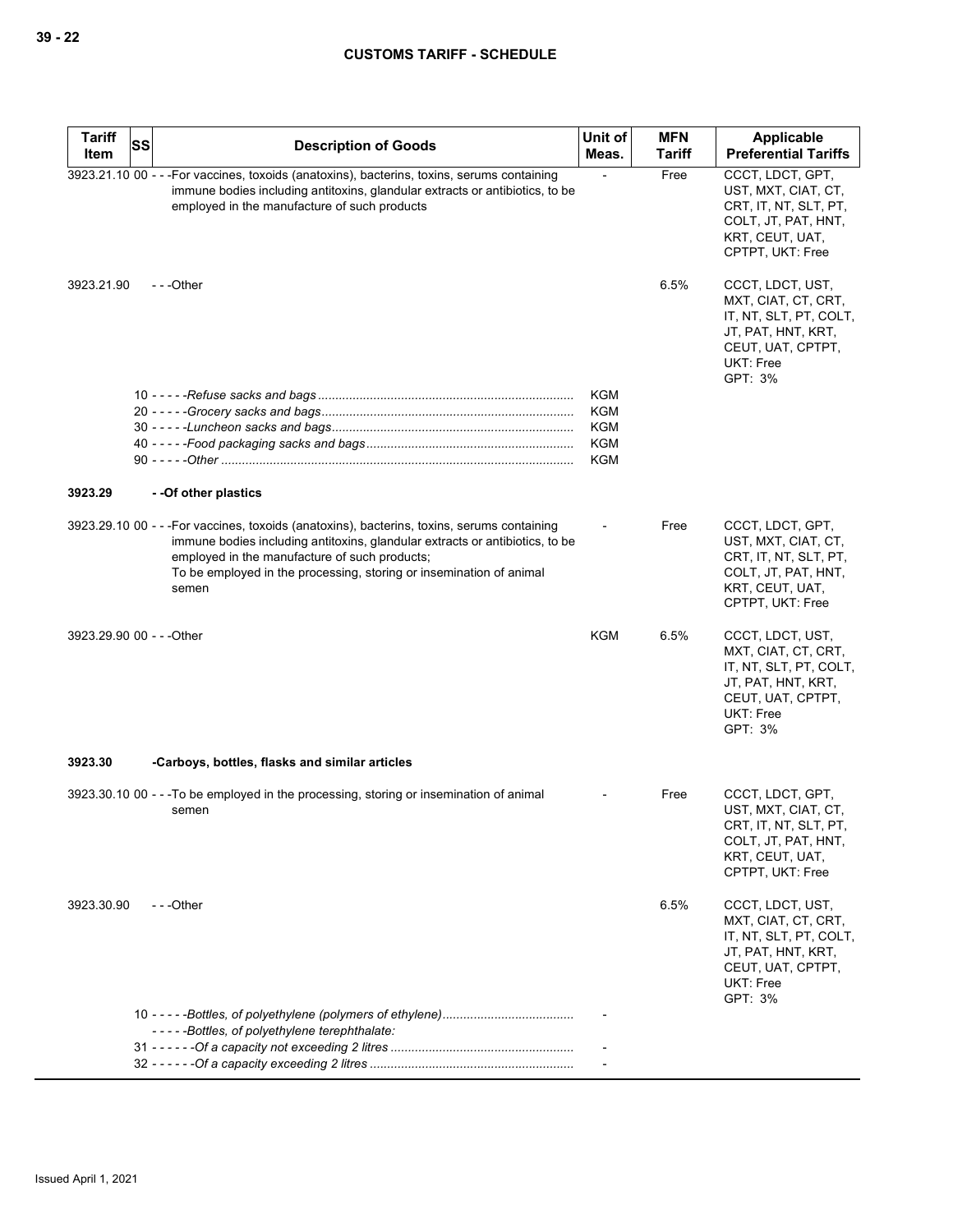| M.<br>۰.<br>×<br>۰, |  | ×<br>۰. |
|---------------------|--|---------|
|---------------------|--|---------|

| <b>Tariff</b><br>Item | SS | <b>Description of Goods</b>                                                                                                                                                                                                                                                                                                                                                                                                                                                                                                                                                                                          | Unit of<br>Meas. | <b>MFN</b><br><b>Tariff</b> | <b>Applicable</b><br><b>Preferential Tariffs</b>                                                                                     |
|-----------------------|----|----------------------------------------------------------------------------------------------------------------------------------------------------------------------------------------------------------------------------------------------------------------------------------------------------------------------------------------------------------------------------------------------------------------------------------------------------------------------------------------------------------------------------------------------------------------------------------------------------------------------|------------------|-----------------------------|--------------------------------------------------------------------------------------------------------------------------------------|
|                       |    | -----Bottles, other:                                                                                                                                                                                                                                                                                                                                                                                                                                                                                                                                                                                                 |                  |                             |                                                                                                                                      |
|                       |    | 3923.40.00 00 -Spools, cops, bobbins and similar supports                                                                                                                                                                                                                                                                                                                                                                                                                                                                                                                                                            |                  | Free                        | CCCT, LDCT, GPT,<br>UST, MXT, CIAT, CT,<br>CRT, IT, NT, SLT, PT,<br>COLT, JT, PAT, HNT,<br>KRT, CEUT, UAT,<br>CPTPT, UKT: Free       |
| 3923.50               |    | -Stoppers, lids, caps and other closures                                                                                                                                                                                                                                                                                                                                                                                                                                                                                                                                                                             |                  |                             |                                                                                                                                      |
|                       |    | 3923.50.10 00 - - - Caps to be employed by perfume manufacturers in the bottling of perfume;<br>Flexible plastic spouts of a diameter of 57 mm for use in the manufacture<br>of lids for gallon paint cans;<br>For vaccines, toxoids (anatoxins), bacterins, toxins, serums containing<br>immune bodies including antitoxins, glandular extracts or antibiotics, to be<br>employed in the manufacture of such products                                                                                                                                                                                               |                  | Free                        | CCCT, LDCT, GPT,<br>UST, MXT, CIAT, CT,<br>CRT, IT, NT, SLT, PT,<br>COLT, JT, PAT, HNT,<br>KRT, CEUT, UAT,<br>CPTPT, UKT: Free       |
| 3923.50.90            |    | ---Other                                                                                                                                                                                                                                                                                                                                                                                                                                                                                                                                                                                                             |                  | 6.5%                        | CCCT, LDCT, UST,<br>MXT, CIAT, CT, CRT,<br>IT, NT, SLT, PT, COLT,<br>JT, PAT, HNT, KRT,<br>CEUT, UAT, CPTPT,<br>UKT: Free<br>GPT: 3% |
|                       |    |                                                                                                                                                                                                                                                                                                                                                                                                                                                                                                                                                                                                                      |                  |                             |                                                                                                                                      |
|                       |    |                                                                                                                                                                                                                                                                                                                                                                                                                                                                                                                                                                                                                      |                  |                             |                                                                                                                                      |
| 3923.90               |    | -Other                                                                                                                                                                                                                                                                                                                                                                                                                                                                                                                                                                                                               |                  |                             |                                                                                                                                      |
|                       |    | 3923.90.10 00 - - -Containers, bearing the shapes and images of cartoon characters, to be<br>employed in the production or distribution of shampoo, bubble bath and<br>other novelty cosmetic and bath products;<br>For vaccines, toxoids (anatoxins), bacterins, toxins, serums containing<br>immune bodies including antitoxins, glandular extracts or antibiotics, to be<br>employed in the manufacture of such products;<br>Holding trays of polymers of vinyl chloride for use as inserts in boxes to<br>prevent peaches from touching each other;<br>Vegetable-based capsules for use in Canadian manufactures |                  | Free                        | CCCT, LDCT, GPT,<br>UST, MXT, CIAT, CT,<br>CRT, IT, NT, SLT, PT,<br>COLT, JT, PAT, HNT,<br>KRT, CEUT, UAT,<br>CPTPT, UKT: Free       |
| 3923.90.90            |    | $- -$ Other                                                                                                                                                                                                                                                                                                                                                                                                                                                                                                                                                                                                          |                  | 6.5%                        | CCCT, LDCT, UST,<br>MXT, CIAT, CT, CRT,<br>IT, NT, SLT, PT, COLT,<br>JT, PAT, HNT, KRT,<br>CEUT, UAT, CPTPT,<br>UKT: Free<br>GPT: 3% |
|                       |    |                                                                                                                                                                                                                                                                                                                                                                                                                                                                                                                                                                                                                      |                  |                             |                                                                                                                                      |
|                       |    |                                                                                                                                                                                                                                                                                                                                                                                                                                                                                                                                                                                                                      |                  |                             |                                                                                                                                      |
|                       |    |                                                                                                                                                                                                                                                                                                                                                                                                                                                                                                                                                                                                                      |                  |                             |                                                                                                                                      |
|                       |    | 60 - - - - - Single portion containers, for example, for jams, for butter or for milk for                                                                                                                                                                                                                                                                                                                                                                                                                                                                                                                            |                  |                             |                                                                                                                                      |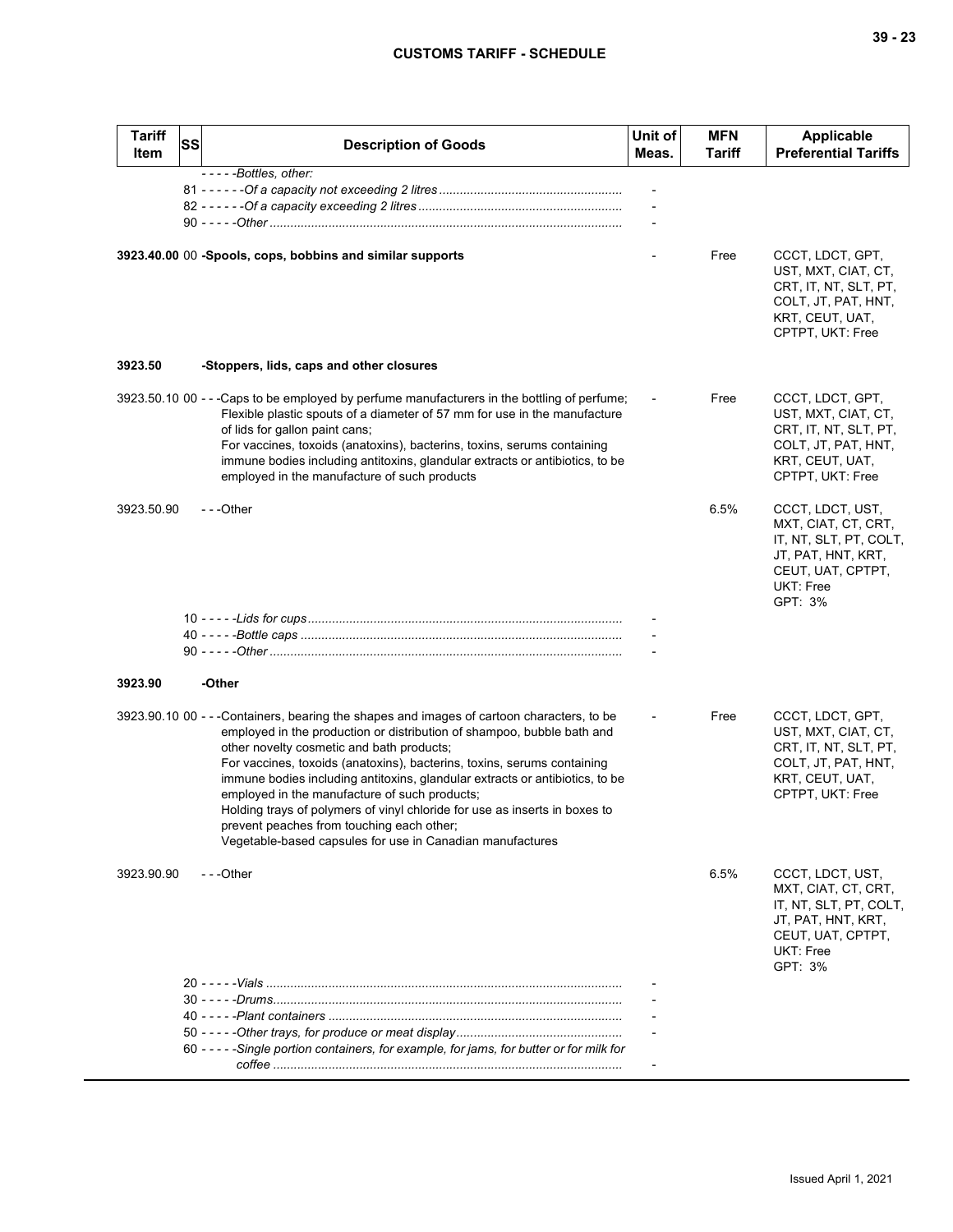| Tariff<br>Item | SS | <b>Description of Goods</b>                                                                          | Unit of<br>Meas.         | <b>MFN</b><br>Tariff | Applicable<br><b>Preferential Tariffs</b>                                                                                            |
|----------------|----|------------------------------------------------------------------------------------------------------|--------------------------|----------------------|--------------------------------------------------------------------------------------------------------------------------------------|
|                |    |                                                                                                      | $\overline{\phantom{a}}$ |                      |                                                                                                                                      |
|                |    |                                                                                                      |                          |                      |                                                                                                                                      |
| 39.24          |    | Tableware, kitchenware, other household articles and hygienic or toilet<br>articles, of plastics.    |                          |                      |                                                                                                                                      |
| 3924.10.00     |    | -Tableware and kitchenware                                                                           |                          | 6.5%                 | CCCT, LDCT, UST,<br>MXT, CIAT, CT, CRT,<br>IT, NT, SLT, PT, COLT,<br>JT, PAT, HNT, KRT,<br>CEUT, UAT, CPTPT,<br>UKT: Free<br>GPT: 3% |
|                |    | -----Tableware, not including tumblers or disposable goods:                                          |                          |                      |                                                                                                                                      |
|                |    |                                                                                                      |                          |                      |                                                                                                                                      |
|                |    |                                                                                                      |                          |                      |                                                                                                                                      |
|                |    | $---Other:$                                                                                          |                          |                      |                                                                                                                                      |
|                |    |                                                                                                      |                          |                      |                                                                                                                                      |
|                |    |                                                                                                      |                          |                      |                                                                                                                                      |
|                |    |                                                                                                      |                          |                      |                                                                                                                                      |
|                |    |                                                                                                      |                          |                      |                                                                                                                                      |
|                |    |                                                                                                      |                          |                      |                                                                                                                                      |
|                |    |                                                                                                      |                          |                      |                                                                                                                                      |
|                |    |                                                                                                      |                          |                      |                                                                                                                                      |
| 3924.90.00     |    | -Other                                                                                               |                          | 6.5%                 | CCCT, LDCT, UST,<br>MXT, CIAT, CT, CRT,<br>IT, NT, SLT, PT, COLT,<br>JT, PAT, HNT, KRT,<br>CEUT, UAT, CPTPT,<br>UKT: Free<br>GPT: 3% |
|                |    |                                                                                                      |                          |                      |                                                                                                                                      |
|                |    |                                                                                                      | <b>NMB</b>               |                      |                                                                                                                                      |
|                |    |                                                                                                      |                          |                      |                                                                                                                                      |
|                |    | $---Curtains:$                                                                                       |                          |                      |                                                                                                                                      |
|                |    |                                                                                                      |                          |                      |                                                                                                                                      |
|                |    |                                                                                                      |                          |                      |                                                                                                                                      |
|                |    |                                                                                                      |                          |                      |                                                                                                                                      |
|                |    | - - - - -Other:                                                                                      |                          |                      |                                                                                                                                      |
|                |    |                                                                                                      |                          |                      |                                                                                                                                      |
|                |    |                                                                                                      | NMB                      |                      |                                                                                                                                      |
|                |    |                                                                                                      |                          |                      |                                                                                                                                      |
|                |    |                                                                                                      |                          |                      |                                                                                                                                      |
| 39.25          |    | Builders' ware of plastics, not elsewhere specified or included.                                     |                          |                      |                                                                                                                                      |
|                |    | 3925.10.00 00 -Reservoirs, tanks, vats and similar containers, of a capacity exceeding<br>300 litres |                          | 6.5%                 | CCCT, LDCT, UST,<br>MXT, CIAT, CT, CRT,<br>IT, NT, SLT, PT, COLT,<br>JT, PAT, HNT, KRT,<br>CEUT, UAT, CPTPT,<br>UKT: Free<br>GPT: 3% |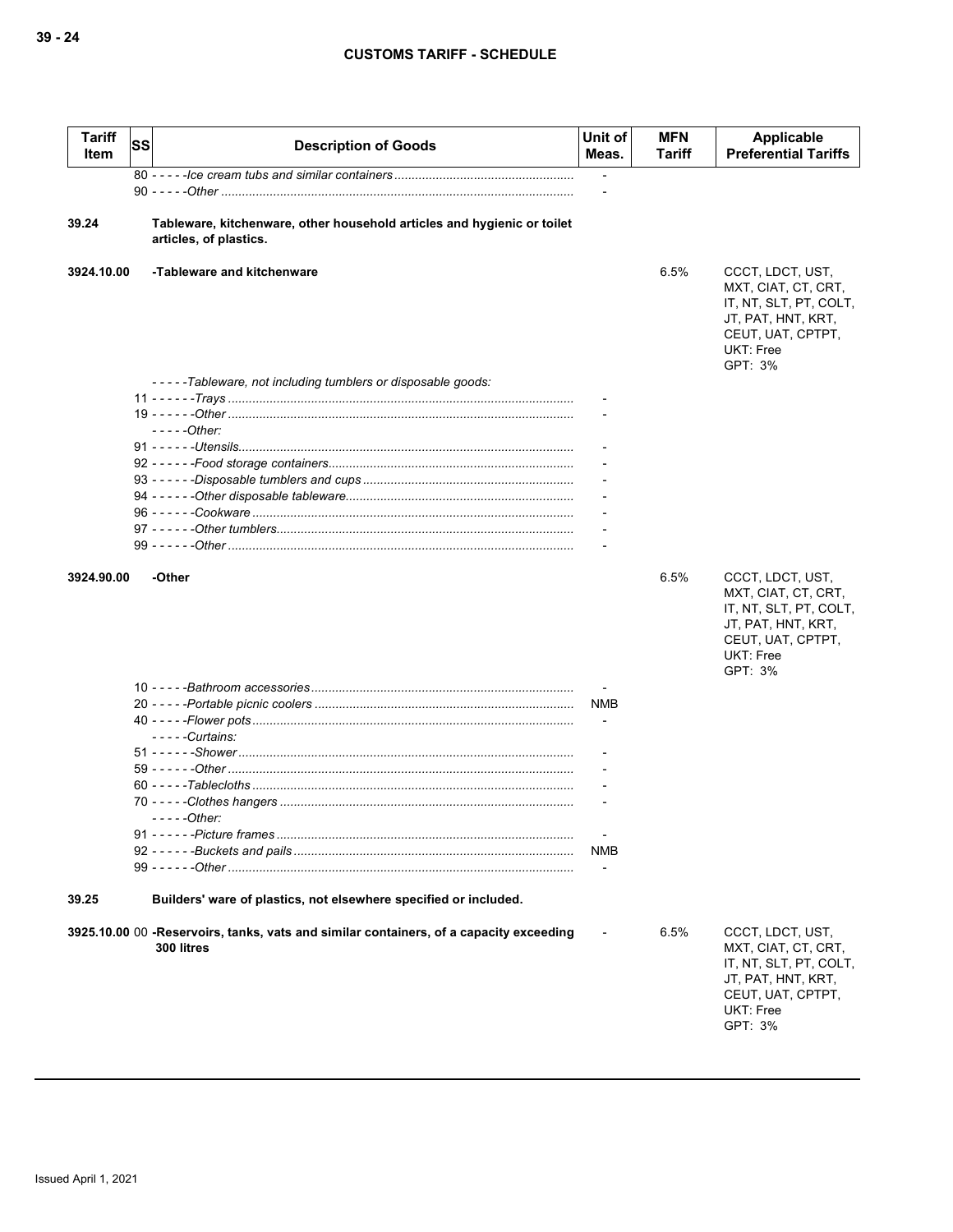| <b>Tariff</b><br>Item | SS | <b>Description of Goods</b>                                                               | Unit of<br>Meas. | <b>MFN</b><br>Tariff | Applicable<br><b>Preferential Tariffs</b>                                                                                                   |
|-----------------------|----|-------------------------------------------------------------------------------------------|------------------|----------------------|---------------------------------------------------------------------------------------------------------------------------------------------|
| 3925.20.00            |    | -Doors, windows and their frames and thresholds for doors                                 |                  | 6.5%                 | CCCT, LDCT, UST,<br>MXT, CIAT, CT, CRT,<br>IT, NT, SLT, PT, COLT,<br>JT, PAT, HNT, KRT,<br>CEUT, UAT, CPTPT,<br>UKT: Free<br>GPT: 3%        |
| 3925.30.00            |    | -Shutters, blinds (including Venetian blinds) and similar articles and<br>parts thereof   |                  | 6.5%                 | CCCT, LDCT, UST,<br>MXT, CIAT, CT, CRT,<br>IT, NT, SLT, PT, COLT,<br>JT, PAT, HNT, KRT,<br>CEUT, UAT, CPTPT,<br>UKT: Free<br>GPT: 3%        |
|                       |    |                                                                                           |                  |                      |                                                                                                                                             |
| 3925.90.00            |    | -Other<br>-----Fittings and mountings specified in Note 11 (ij) to this Chapter:          |                  | 6.5%                 | CCCT, LDCT, UST,<br>MXT, CIAT, CT, CRT,<br>IT, NT, SLT, PT, COLT,<br>JT, PAT, HNT, KRT,<br>CEUT, UAT, CPTPT,<br>UKT: Free<br>GPT: 3%        |
|                       |    |                                                                                           |                  |                      |                                                                                                                                             |
|                       |    |                                                                                           | KGM<br>KGM       |                      |                                                                                                                                             |
| 39.26                 |    | Other articles of plastics and articles of other materials of headings<br>39.01 to 39.14. |                  |                      |                                                                                                                                             |
| 3926.10.00            |    | -Office or school supplies                                                                |                  | 6.5%                 | CCCT, LDCT, UST,<br>MXT, CIAT, CT, CRT,<br>IT, NT, SLT, PT, COLT,<br>JT, PAT, HNT, KRT,<br>CEUT, UAT, CPTPT,<br><b>UKT: Free</b><br>GPT: 3% |
|                       |    |                                                                                           |                  |                      |                                                                                                                                             |
|                       |    |                                                                                           |                  |                      |                                                                                                                                             |
| 3926.20               |    | -Articles of apparel and clothing accessories (including gloves, mittens<br>and mitts)    |                  |                      |                                                                                                                                             |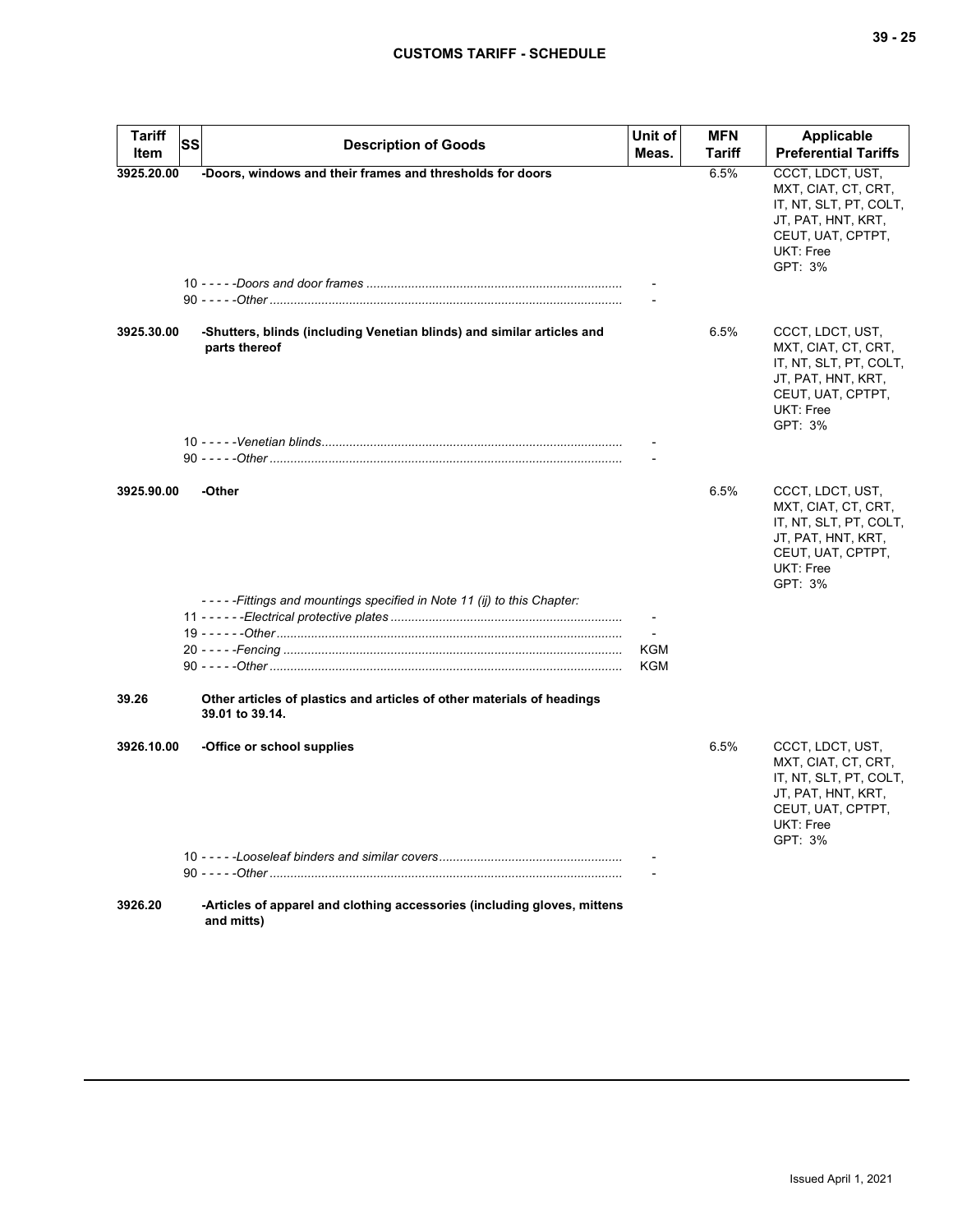| <b>Tariff</b><br>Item        | SS | <b>Description of Goods</b>                                                                                                                                                                                                                                                                                                                                                                                                                                                                                                                                                                                                                                                | Unit of<br>Meas.         | <b>MFN</b><br><b>Tariff</b> | Applicable<br><b>Preferential Tariffs</b>                                                                                                      |
|------------------------------|----|----------------------------------------------------------------------------------------------------------------------------------------------------------------------------------------------------------------------------------------------------------------------------------------------------------------------------------------------------------------------------------------------------------------------------------------------------------------------------------------------------------------------------------------------------------------------------------------------------------------------------------------------------------------------------|--------------------------|-----------------------------|------------------------------------------------------------------------------------------------------------------------------------------------|
|                              |    | 3926.20.10 00 - - -Disposable gloves to be employed in clean rooms allowing a maximum of<br>10 airborne particles measuring greater than 0.0005 mm per 28.317 dm <sup>3</sup><br>of air, 30 airborne particles measuring greater than 0.0003 mm per<br>28.317 dm <sup>3</sup> of air, 75 airborne particles measuring greater than<br>0.0002 mm per 28.317 dm <sup>3</sup> of air or 350 airborne particles measuring<br>greater than 0.0001 mm per 28.31 dm <sup>3</sup> of air;<br>Protective suits and their accessories (including gloves), to be employed<br>in a noxious atmosphere;<br>To be employed in the processing, storing or insemination of animal<br>semen | <b>NMB</b>               | Free                        | CCCT, LDCT, GPT,<br>UST, MXT, CIAT, CT,<br>CRT, IT, NT, SLT, PT,<br>COLT, JT, PAT, HNT,<br>KRT, CEUT, UAT,<br>CPTPT, UKT: Free                 |
|                              |    | $--$ Other:                                                                                                                                                                                                                                                                                                                                                                                                                                                                                                                                                                                                                                                                |                          |                             |                                                                                                                                                |
|                              |    | 3926.20.91 00 - - - -Disposable gloves                                                                                                                                                                                                                                                                                                                                                                                                                                                                                                                                                                                                                                     | NMB                      | 6.5%                        | CCCT, LDCT, UST,<br>MXT, CIAT, CT, CRT,<br>IT, NT, SLT, PT, COLT,<br>JT, PAT, HNT, KRT,<br>CEUT, UAT, CPTPT,<br><b>UKT: Free</b><br>GPT: 3%    |
| 3926.20.92                   |    | $--$ - Mittens;<br>Non-disposable gloves                                                                                                                                                                                                                                                                                                                                                                                                                                                                                                                                                                                                                                   |                          | 6.5%                        | AUT, NZT, CCCT, LDCT,<br>UST, MXT, CIAT, CT,<br>CRT, IT, NT, SLT, PT,<br>COLT, JT, PAT, HNT,<br>KRT, CEUT, UAT,<br>CPTPT, UKT: Free<br>GPT: 3% |
|                              |    |                                                                                                                                                                                                                                                                                                                                                                                                                                                                                                                                                                                                                                                                            | <b>PAR</b><br><b>PAR</b> |                             |                                                                                                                                                |
| 3926.20.93 00 - - - - Belts; |    | Articles of apparel and other clothing accessories, containing not more<br>than 25% by weight of woven fabrics of man-made fibres, coated on both<br>sides with polymers of vinyl chloride                                                                                                                                                                                                                                                                                                                                                                                                                                                                                 |                          | 6.5%                        | CCCT, LDCT, UST,<br>MXT, CIAT, CT, CRT,<br>IT, NT, SLT, PT, COLT,<br>JT, PAT, HNT, KRT,<br>CEUT, UAT, CPTPT,<br><b>UKT: Free</b><br>GPT: 3%    |
|                              |    | 3926.20.94 00 - - - - Other articles of apparel and clothing accessories, of plastics combined<br>with knitted or woven fabrics, bolducs, nonwovens or felt, containing<br>woven fabrics of more than 50% by weight of silk                                                                                                                                                                                                                                                                                                                                                                                                                                                |                          | 6.5%                        | CCCT, LDCT, UST,<br>MXT, CIAT, CT, CRT,<br>IT, NT, SLT, PT, COLT,<br>JT, PAT, HNT, KRT,<br>CEUT, UAT, CPTPT,<br>UKT: Free<br>GPT: 3%           |
|                              |    | 3926.20.95 00 - - - - Other articles of apparel and clothing accessories, of plastics combined<br>with knitted or woven fabrics, bolducs, nonwovens or felt                                                                                                                                                                                                                                                                                                                                                                                                                                                                                                                | NMB                      | 6.5%                        | CCCT, LDCT, UST,<br>MXT, CIAT, CT, CRT,<br>IT, NT, SLT, PT, COLT,<br>JT, PAT, HNT, KRT,<br>CEUT, UAT, CPTPT,<br>UKT: Free<br>GPT: 3%           |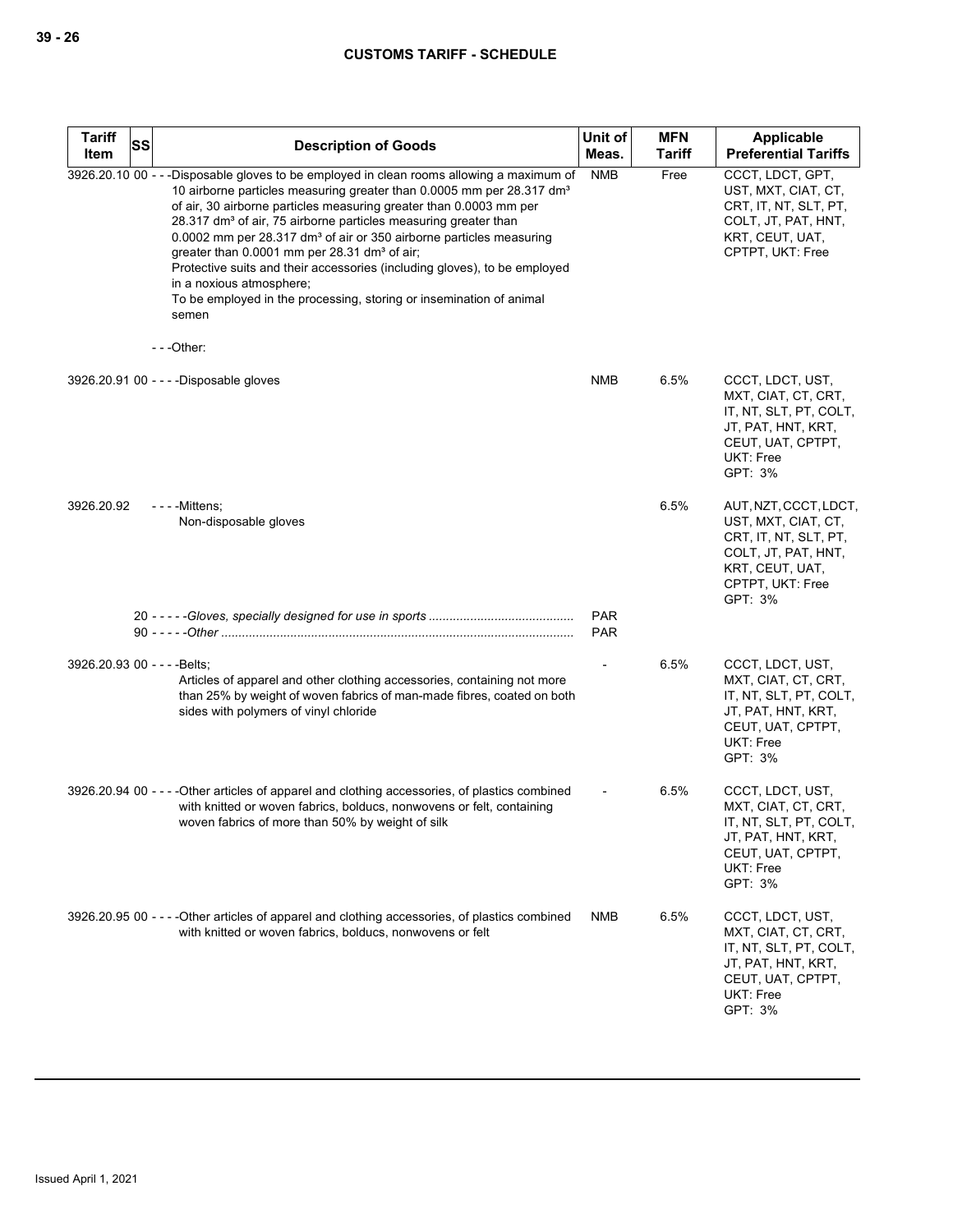| <b>Tariff</b><br>SS<br>Item    | <b>Description of Goods</b>                                                                                                                                                                                                                                                                                                                                                                                                                                                                                                                                                                                                                                                                                                                                                                                                                                                                                                                                                                                                                                                                       | Unit of<br>Meas. | <b>MFN</b><br>Tariff | <b>Applicable</b><br><b>Preferential Tariffs</b>                                                                                     |
|--------------------------------|---------------------------------------------------------------------------------------------------------------------------------------------------------------------------------------------------------------------------------------------------------------------------------------------------------------------------------------------------------------------------------------------------------------------------------------------------------------------------------------------------------------------------------------------------------------------------------------------------------------------------------------------------------------------------------------------------------------------------------------------------------------------------------------------------------------------------------------------------------------------------------------------------------------------------------------------------------------------------------------------------------------------------------------------------------------------------------------------------|------------------|----------------------|--------------------------------------------------------------------------------------------------------------------------------------|
| 3926.20.99                     | $--Other$                                                                                                                                                                                                                                                                                                                                                                                                                                                                                                                                                                                                                                                                                                                                                                                                                                                                                                                                                                                                                                                                                         | NMB              | 6.5%                 | CCCT, LDCT, UST,<br>MXT, CIAT, CT, CRT,<br>IT, NT, SLT, PT, COLT,<br>JT, PAT, HNT, KRT,<br>CEUT, UAT, CPTPT,<br>UKT: Free<br>GPT: 3% |
|                                | 3926.30.00 00 - Fittings for furniture, coachwork or the like                                                                                                                                                                                                                                                                                                                                                                                                                                                                                                                                                                                                                                                                                                                                                                                                                                                                                                                                                                                                                                     | KGM              | Free                 | CCCT, LDCT, GPT,<br>UST, MXT, CIAT, CT,<br>CRT, IT, NT, SLT, PT,<br>COLT, JT, PAT, HNT,<br>KRT, CEUT, UAT,<br>CPTPT, UKT: Free       |
| 3926.40                        | -Statuettes and other ornamental articles                                                                                                                                                                                                                                                                                                                                                                                                                                                                                                                                                                                                                                                                                                                                                                                                                                                                                                                                                                                                                                                         |                  |                      |                                                                                                                                      |
| 3926.40.10 00 - - - Statuettes |                                                                                                                                                                                                                                                                                                                                                                                                                                                                                                                                                                                                                                                                                                                                                                                                                                                                                                                                                                                                                                                                                                   |                  | 6.5%                 | CCCT, LDCT, UST,<br>MXT, CIAT, CT, CRT,<br>IT, NT, SLT, PT, COLT,<br>JT, PAT, HNT, KRT,<br>CEUT, UAT, CPTPT,<br>UKT: Free<br>GPT: 3% |
|                                | 3926.40.90 00 - - - Other ornamental articles                                                                                                                                                                                                                                                                                                                                                                                                                                                                                                                                                                                                                                                                                                                                                                                                                                                                                                                                                                                                                                                     |                  | 6.5%                 | CCCT, LDCT, UST,<br>MXT, CIAT, CT, CRT,<br>IT, NT, SLT, PT, COLT,<br>JT, PAT, HNT, KRT,<br>CEUT, UAT, CPTPT,<br>UKT: Free<br>GPT: 3% |
| 3926.90                        | -Other                                                                                                                                                                                                                                                                                                                                                                                                                                                                                                                                                                                                                                                                                                                                                                                                                                                                                                                                                                                                                                                                                            |                  |                      |                                                                                                                                      |
|                                | 3926.90.10 00 - - - Articles for climbing or mountaineering;<br>Beak guards and blinders for pheasants;<br>Cassette shells and parts thereof, excluding exterior jackets or sleeves, for<br>use in the manufacture of video cassettes:<br>Container cap covers or container toppers, bearing the shapes and<br>images of cartoon characters, to be employed in the production or<br>distribution of shampoo, bubble bath and other novelty cosmetic and bath<br>products;<br>Conveyor belting, in modular form, of a length not exceeding 5 m;<br>Conveyor belts;<br>Corner protectors for use in the manufacture of portable musical<br>instruments or microphone amplifiers, loudspeakers and sound mixers,<br>other than those designed and marketed for home entertainment systems;<br>Die models, to be employed as blueprint substitutes in the manufacture,<br>assembly, erection, installation, operation or maintenance of machines,<br>test sets, engines, apparatus, appliances, plant equipment and parts<br>thereof;<br>Dunnage bags to be employed in securing items for transport; |                  | Free                 | CCCT, LDCT, GPT,<br>UST, MXT, CIAT, CT,<br>CRT, IT, NT, SLT, PT,<br>COLT, JT, PAT, HNT,<br>KRT, CEUT, UAT,<br>CPTPT, UKT: Free       |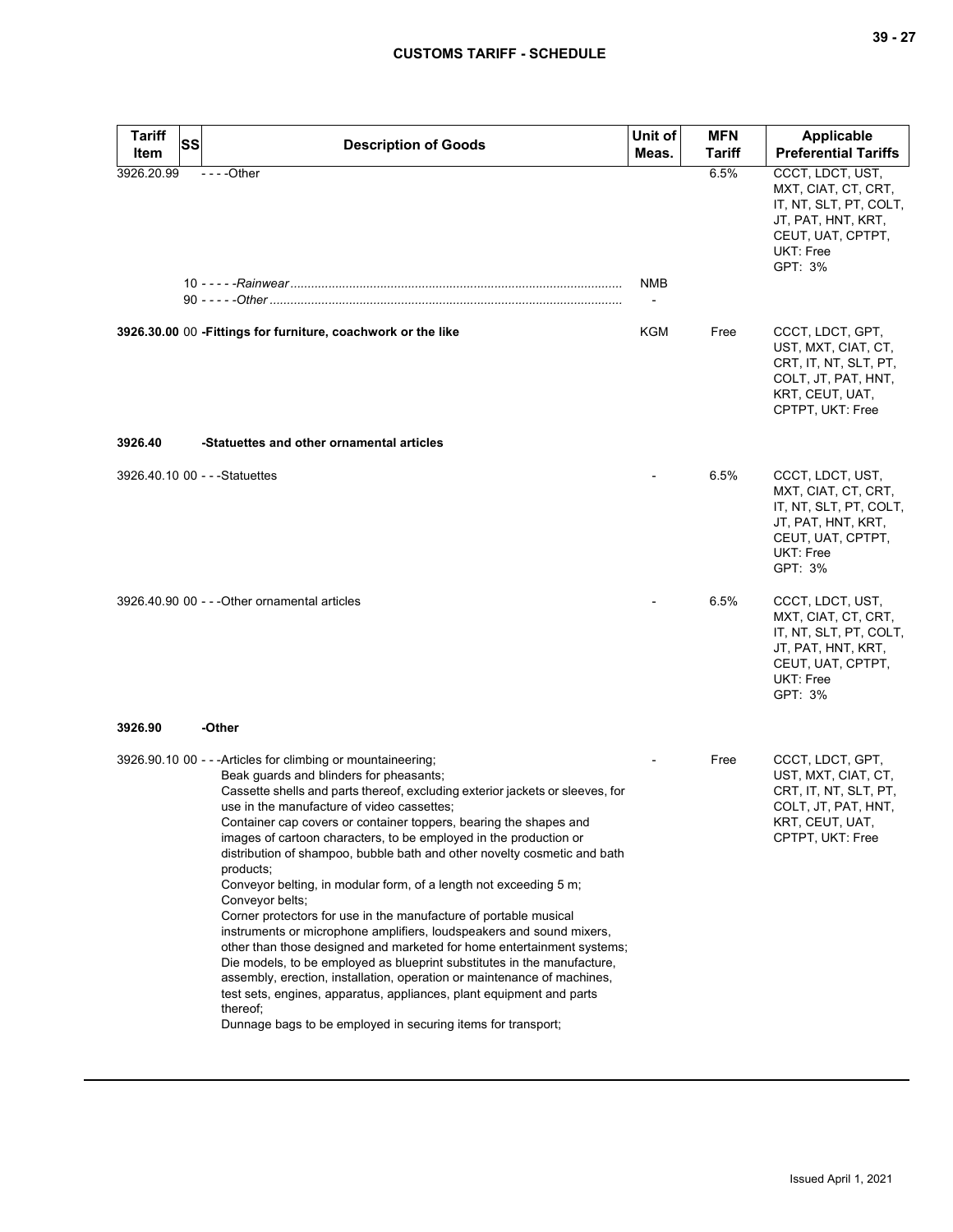| Tariff<br>Item             | SS | <b>Description of Goods</b>                                                                                                                                                                                                                                                                                                                                                                                                                                                                                                                                                                                                                                                                                                                                                                                                                                                                                                                                                                                                                                                                                                                                                                                                                                                                                                                                                                                                                                                                                                                                                                                                                                                                                                                                                                                                                                                                                                                                           | Unit of<br>Meas. | <b>MFN</b><br><b>Tariff</b> | Applicable<br><b>Preferential Tariffs</b>                                                                                                                             |
|----------------------------|----|-----------------------------------------------------------------------------------------------------------------------------------------------------------------------------------------------------------------------------------------------------------------------------------------------------------------------------------------------------------------------------------------------------------------------------------------------------------------------------------------------------------------------------------------------------------------------------------------------------------------------------------------------------------------------------------------------------------------------------------------------------------------------------------------------------------------------------------------------------------------------------------------------------------------------------------------------------------------------------------------------------------------------------------------------------------------------------------------------------------------------------------------------------------------------------------------------------------------------------------------------------------------------------------------------------------------------------------------------------------------------------------------------------------------------------------------------------------------------------------------------------------------------------------------------------------------------------------------------------------------------------------------------------------------------------------------------------------------------------------------------------------------------------------------------------------------------------------------------------------------------------------------------------------------------------------------------------------------------|------------------|-----------------------------|-----------------------------------------------------------------------------------------------------------------------------------------------------------------------|
| 3926.90.10 00<br>Continued |    | Fish egg incubators and parts thereof;<br>For use in the manufacture of fire fighting vehicles;<br>Housings, for use in the manufacture of television descramblers;<br>Imitation gemstones or pearls for use in the manufacture of jewellery;<br>Knobs, for use in the manufacture of gas barbecues or domestic gas<br>ranges, whether or not for recreational vehicles;<br>Net floats, spat collectors and collector holders to be employed in<br>commercial fishing or in the commercial harvesting of marine plants;<br>Netting for use in the manufacture of peat pellets;<br>Non-cellular polyethylene strip, scored, for use in the manufacture of<br>stand-up drink pouches;<br>Of vulcanized fibre for use as a backing in the manufacture of abrasive<br>materials;<br>Parts of conveyor belts;<br>Pressure pads, pinch rollers and shield and pressure pad assemblies, for<br>use in the manufacture of tape cassettes or tape cartridges;<br>Rail pads;<br>Respirators, consisting of several layers of nonwovens of man-made<br>fibres, whether or not treated with activated carbon, with or without an<br>exhalation valve, to be employed in a noxious atmosphere;<br>Roller dowels for use in the manufacture of hand-operated mechanical<br>floor sweepers, not motorized;<br>Safety face shields designed for use by workers employed in hazardous<br>work, and parts thereof;<br>Shapes, for safety goggles or safety spectacles designed for use by<br>workers employed in hazardous work;<br>Shield adaptors for safety helmets;<br>Tapered monofilament of polyamides or of saturated polyesters, for use in<br>the manufacture of paint brushes;<br>To be employed in the manufacture of biologicals or bacteriologicals for<br>parenteral use or for the manufacture of antibiotics, hormones or steroids;<br>To be employed in the processing, storing or insemination of animal<br>semen;<br>Wheels for use in the manufacture of barbecues |                  |                             |                                                                                                                                                                       |
|                            |    | 3926.90.20 00 - - - Door mats                                                                                                                                                                                                                                                                                                                                                                                                                                                                                                                                                                                                                                                                                                                                                                                                                                                                                                                                                                                                                                                                                                                                                                                                                                                                                                                                                                                                                                                                                                                                                                                                                                                                                                                                                                                                                                                                                                                                         | <b>MTK</b>       | 6.5%                        | CCCT, LDCT, UST,<br>MXT, CIAT, CT, CRT,<br>IT, NT, SLT, PT, COLT,<br>JT, PAT, HNT, KRT,<br>CEUT, UAT, CPTPT,<br><b>UKT: Free</b><br>GPT: 3%                           |
|                            |    | 3926.90.30 00 - - - Signs, letters and numerals                                                                                                                                                                                                                                                                                                                                                                                                                                                                                                                                                                                                                                                                                                                                                                                                                                                                                                                                                                                                                                                                                                                                                                                                                                                                                                                                                                                                                                                                                                                                                                                                                                                                                                                                                                                                                                                                                                                       |                  | 6.5%                        | CCCT, LDCT, UST,<br>MXT, CIAT, CT, CRT,<br>IT, NT, SLT, PT, COLT,<br>JT, PAT, HNT, KRT,<br>CEUT, UAT, CPTPT,<br><b>UKT: Free</b><br>AUT: 5.5%<br>NZT: 5.5%<br>GPT: 3% |